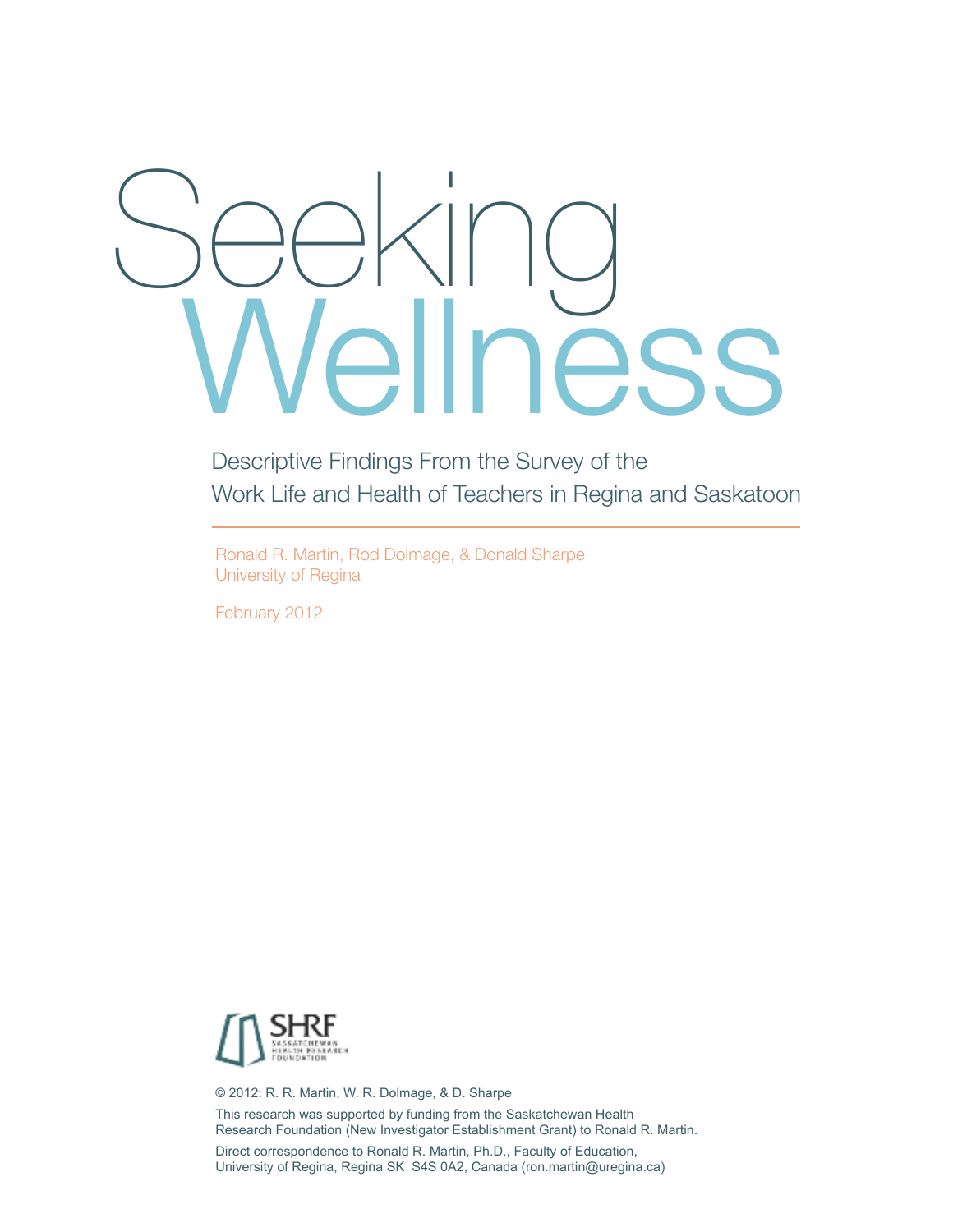Published by the Saskatchewan Teachers' Federation, Saskatoon, Saskatchewan, Canada. A copy of this document is available on the Saskatchewan Teachers' Federation website www.stf.sk.ca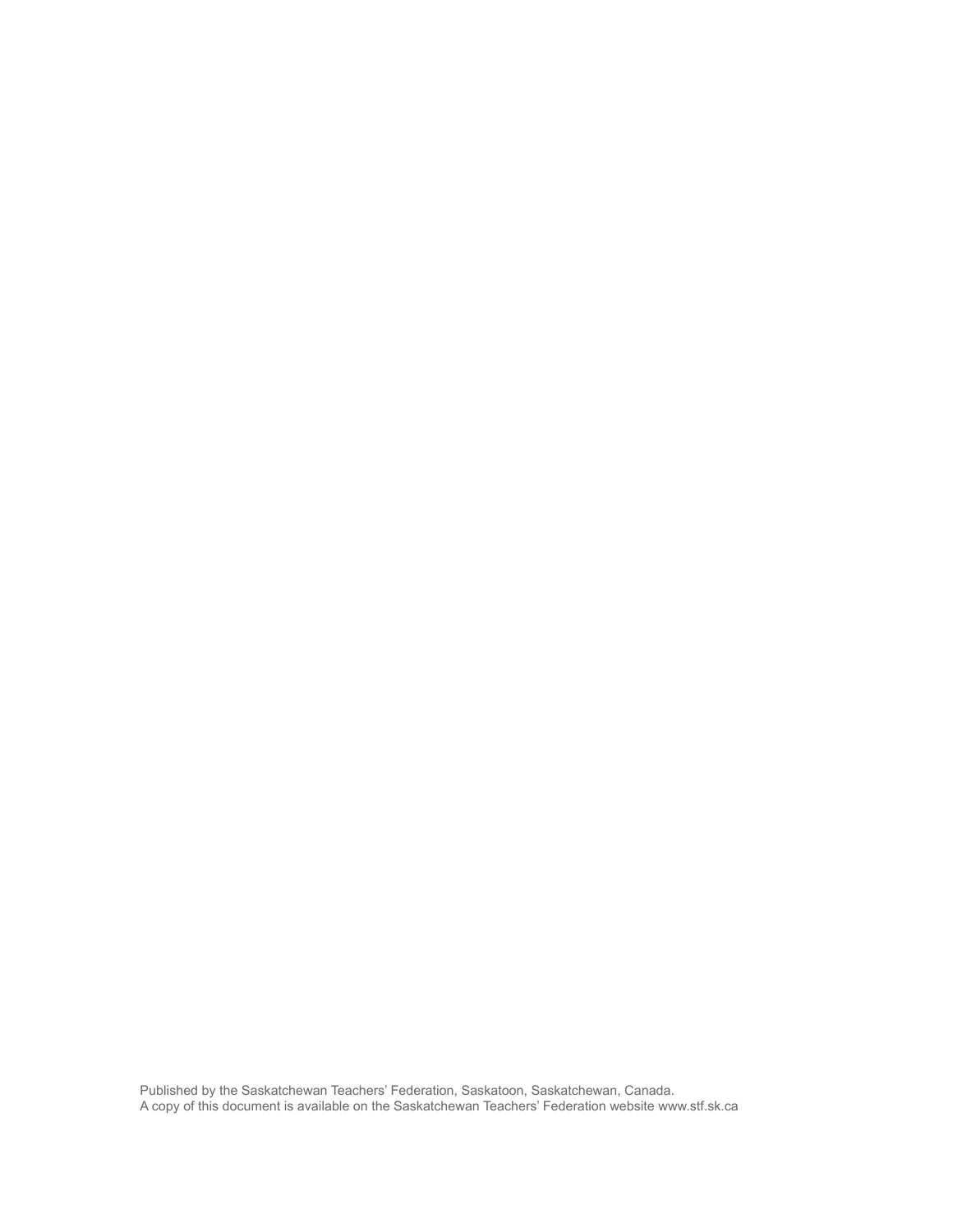# **Table of Contents**

| A Survey of the Work Life and Health of Teachers |     |
|--------------------------------------------------|-----|
|                                                  |     |
|                                                  |     |
|                                                  |     |
|                                                  |     |
|                                                  |     |
|                                                  |     |
|                                                  |     |
|                                                  |     |
|                                                  |     |
|                                                  |     |
|                                                  |     |
|                                                  |     |
|                                                  |     |
|                                                  |     |
|                                                  |     |
|                                                  |     |
|                                                  |     |
|                                                  |     |
|                                                  |     |
|                                                  |     |
|                                                  |     |
|                                                  |     |
|                                                  |     |
|                                                  |     |
|                                                  |     |
|                                                  |     |
|                                                  |     |
|                                                  | .21 |
|                                                  |     |
|                                                  |     |
|                                                  |     |
|                                                  |     |
|                                                  |     |
|                                                  |     |
|                                                  |     |
|                                                  |     |
|                                                  |     |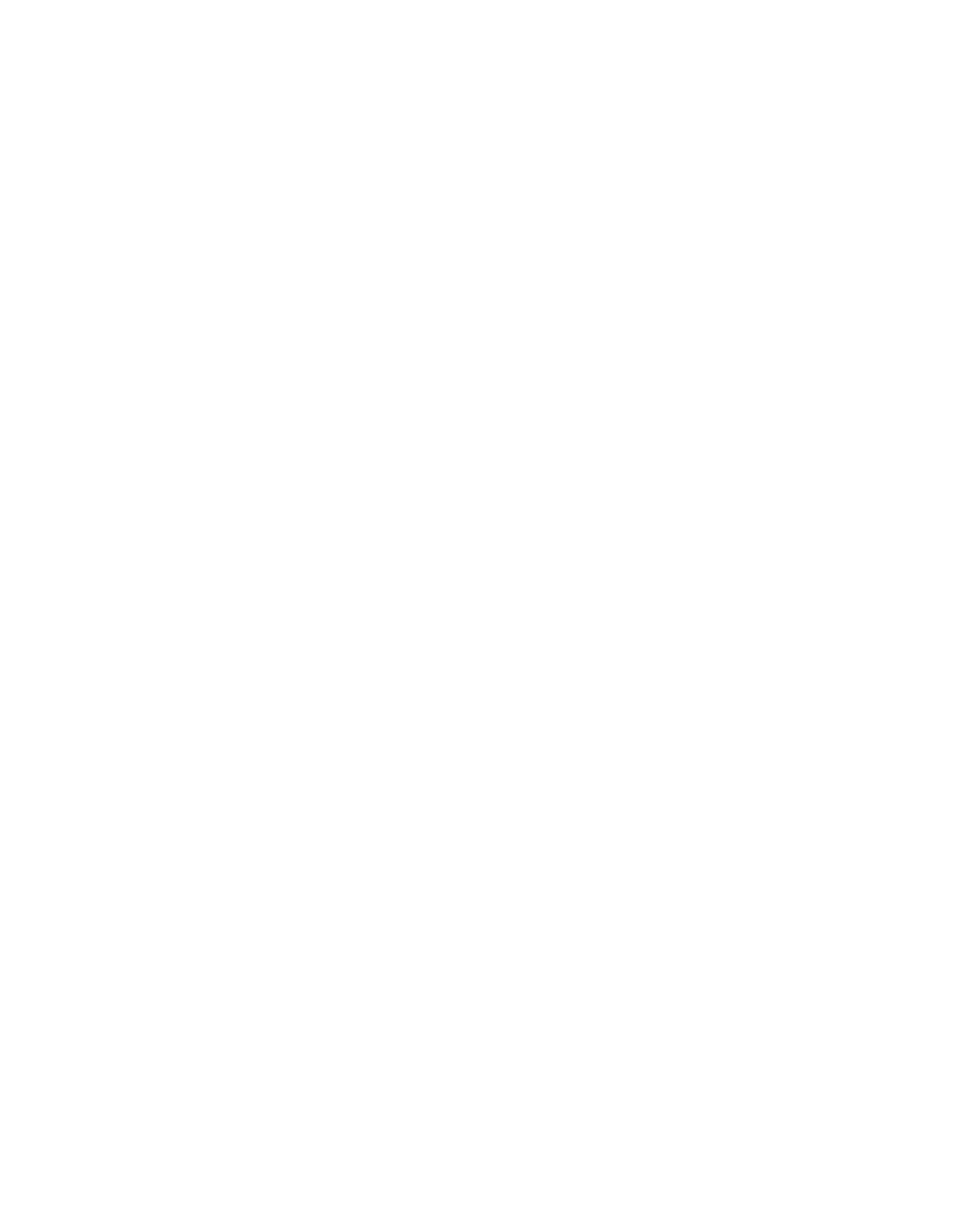## **Abstract**

A survey was conducted of the work life of teachers (K-12) in Regina and Saskatoon (n = 745). The following domains were surveyed: general working conditions, negative work-related stressors, positive aspects of teaching, burnout, general health, work engagement, work-related commitment, and retirement plans. This report provides an overview of the methodology of the

survey and the initial descriptive results. The findings from the present study are outlined and compared to the results of other national and international surveys of the work life and workload of teachers. Further, the findings are discussed in the context of recruitment and retention issues among teachers and the content and form of teacher education programs.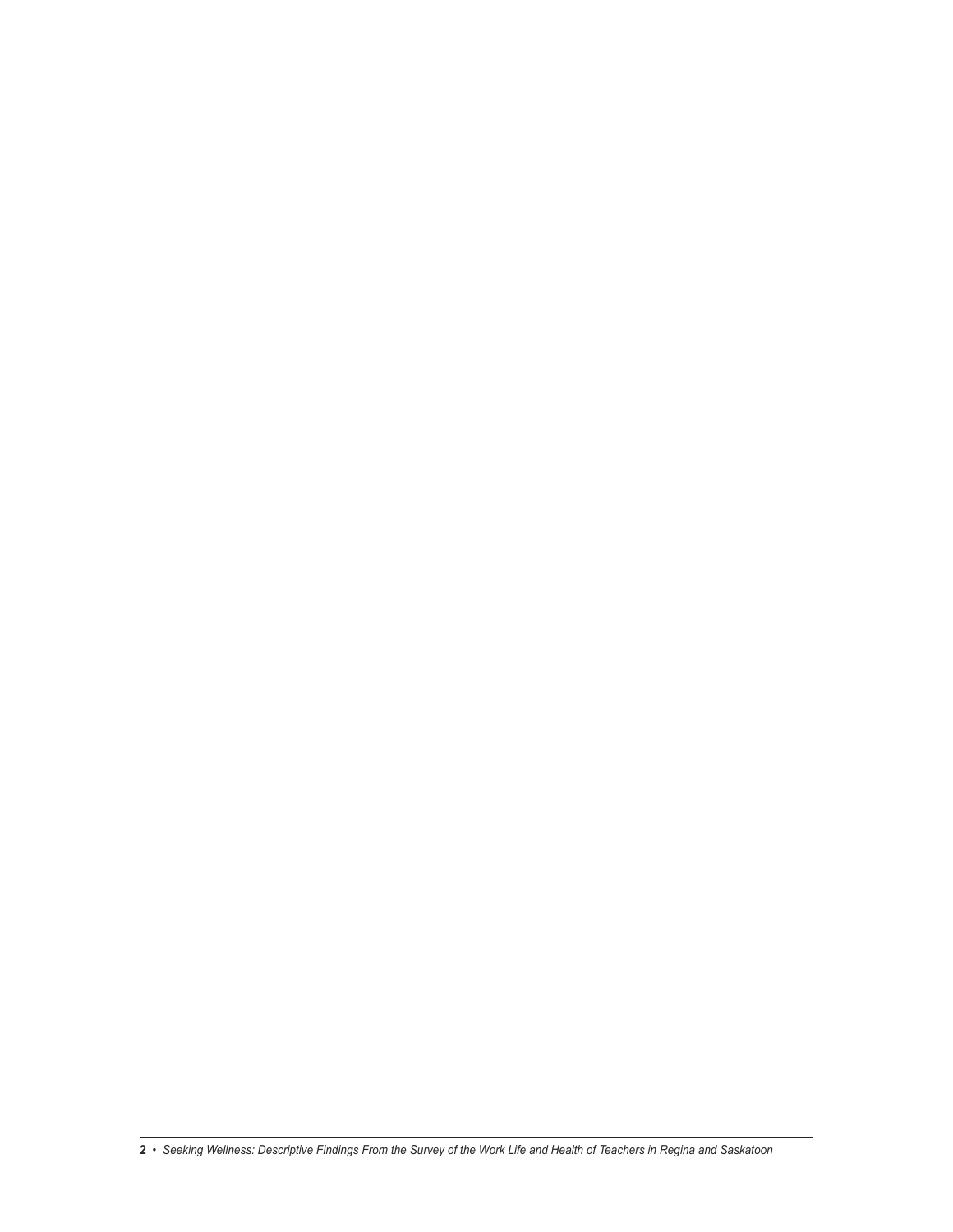# **A Survey of the Work Life and Health of Teachers in Regina and Saskatoon: Descriptive Findings**

A growing body of literature has amassed regarding the increasingly complex and demanding nature of the work life of teachers. Within Canada, research in this general area has been conducted predominantly by the national and provincial teachers' associations, yielding a modest number of large-scale and methodologically rigorous studies. The resulting research reports have offered a clearer understanding of the work life of teachers, with a particular emphasis on their changing and expanding workloads. In a parallel fashion, a rising number of studies have begun to emerge in recent years that have focused increasing attention on the health problems (e.g., burnout) experienced by teachers who may be struggling to accommodate the demands of a changing educational landscape. This paper will begin with a brief overview of previous surveys of the work life/workload of teachers and the associated impact of rising workloads. Next, our survey of the work life and health of teachers in Regina and Saskatoon will be presented. The descriptive data from our survey will be summarized and the results will be discussed and placed in context alongside other national and international surveys.

#### **The Work Life and Workload of Teachers**

Previous large-scale surveys of the work life and workload of teachers in Canada have varied considerably in content and methodology. In addition to gathering demographic data and descriptors of the respondents' teaching positions (e.g., full- versus part-time status, grade level taught, subjects taught, etc.), most work life and workload surveys have typically gathered information about teachers' general perceptions of their working environments, those aspects of teaching that are perceived to be sources of negative stress, and the amount of time teachers spend on their varied work-related activities. To a lesser extent, these surveys have also asked teachers to identify those aspects of their work that are positive and rewarding.

## **Teachers' Perceptions of the Workplace**

An examination of teachers' perceptions of their workplace is crucial, given that these perceptions have been linked to several important outcomes. For example, turnover among teachers (i.e., including teacher migration and attrition) has been linked to job dissatisfaction that stems from negative working conditions, such as inadequate support or leadership from school administration (Allensworth, Ponisciak, & Mazzeo, 2009; Clark & Antonelli, 2009; Hirsch & Emerick, 2007; Ingersoll, 2001; Leukens, Lyter, & Fox, 2004), a weak sense of collective responsibility for improving the school (Allensworth et al., 2009), feeling unempowered and lacking sufficient input or influence over decision-making within the school (Allensworth et al.; Hirsch & Emerick, 2007; Ingersoll, 2001), and dissatisfaction with salaries, facilities, and resources (Hirsch & Emerick; Ingersoll, 2001; Leukens et al., 2004). Further, teachers' commitment to their work has also been tied to workplace characteristics such as feeling respected by key stakeholders (e.g., students, colleagues, administrators, and others outside of the school), having opportunities for professional development, and receiving constructive feedback from colleagues and administrators (Louis, 1998). A sense of professional self-efficacy among teachers is also related to feeling respected, their opportunities to develop and use their skills, and their sense of control over work-related matters (Louis).

**Negative work-related stressors.** Similar to Schaufeli and Bakker's (2004) definition of "job demands," we define "negative work-related stressors" as those aspects of the job that place a mental and/or physical strain on teachers, which may lead to adverse mental and physical consequences. Previous surveys of the work life of teachers have commonly included items that solicit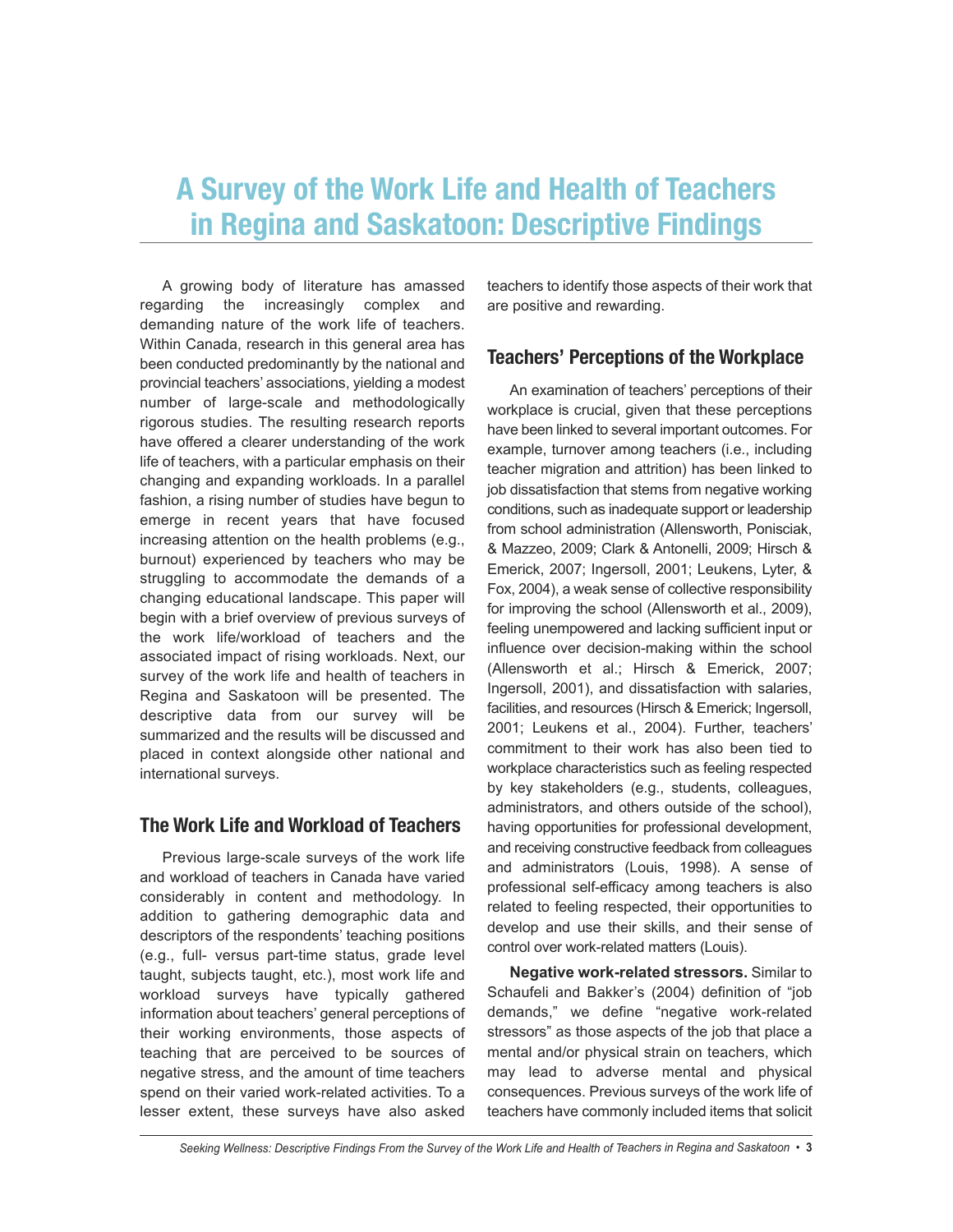teachers' perceptions of stressful or negative aspects of their work. Although space limitations prevent a full review of the vast number of negative work-related stressors that have been identified, the following general types of stressors have been reported in previous empirical research: large class sizes (e.g., CTF, 2005; Dibbon, 2004; Schaefer, 2003), substantial diversity in classroom composition that includes split- or multi-grade classes and increased numbers of students with special cognitive, emotional, behavioural, social, and ESL/EAL needs (e.g., CTF, 2005; Dibbon, 2004; Harvey & Spinney, 2000; Naylor, 2001; Naylor & Malcolmson, 2001; Schaefer, 2003; STF, 1995), struggles related to working with students from dysfunctional family environments (e.g., Naylor, 2001; Schaefer, 2003), changes in curriculum and the pressure to address a growing number of social issues (e.g., Dibbon, 2004; Naylor, 2001), inappropriate teaching assignments (e.g., Dibbon, 2004), problems with preparation time (Dibbon, 2004; Harvey & Spinney, 2000; Naylor & Malcolmson, 2001; Schaefer, 2003; STF, 1995), increasing time and effort required to grade students' work and record progress or outcomes (Dibbon, 2004; Harvey & Spinney, 2000; Naylor & Malcolmson, 2001), seasonal reporting pressures (e.g., Naylor, 2001; Harvey & Spinney, 2000; Schaefer, 2003; STF, 1995), the time required to prepare for, and meet with, parents (Dibbon, 2004; Harvey & Spinney, 2000), supervision when not teaching (Dibbon, 2004; Harvey & Spinney, 2000; STF, 1995), working unpaid hours "off the clock" during evenings, weekends, and summer vacations (ATA, 1997; Harvey & Spinney, 2000; STF, 1995), inadequate resources such as support services or funds to purchase work-related materials and equipment (e.g., ATA, 1997; Dibbon, 2004; Harvey & Spinney, 2000; Naylor, 2001; Schaefer, 2003; STF, 1995), and difficulties in dealing with challenging parents (e.g., CTF, 2005; STF, 1995).

**Positive aspects of teaching.** While many surveys of the work life of teachers have addressed negative aspects of the work of teachers, fewer surveys have included content regarding teachers' perceptions of the positive aspects of their work. Again, to borrow from Schaufeli and Bakker's (2004) definition of "job resources," we define "positive aspects of teaching" as those physical, psychological, social, or organizational aspects of the job that reduce the psychological and physiological effects of negative work-related stressors, help teachers to achieve their goals, and stimulate personal and/or professional growth. Convergent findings from surveys of the work life of teachers suggest that teachers view their rewarding relationships with students as the most positive aspect of their work (Brunetti, 2001; Schaefer, 2003; STF, 1995). This includes working with students, seeing students learn and grow, and noting the unexpected success of problem students (Brunetti, 2001). Teachers have also indicated that their relationships with other teachers, teaching assistants, and administrators are also rewarding aspects of their work (Schaefer, 2003). Highly satisfied teachers also report that other organizational characteristics (e.g., having a passion for teaching a particular subject, the excitement of the classroom, job-related autonomy, collegiality, the importance of teaching to society, and practical factors like job security, salary, benefits, and vacations) also contribute to their satisfaction with teaching (Brunetti, 2001).

**The workload of teachers.** While the list of negative work-related stressors described previously is by no means exhaustive, it clearly demonstrates the fact that teachers are vulnerable to stress emanating from a wide variety of sources. In addition, it is evident that teachers are voicing concerns not only about the increasingly complex nature of their work, but also the sheer volume of work they shoulder on an ongoing basis. Not surprisingly, the workload of teachers has been identified repeatedly as a problem (CTF, 2005; Dibbon, 2004; Naylor, 2001; Schaefer, 2003). Findings from Canadian research have consistently revealed that teachers work long hours that extend well beyond the standard 35- to 40-hour workweek. These studies commonly employ surveys combined with 24-hour timediaries that require teachers to record the time, duration, location, and nature of their work-related activities. Large-scale surveys of teachers in Nova Scotia (Harvey & Spinney, 2000), New Brunswick (Leblanc, 2000), Saskatchewan (STF, 1995), Alberta (ATA, 1997), and British Columbia (Naylor & Malcolmson, 2001), revealed that teachers spent, on average, 52.5, 51, 47, 52.9, and 53.1 hours per week, respectively, on work-related activities. As a result, teachers report that they routinely put in "invisible work," and log unpaid hours (Naylor, 2001). Convergent findings have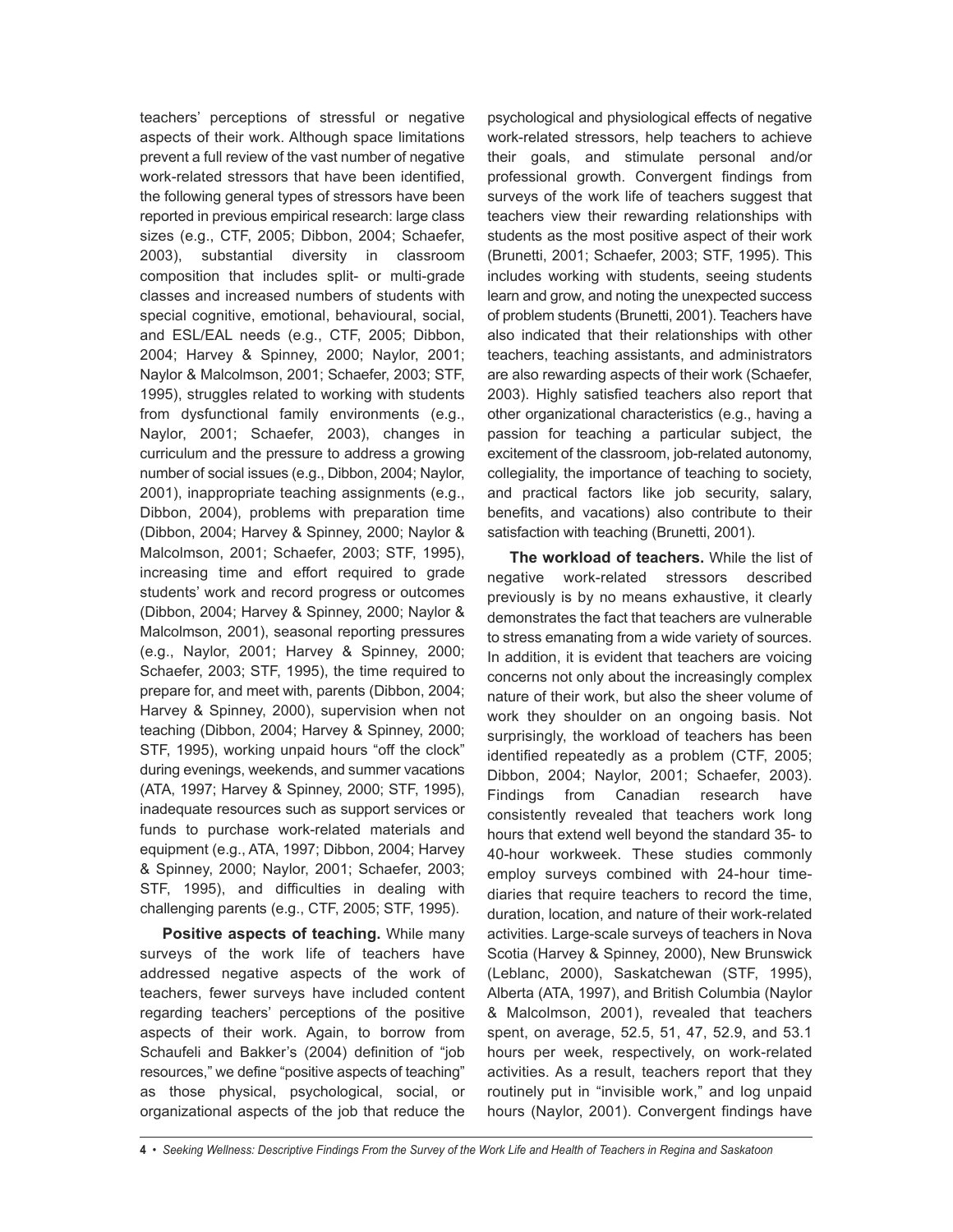been reported based on research regarding the workload of part-time teachers. A Saskatchewan study (STF, 1997) found that part-time teachers often worked more hours than specified in their contract, and that they were often expected to attend meetings (e.g., parent interviews) outside their regularly scheduled hours.

## **The Impact of High Workloads**

The formidable workload of teachers has been associated with a host of negative consequences across multiple domains, including: the health of teachers; job performance and satisfaction; the personal lives of teachers; and the larger educational system (i.e., problematic rates of absenteeism, disability claims, and attrition).

Impact on health. Increasing workloads have been linked to a commensurate rise in health problems among teachers. Work-related stress, in particular, has been identified as a troubling consequence of excessive workloads. The findings from a recent survey of teachers in Ontario revealed that 13% of the sample reported feeling stressed all the time, while 45% reported feeling stressed at least a few times each week (Jamieson, 2006). Other research has suggested that the problem of work-related stress has increased in some Canadian jurisdictions. For example, a recent survey of teachers in British Columbia revealed that three-quarters of teachers reported that their stress levels had increased over the past five years (Schaefer, 2003). As one might expect, the problem of rising stress levels among teachers has been documented in both Canadian and international contexts (Naylor, 2001; 2008). Naylor (2001) conducted a review of international research and educational publications regarding the stress associated with rising workload demands among teachers and found evidence of high incidences of psychological disorder (Naylor, 2001).

Johnson et al. (2005) compared the experience of occupational stress across 11,000 individuals in a large and diverse set of occupations (including 916 teachers). Of the 26 occupations included in the study, six (i.e., ambulance workers, teachers, social services, call centres, prison officers, and police) were identified as having worse than average scores on measures of psychological wellbeing and physical health. Schaefer (2003) surveyed a sample of elementary and secondary school teachers (n = 644) in British Columbia and found that most teachers (84%) reported fatigue resulting from work, while health problems resulting from teaching were reported by 37% of the sample.

**Impact on job performance and satisfaction.** Work-related stress and burnout have also been conceptualized as precursors to other negative consequences. Naylor (2001) conducted a review of international research and educational publications regarding the stress associated with rising workload demands. The findings indicated that the volume and complexity of teachers' workloads have been linked to declining levels of job satisfaction, and a reduced ability to meet students' needs. Johnson et al. (2005) also found that teachers were below average in job satisfaction when compared with members of 20 other occupations.

**Impact on teachers' personal lives.** Increasing workloads appear to be having an impact on the personal lives of teachers. Harvey and Spinney (2000) studied the lives of a sample of teachers (n = 882) on and off the job and found that 75% of teachers expressed worries about not spending enough time with family and friends due to their work. In a study of teachers from Newfoundland, Dibbon (2004) reported that over half of teachers who were relatively new to the profession (i.e., with less than 10 years of service) indicated that they felt stressed, burnt-out, and that they did not have much time for family. Younghusband (2000) surveyed a sample of 100 teachers in Newfoundland and found that 75.5% wanted more time to spend with friends and 40.9% reported that their relationships were not good lately. Research conducted by Schaefer (2003) indicated that almost two-thirds of a sample of elementary and secondary school teachers ( $n = 644$ ) from British Columbia reported loss of time for personal interests or hobbies, while six out of 10 teachers reported that they experienced a loss of time with family or friends, due to work commitments.

**Systemic impact.** Rising workloads and increased work-related stress have been linked to rising rates of absenteeism, claims for stress-related disability, moving from full-time to part-time work, and attrition among teachers (Naylor, 2001). Data released from the Quebec Provincial Association of Teachers indicated that 31% of teachers on long-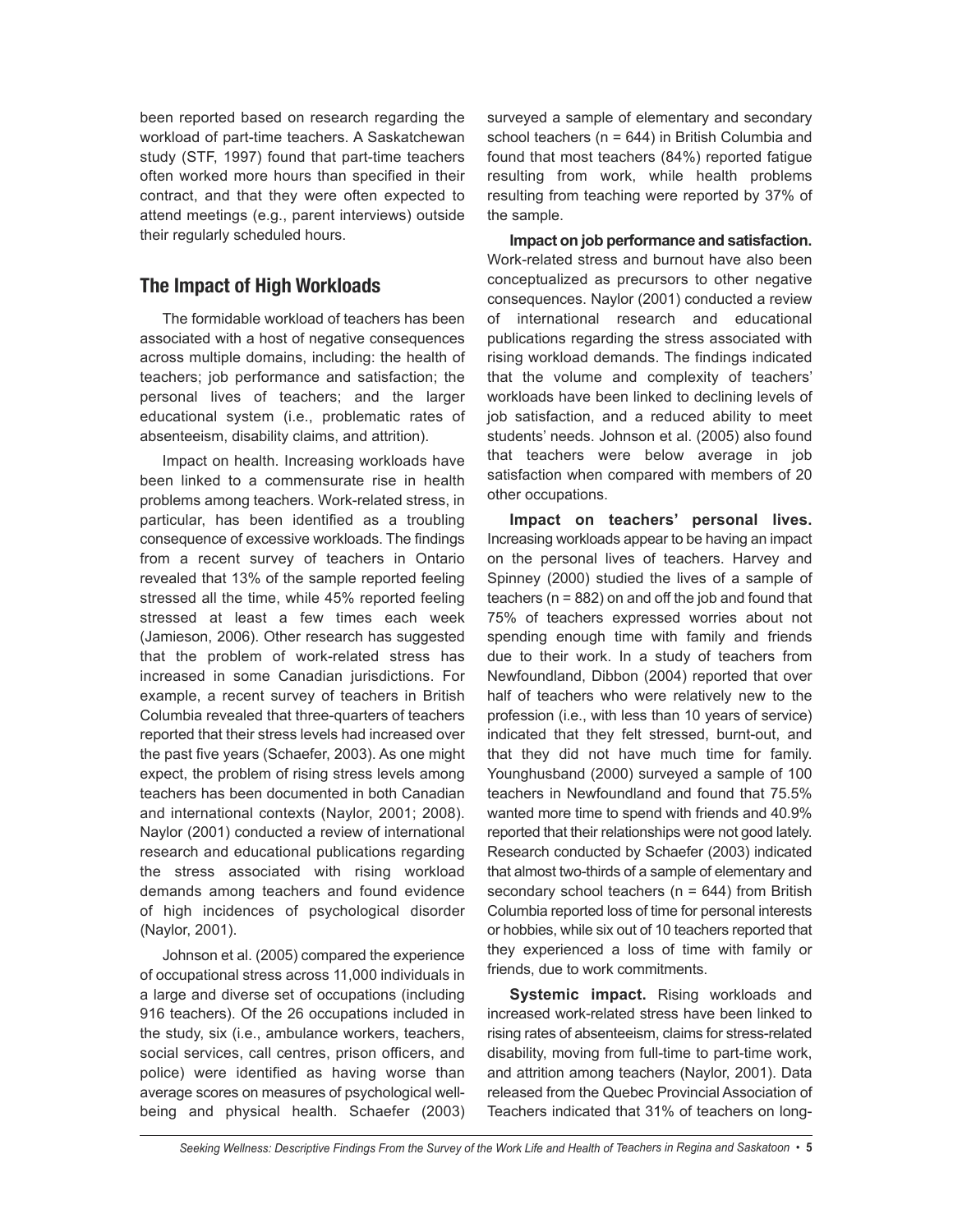term leave left the classroom due to stress and burnout (Canadian Broadcasting Corporation; 2006). A recent study of teachers from Ontario who resigned (i.e., retired "early" or left the teaching profession) revealed that just over 10% of the sample resigned due to dissatisfaction with the job. The leading factors cited by dissatisfied teachers were workload issues and increasing stress, issues with administration, class sizes, and issues with particular teaching duties (e.g., dealing with IEPs).

## **The Present Study**

Our study was conducted to obtain an updated picture of the work life and health of teachers in Saskatchewan (i.e., urban school divisions in Regina and Saskatoon) using a comprehensive survey. Our general goals regarding the content and form of the survey were as follows: (a) to create the survey without any a priori agenda that would bias the results in favour of any personal or political aims; (b) to assess a wide variety of domains that were relevant to the work life of teachers that included an emphasis on burnout and general health; (c) to include survey content that was relevant to our local context but broad enough to allow us to compare our results with the findings of other national and international surveys of the work life of teachers; (d) to strive for a balanced perspective by asking about negative and positive aspects of teaching; (e) where

possible, to measure key constructs or domains using established measures with strong psychometric properties; and (f) to include questions that allowed us to gather both quantitative and qualitative data. While it is acknowledged that the present study relied mainly on quantitative research methods, open-ended questions were purposefully included to provide space for unstructured participant input, and ultimately, to add breadth and depth to our quantitative findings.

The findings from this study will better inform our understanding of the work life and health of teachers in the Canadian context, while allowing us to compare our results with the findings from similar studies in other jurisdictions. Methodologically rigorous studies of the work life and health of teachers are needed, given concerns regarding rising workloads and subsequent health and attrition issues among teachers. One arguable benefit of the current examination of the work life of teachers is that the research was funded entirely by the Saskatchewan Health Research Foundation, a provincial agency that facilitates *health* research in Saskatchewan. As a result, the study was not influenced by the provincial Ministry of Education or any organization that represents and advances the interests of teachers (e.g., the Saskatchewan Teachers' Federation). Therefore, the present survey of the work life of teachers was not planned or conducted according to any predetermined agenda.

<sup>6 •</sup> Seeking Wellness: Descriptive Findings From the Survey of the Work Life and Health of Teachers in Regina and Saskatoon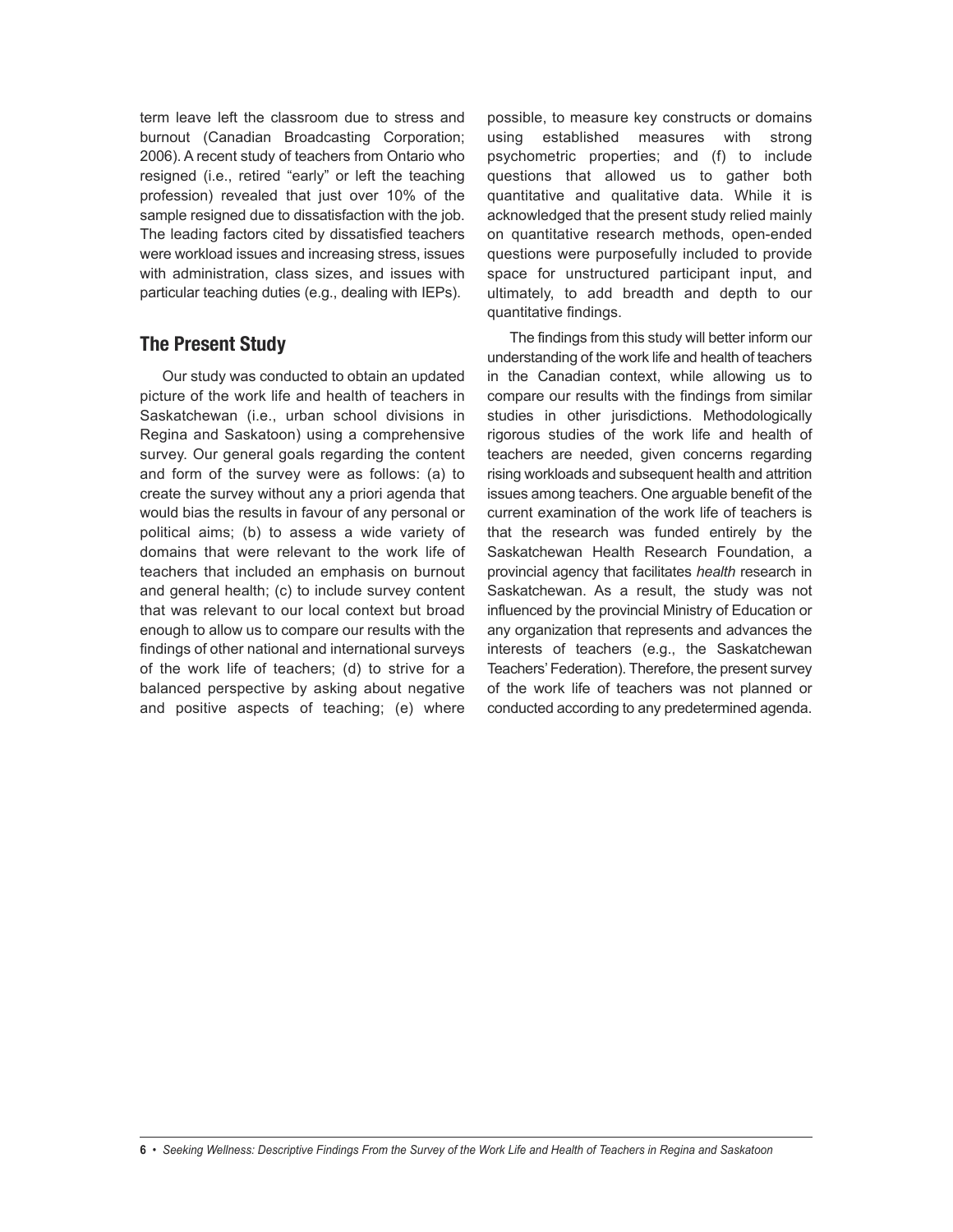# **Method**

#### **Participants**

Ethics approval and formal permission to proceed were obtained from the principal investigator's university-based Research Ethics Board, and from all participating school divisions (see Appendices A1 through A4). Permission was received to recruit participants from three of the four urban school divisions in Regina and Saskatoon. According to the Saskatchewan Teachers' Federation, there were 2,400 teachers in the greater Saskatoon area (i.e., 1,043 teachers within St. Paul's Roman Catholic Separate Schools Division No. 20, and 1,357 teachers within the Saskatoon School Division No. 13). Additionally, there were approximately 690 teachers in the Regina Roman Catholic Separate School Division No. 81. The survey was sent to 3,090 teachers (Kindergarten to Grade 12), including newlyemployed and seasoned teachers, in urban schools. The final sample included self-reported responses from 745 teachers (i.e., a 24% response rate). Appendix B1 provides an overview of the demographics of the study sample.

#### **Procedure**

A literature search was conducted to identify general domains that were relevant to the work-life of teachers. The substantial body of research that resulted included studies that employed a variety of research methodologies (e.g., quantitative, qualitative, and mixed-method approaches), and a vast number of formal and informal measures that assessed various aspects of teaching. As a result, it was difficult to identify a single existing work-life survey that met all of our study requirements. Therefore, it was necessary to create a survey that suited our study goals. The general domains that were selected for inclusion in our survey were: (a) teachers' perceptions regarding their work environment (i.e., recognition, support or feedback from others; job-related control; the culture or atmosphere of the school; practical or tangible aspects of the job, such as salary and benefits); (b) work-related stressors; (c) positive aspects of teaching; (d) health (i.e., burnout, general health); (e) the impact of work-related stressors and health problems on the personal and professional lives of teachers; (f) engagement in one's work; (g) workrelated commitment; and (h) retirement intentions.

**Content validity.** The process of selecting domains for inclusion in our survey began with a literature search regarding the work life of teachers. Several salient domains emerged from this search (e.g., negative stressors and burnout, job-related control and satisfaction, workload issues). In order to address our study aims, other domains that have received less attention in the literature were included in our survey (e.g., physical health, positive aspects of teaching, work-related commitment, intentions regarding retirement). Whenever possible, formal or established measures with strong psychometric properties were used to assess specific domains or constructs of interest (e.g., the Maslach Burnout Inventory – Educator's Survey was used to assess professional burnout; Maslach, Jackson, & Leiter, 1996). In other cases, it was necessary to generate items within survey domains as existing measures were off-target, too narrow in scope, or psychometrically unsound. The process of creating items involved a return to the literature to identify potentially relevant material within content areas, and repeated consultations with subject matter experts (i.e., faculty members within the Faculty of Education and teachers working in Regina) when developing and refining items. The process of consulting with subject matter experts has been recognized as an accepted practice when establishing content validity (Shultz & Whitney, 2004).

**Survey deployment.** In order to maximize participant recruitment rates, a modified version of Dillman's (2000) Tailored Design Method was used. Two key components of Dillman's method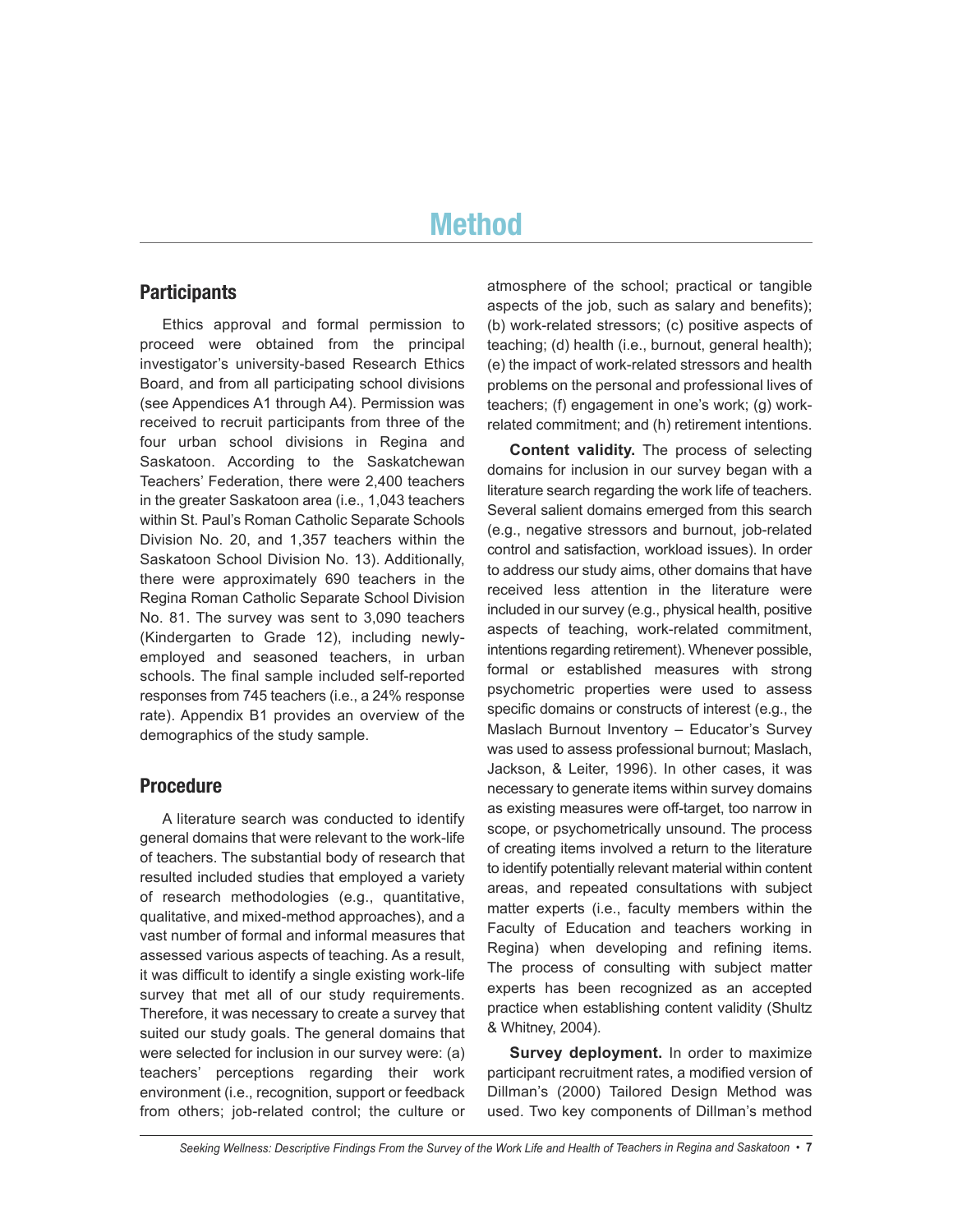involve the recommended use of personalized contact with participants and persistent follow-up procedures. Personalized contact was not possible in the present study, as the provincial teachers' federation was not able to disclose the names and/or home addresses of its members without compromising their anonymity. As a result, a general notice regarding the upcoming survey was printed on university letterhead and placed in each teacher's work mailbox one week in advance of the survey mailing. Subsequently, a survey package that included clear and detailed instructions for completing the consent form, the survey, and returning these items in the supplied postage-paid envelope was placed in each teacher's work mailbox. Approximately one month later, a small reminder/"thank you" card that encouraged them to participate if they had not done so and thanked them if they had returned a completed survey was placed in each teacher's work mailbox.

#### **Materials**

Unless otherwise stated, the same response scale was purposefully used in the majority of survey domains. Rather than create response scales that were unique to each domain or construct being measured, a decision was made to use a standard response scale, where possible. The response scale reflected the participants' level of agreement or disagreement with the individual items, and ranged from 1 (*strongly disagree*) to 6 (*strongly agree*). The form and content of the major domains of the survey will now be described.

**Survey domain: Perceptions of the workplace.** The following general instructions were presented to participants: "We'd like to learn more about how you view your current position and work environment. Please read each of the following statements and indicate the degree to which it describes your current position or work environment using the following scale:" Participants were asked if they felt they received adequate recognition, collegial support, and feedback regarding their work as teachers from a variety of sources. Participants were also asked for their perceptions of the "culture" (i.e., general atmosphere) of the schools in which they worked, and how much control they were able to exercise in their work. Finally, participants were asked for input regarding practical or tangible aspects of their jobs (e.g., salary, benefits).

**Survey domain: Negative, work-related stressors.** Participants were given the following general instructions: "We would like to learn more about the negative work-related stressors that you experience as a teacher. Below you will find a list of job-related stressors. Please read each one carefully."Alist of 43 potential work-related stressors (e.g., "increased number of students with behaviour problems in the classroom") was presented.

Subsequently, participants were given blank spaces within the survey to provide written responses to two open-ended questions. The first question asked participants to list their top three negative job-related stressors. The second question asked participants to describe the worst thing that happened to them in their work as teachers. It is stressed that this question was not included to generate accounts of extremely negative events for sensational or gratuitous purposes. The question was included to recognize the fact that teachers may be confronted with extremely negative events. While it is acknowledged that such extreme events are, by definition, usually very rare, they may have an enduring impact on the professional and personal lives of teachers. For both questions, participants were given the instruction to avoid including names, dates, or any other information that might identify specific individuals.

*Impact of work-related stress on personal lives*. The following general directions were presented: "Below you will find a series of statements that describe the potential impact of work-related stressors on your personal life. Please read each statement carefully and indicate your level of agreement that it describes your own situation." The items required participants to consider the impact of work-related stress on their personal lives (e.g., effects on relationships with spouses/partners, friends, family life and personal interests).

**Survey domain: Positive or beneficial aspects of teaching.** Participants were given the following general instructions: "In order to obtain a balanced view, we would like to learn more about the positive or beneficial aspects of your work as a teacher. Below you will find a series of statements that reflect positive aspects of teaching. Please read each statement carefully." A list of eight positive aspects of teaching was presented. At first appearance, it may seem as though the survey was biased (i.e., the list of nine positive aspects of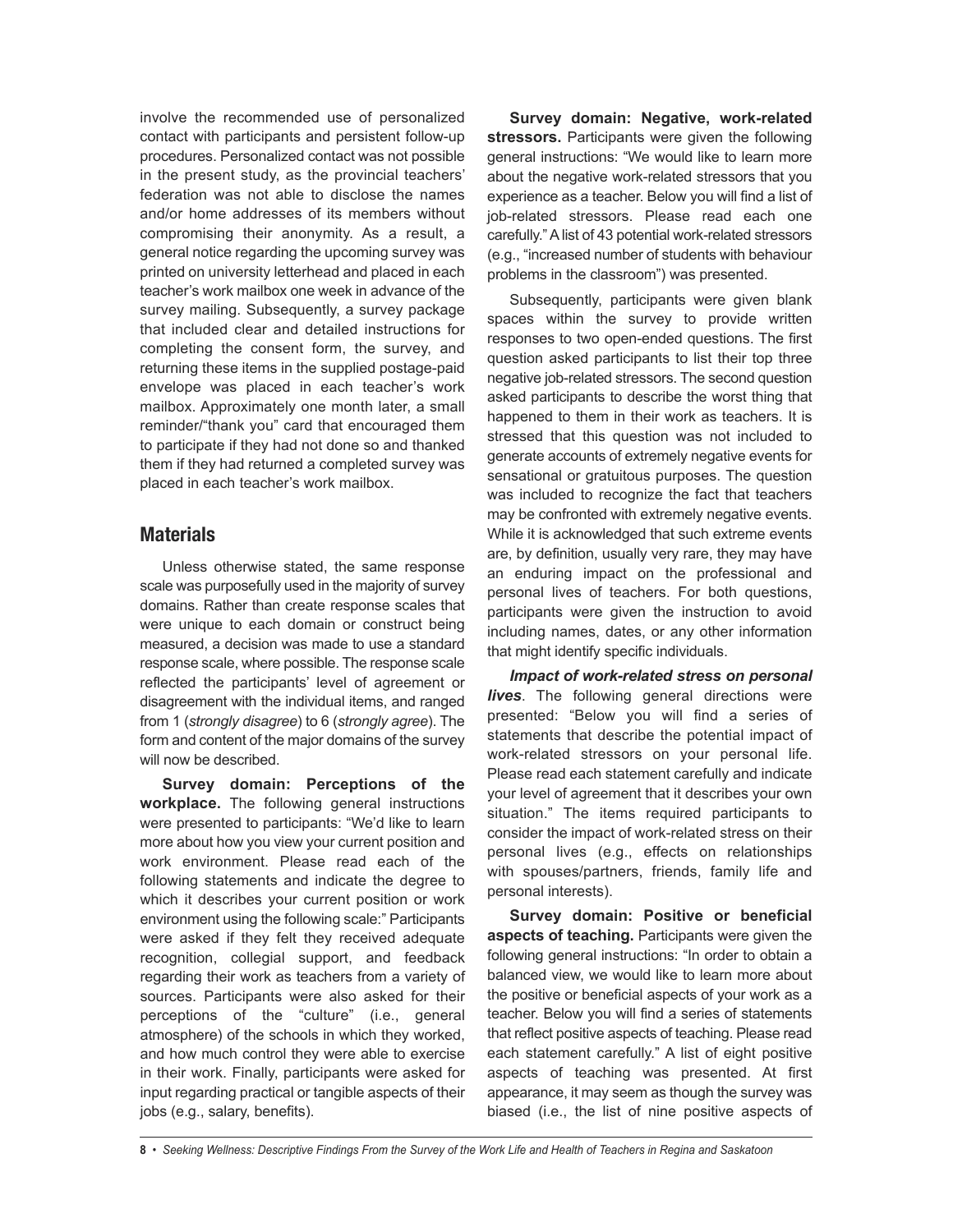teaching was considerably shorter than the list of 43 negative work-related stressors), but these lists were constructed following an extensive review of the literature, and considerable consultation with subject matter experts. Again, to provide a balanced perspective, blank spaces within the survey were provided for participants to provide written responses to two questions (i.e., a list of their top three positive aspects of teaching, and a description of the best thing that had ever happened to them in their work as teachers). Participants' written responses to the two open-ended questions were content analyzed according to the procedures specified in the preceding section.

*Satisfaction with career and chosen position*. Participants were asked to respond to five items regarding their satisfaction with their chosen career and their current position.

**Survey domain: Health.** The following aspects of health were assessed in our survey: professional burnout; the general mental and physical health of participants; chronic pain; physical complaints and diagnosed illnesses; and the perceived impact of work-related stress on health.

*Burnout.* The Maslach Burnout Inventory – Educator's Survey (MBI-ES; Maslach et al., 1996) was used to assess burnout in our sample. The MBI-ES is a 22-item self-report questionnaire that measures an educator's perceived levels of *emotional exhaustion*, (i.e., feelings of depleted emotional resources and difficulties with being psychologically available to others), *depersonalization* (i.e., cynical and detached attitudes toward students), and feelings of *reduced personal accomplishment* on the job. Individuals respond to each item by indicating the frequency with which they experience the feelings described in the items from a Likert-type scale ranging from 0 (*never*) to 6 (*every day*). Participants who are judged to be experiencing high levels of professional burnout are those who score high on the emotional exhaustion and depersonalization subscales, and low on the personal accomplishment subscale, according to established cutoff scores documented in the scoring and interpretation manual (Maslach et al.).

The MBI-ES has been found to be reliable and factorially valid (Gold, 1984; Iwanicki & Schwab, 1981). For the emotional exhaustion, depersonalization, and personal accomplishment scales, Iwanicki and Schwab reported Cronbach's alpha levels of .90, .76, and .76, respectively, whereas Gold reported alpha levels of .88, .74, and .72, respectively.

*Physical and mental health.* The Short-Form-36 version 2 (SF-36 v2) is a 36-item questionnaire that is designed to broadly assess physical and mental functioning (Ware, Kosinski, & Dewey, 2000). The SF-36 v2 yields norm-based T-scores (mean =  $50$ , standard deviation =  $10$ ) for the following eight subscales: (a) *physical functioning* (lower scores reflect greater limitations in performing everyday physical activities, whereas higher scores indicate that one can perform all types of physical activities, without limitations due to health); (b) *role-physical* (lower scores indicate problems with work or other daily roles due to physical health problems, whereas higher scores indicate no problems with work or other daily activities as a result of physical health); (c) *bodily pain* (lower scores indicate very severe and extremely limiting pain whereas higher scores indicate no pain or limitations due to pain); (d) *general health* (lower scores indicate that personal health is judged to be poor and deteriorating, whereas higher scores indicate that personal health is thought to be excellent); (e) *vitality* (lower vitality scores indicate that participants generally feel tired and worn out, whereas higher scores indicate that participants feel energetic most of the time); (f) *social functioning* (lower scores indicate extreme and frequent interference with normal social activities due to physical health or emotional problems, whereas higher scores indicate no problems with social activities due to physical or emotional problems); (g) *role-emotional* (lower scores indicate problems with work or other daily activities as a result of emotional problems, whereas higher scores indicate no problems with work or other daily activities due to emotional problems); and (h) *mental health* (lower scores indicate feelings of nervousness and depression all the time, whereas higher scores reflect feelings of peacefulness, happiness, and calm all of the time). It is also possible to calculate norm-based T-scores for two additional summary scores that reflect general mental health and physical functioning.

The sound psychometric properties of the SF-36 v2 (i.e., the eight subscales and the two summary scores) have been demonstrated in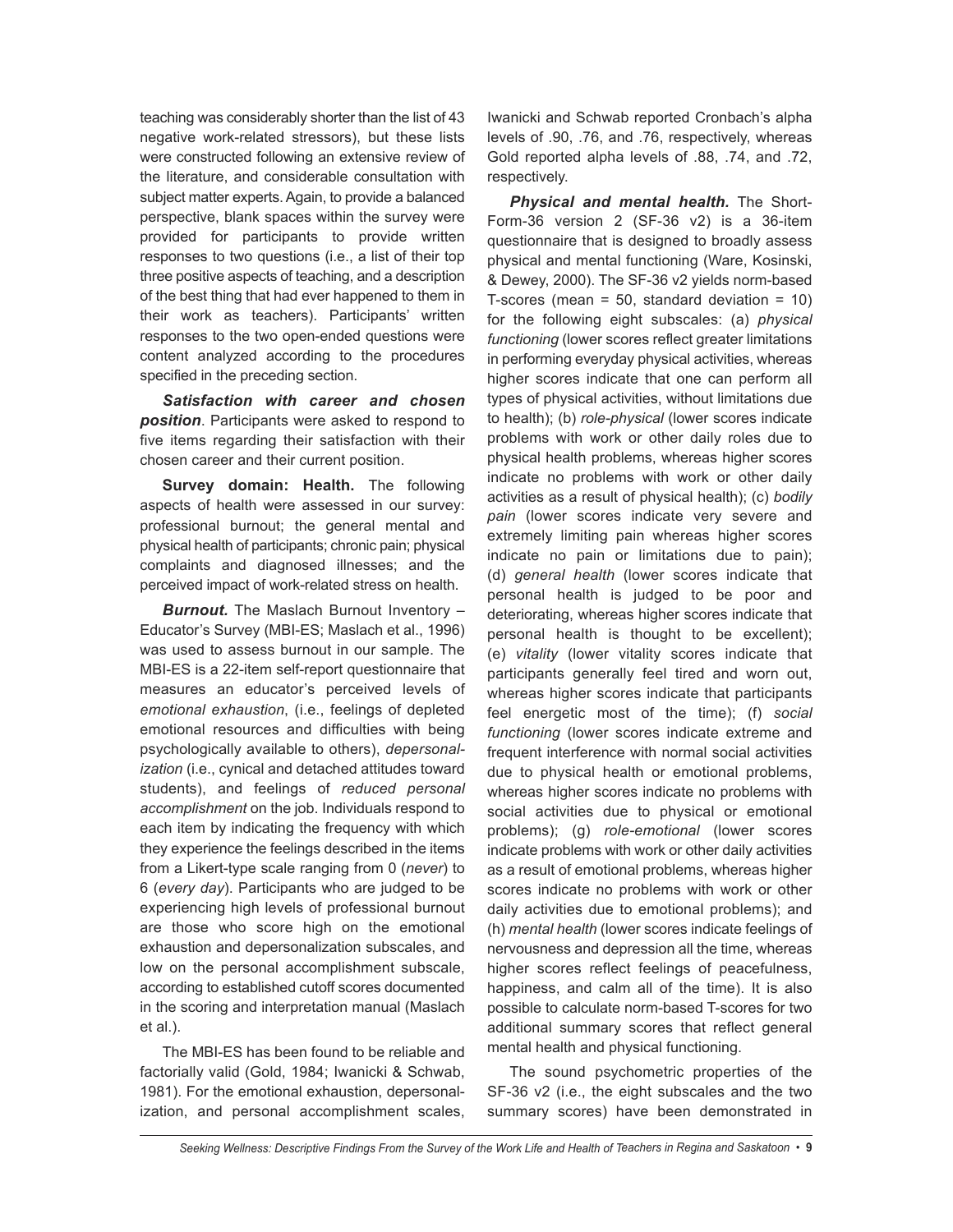abundance in previous studies (see Ware, n.d.; Ware et al., 2000). Previous empirical research (i.e., > 20 studies) has confirmed the reliability of the eight scales using estimates of both internal consistency and test-retest methods and provided evidence for the content, concurrent, criterion, construct, and predictive validity of the SF-36 v2 (Ware). Moreover, the two summary scales have been shown to be factorially valid across clinical and general populations of individuals from numerous countries (Ware).

*Chronic pain.* Participants were asked if they had ever been diagnosed with a chronic pain problem (i.e., pain lasting for at least three months) by a medical professional (i.e., a doctor or registered psychologist). If so, participants were asked to indicate how long their pain problem has persisted, and the location of their pain. In order to gauge pain severity, participants were asked to complete the Box 21 (Jensen, Miller, & Fisher, 1998). This measure is comprised of 21 boxes in a horizontal row that increase in 5-point increments, ranging from 0 (no pain) to 100 (pain as bad as it could be). Using this measure, respondents were asked to place an "X" in the appropriate box to indicate the severity of their pain in reference to two time periods (i.e., "today" and "the last 7 days").

*Somatic complaints and diagnosed illnesses.* In order to gather more specific information about the physical health of our participants, a modified version of the Teacher Somatic Complaint and Illness Inventory (TSCII; Belcastro, 1980) was used. Although this measure has been used infrequently in previous research, a review of the literature failed to reveal a widely used, formal measure that was designed to gather broad information regarding physical complaints or diagnosed illnesses. Using our modified version of the TSCII, participants were asked if they experienced any of 35 somatic complaints in the past year. For each endorsed complaint, participants were asked to indicate: (a) how often they experienced the problem (using a scale with the following increments:  $1 = a$  few times a year, 2  $=$  monthly,  $3 = a$  few times a month,  $4 =$  weekly,  $5 =$  $=$  a few times a week,  $6 =$  daily); and (b) the intensity of the problem (using a scale with the following increments:  $1 = \text{very mild}, 2 = \text{mild}, 3 = \text{mild}$ fairly mild,  $4 = \text{fairly strong}, 5 = \text{strong}, 6 = \text{very}$ strong). In addition, participants were asked if they had been diagnosed by a physician with any of 12 illnesses (e.g., ulcers, cardiovascular disorders, kidney problems), and the temporal emergence of any diagnosed illnesses in relation to starting one's teaching career (i.e., whether the illnesses began before or after becoming a teacher). Given the limited scope of the illnesses covered by the TSCII, participants were asked to list any additional diagnosed illnesses.

*Impact of work-related stress on health.* Participants were asked if they felt they had become ill or taken time off work due to workrelated stress, or if they felt they worked when ill because they did not "have time to get sick." Participants were then asked if they had ever been diagnosed with any physical, mental, or emotional illnesses, by health professionals (e.g., doctors or registered psychologists), that were likely due to work-related problems, and if so, to list the illness(es). Finally, participants were asked to indicate how many days off they had taken from work due to illness over the past year.

**Survey domain: Work engagement.** Work engagement was assessed using the 17-item Utrecht Work Engagement Scale (UWES; Schaufeli & Bakker, 2003). Work engagement has been defined as the opposite of burnout (Shaufeli & Bakker). In contrast to employees who suffer from burnout, their engaged counterparts possess a sense of effective and energized connection with their work activities and view themselves as able to manage the demands of their job. The three subscales of the UWES are: (a) *vigor*, which describes an approach to one's work that is characterized by a sense of energy and resilience, persistence in the face of setbacks, and a willingness to invest effort (higher scores reflect greater levels of vigor); (b) *dedication*, which reflects feelings of enthusiasm and pride about one's work, feeling challenged and inspired, and deriving a sense of significance from one's work (high scores reflect greater levels of dedication); and (c) *absorption*, which corresponds to a sense of happiness and immersion in one's work, such that time seems to pass quickly and outside stimuli fade away (higher scores reflect greater levels of absorption). Mean scores for the three UWES subscales are calculated by adding the scores on the particular subscale and dividing the sum by the number of items of the same subscale. The mean for the total score is obtained in the same manner.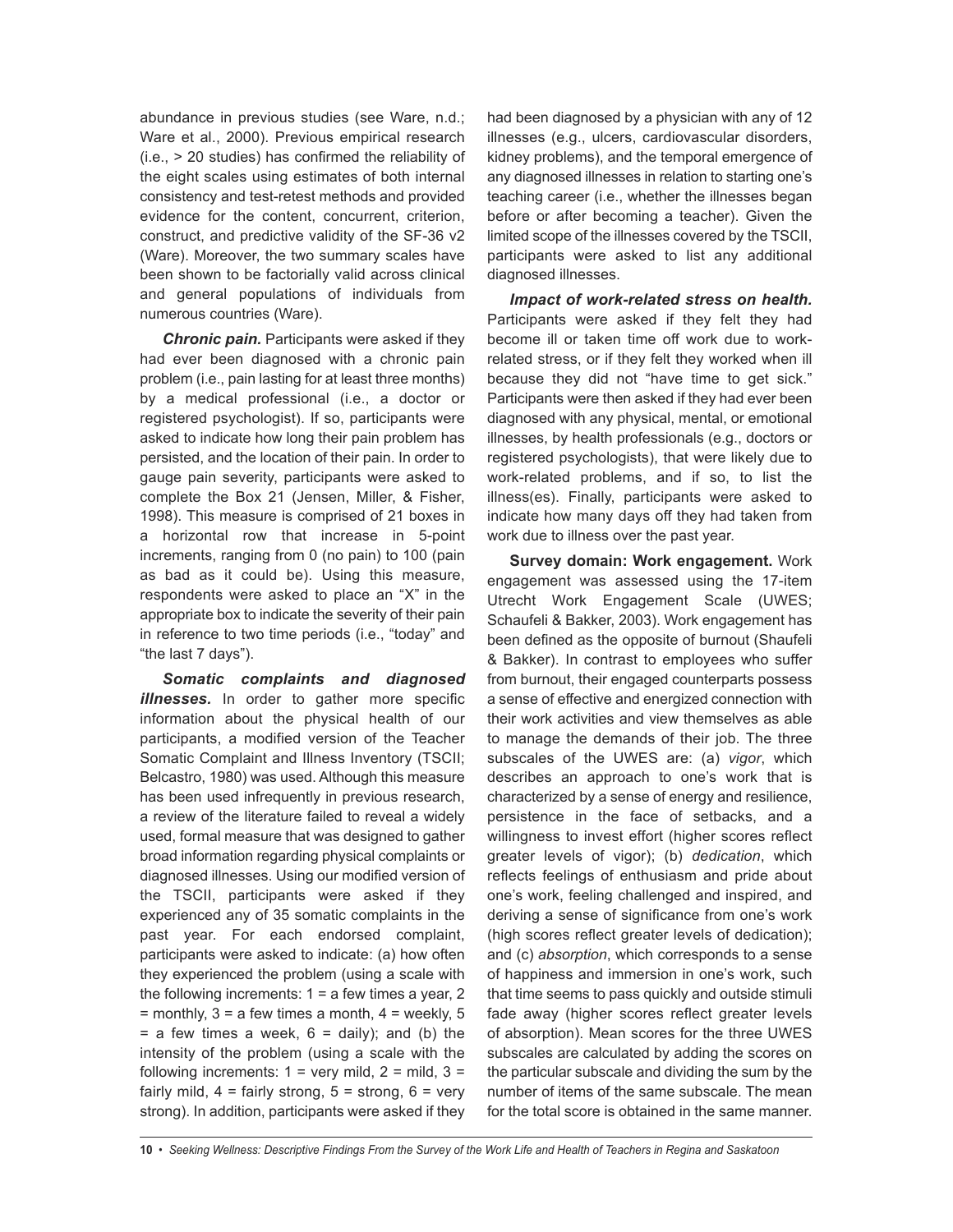The UWES yields three subscale scores and a total score that range between 0 and 6. Higher scores indicate greater degrees of vigour, dedication, absorption, or overall engagement in one's work. Previous research regarding the psychometric properties of the UWES has been summarized by Shaufeli and Baker. The UWES appears to be both reliable (i.e., Cronbach's  $α$ values across the three subscales were always equal to or greater than .70, and usually ranged between .80 and .90) and valid (i.e., the construct validity of the measure was supported by confirmatory factor analyses and discriminant validity analyses).

**Survey domain: Work-related commitment.** Participants were asked to complete the revised 18-item Three Component Model Employee Commitment Survey (TCM; Meyer, Allen, & Smith, 1993) which measures commitment to the employee's *organization* (i.e., school) (e.g., "This organization deserves my loyalty"), and the 18-item Occupational Commitment Scale (Meyer et al.) which measures commitment to one's *occupation* (i.e., being a teacher) (e.g., "I am proud to be in my occupation"). When responding to items within both scales, respondents indicated their level of agreement using a scale that ranged from 1 (*strongly disagree*) to 7 (*strongly agree*). For each of these measures of work-related commitment, three subscales were derived: (a) affective commitment (i.e., the employee's emotional attachment to, involvement in, and identification with the organization); (b) *normative commitment* (i.e., feeling obligated to stay employed with the organization); and (c) *continuance commitment* (i.e., the awareness of the costs of leaving the organization).

The three aspects of commitment described above may reflect different work-related mindsets driven by desire, obligation, and cost. More precisely, employees with high levels of affective commitment stay because they *want* to, those with high levels of normative commitment stay because they feel they *ought* to, and those with high levels of continuance commitment stay because they *have* to do so. Research summarized by Meyer and Allen (2004) indicates that employees who want to stay (i.e., displaying high affective commitment) tend to outperform those who do not want to stay. Similarly, those employees who remain out of obligation (i.e., showing high levels of normative commitment) outperform those who

feel no obligation, but the observed effect on output is not as strong as that observed for commitment based on affect. Finally, those employees who stay to avoid losses (i.e., exhibiting high levels of continuance commitment) usually have little or no incentive to go beyond the minimum amount of work that is required to retain their positions.

Average scores on each of these three subscales may be computed with higher scores indicating stronger commitment (Meyer & Allen, 2004). When examining the profile of results across the three subscales of occupational and organizational commitment, the optimal profile would be one in which the affective commitment subscale is relatively high (i.e., above the scale mid-point) and the continuance commitment subscale is low (i.e., below the scale mid-point; Meyer & Allen, 2004). Cases that involve elevated continuance commitment subscale scores may suggest that employees feel "trapped" in the organization or profession, and as a result, less likely to do any more than that which is required of them.

Previous research (Meyer et al.) has indicated that both measures of work-related commitment are reliable (i.e., Cronbach's α values for the three subscales have all been in excess of .73) and valid (Allen & Meyer, 1996).

**Survey domain: Intentions regarding retirement.** Participants were asked to state the age at which they planned to retire. In addition, participants were presented with three items that pertained to their early retirement intentions and preparations.

#### **Analyses**

Established scoring procedures were used for all formal measures (e.g., MBI-ES, SF-36 v.2). In other cases (e.g., items that were created for this survey using numerically-anchored response scales), basic descriptive statistics will be reported. With respect to measures of central tendency, means and standard deviations will be reported. In addition, the median values will be reported to offset cases where extreme values may shift the mean, and to satisfy readers who view our common response scale that ranges from 1 (*strongly disagree)* to 6 (*strongly agree*) as providing ordinal-level data (for a full discussion of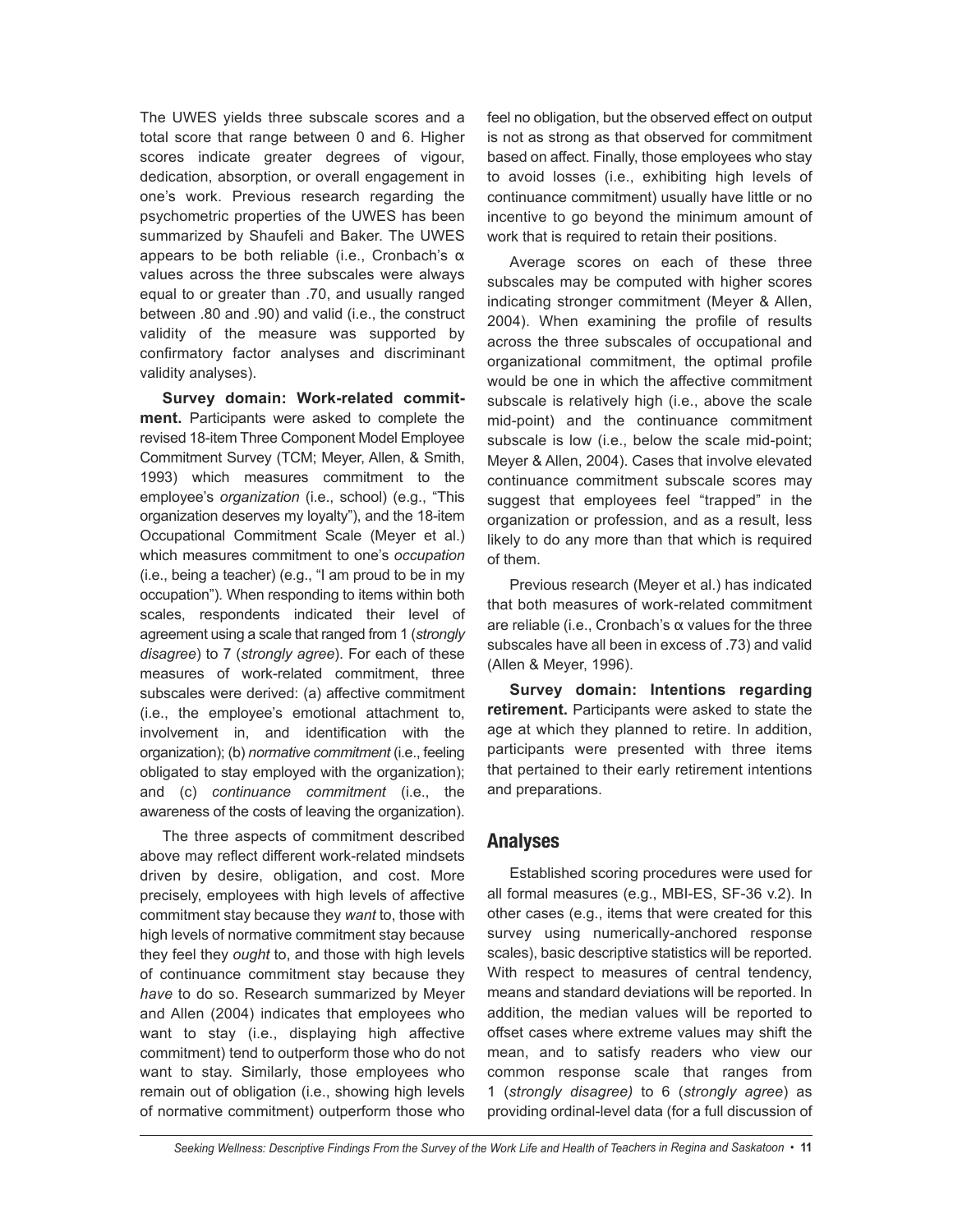scales of measurement and the selection of measures of central tendency, see Nunnally & Bernstein, 1994).

Thematic analyses were conducted to summarize the qualitative data generated from the participants' written responses to the four open-ended questions (i.e., queries about negative work-related stressors, positive aspects of teaching). The written responses for each question were transcribed verbatim from the questionnaires, entered into the QSR NUD\*IST-6 software program, and then analyzed separately using Patton's (2002) thematic analysis techniques. The data from each transcript was initially divided into super-ordinate categories that expressed selfcontained meanings (e.g., "problems with students"). Individual meaning units within these overarching categories were then organized into unique and coherent themes, using the participants' own words to the greatest extent possible. Scientific rigour for the qualitative data analysis was achieved by following procedures designed to ensure the trustworthiness of data, including checking transcripts for accuracy, using the participants' own words as much as possible, and keeping an audit trail of the steps taken from data collection, to analysis and interpretation (Lincoln & Guba, 1985).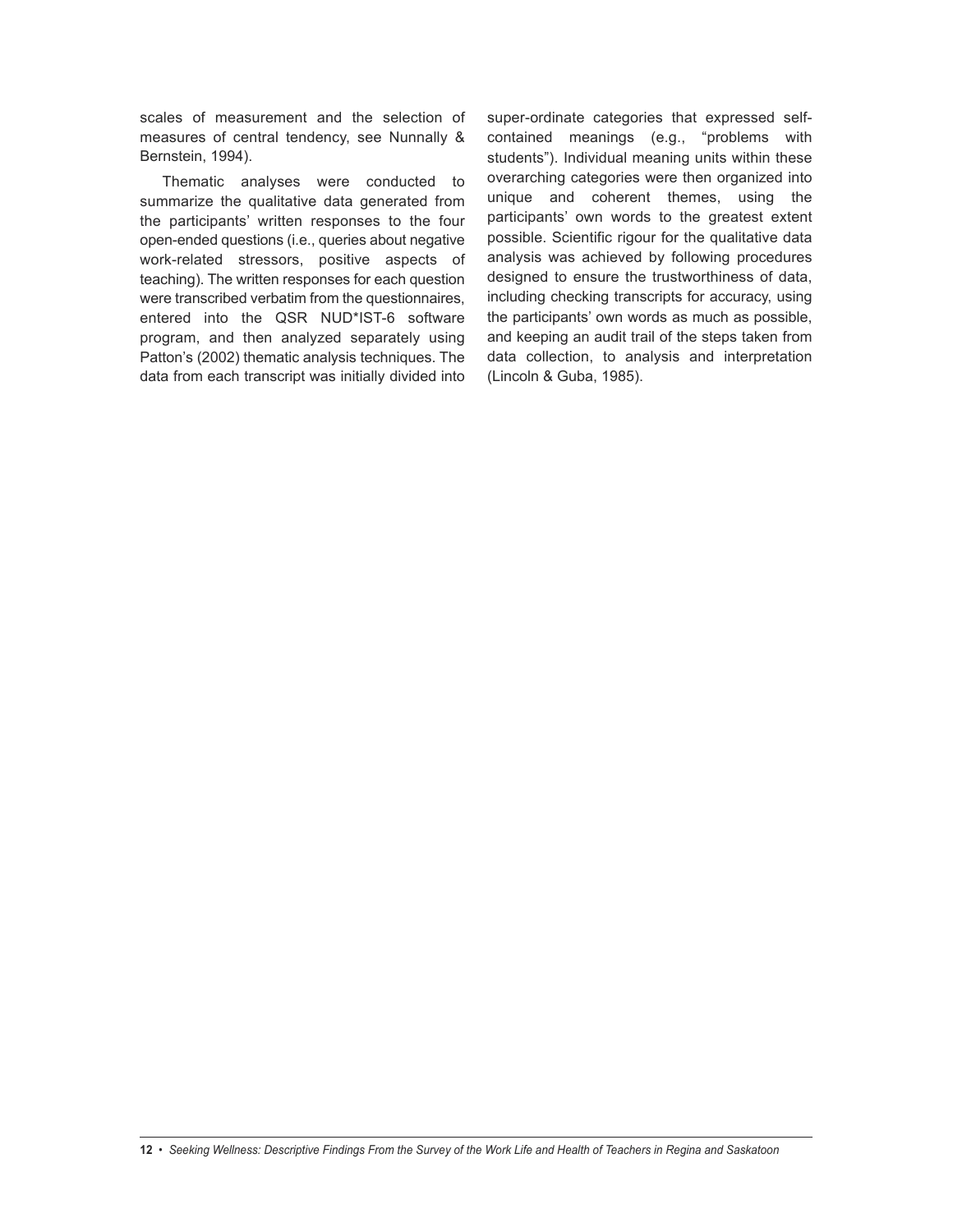# **Results**

#### **Sample Description**

In order to gauge the representativeness of our sample (see Appendix B1 for the demographic characteristics of study sample), we compared it to the larger population of teachers in elementary and secondary *public schools* in the province (2007/2008), by using data from Statistics Canada (Statistics Canada, 2011). The age distribution breakdown of teachers in our sample versus teachers in the provincial population was highly similar (i.e., less than 30 years old: 11.3% vs.14.8%; 30 to 39 years: 27.7% vs. 28.3%; 40 to 49 years: 28.0% vs. 30.3%; 50 to 59 years: 32.3% vs. 24.6%; and 60 years and over: 0.7% vs. 2%). Our sample was also representative of the larger population of teachers in terms of sex (i.e., our sample: 72.4% female; provincial population: 70.5% female) and employment status (i.e., our sample: 90.0% full-time status; provincial population: 87.5% full-time status). These results appear to indicate that our sample was representative of the larger population of teachers at the time of the survey.

#### **Data Summary Format**

When summarizing the results from those domains that employed the use of our common response scale that ranged from 1 (*strongly disagree*) to 6 (*strongly agree*), we will provide frequency data for each of the individual response options as this level of detail may be of interest to some readers (e.g., identifying the number and percentage of participants who strongly agreed or disagreed with a particular item). By presenting the data in this manner, it will also be possible to collapse across response options to allow for a general summary of the number and percentage of participants who agreed or disagreed with each item. In most cases, the items that are presented within the appendices have been shortened due to their length and number in the actual survey.

#### **Perceptions of the Workplace**

Descriptive data regarding our participants' ratings of agreement or disagreement are summarized in response to items regarding recognition from others, collegial support, sources of feedback, job-related control, the workplace (i.e., school) atmosphere or culture, and practical or tangible factors. The items in Appendix B2 through B7 are listed in descending order, according to the mean ratings of agreement.

**Recognition from others.** The teachers in this sample agreed that they received adequate recognition from their friends and family (85.9%), colleagues (88.2%), administrators (75.2%), students (75.7%), and the parents of their students (62.4%). In contrast, fewer participants (39.3%) indicated that they received adequate recognition for the work they do from their communities or society in general. This material is summarized in Appendix B2.

**Collegial support.** The results indicate that teachers in this sample agreed that they received adequate collegial support from their colleagues (90.5%), their administrators (77.3%), and the provincial teacher's federation (60.9%). This material is summarized in Appendix B3.

**Feedback.** The majority of teachers in this sample thought that they received adequate feedback about their work from their colleagues (76.8%), students (69.1%), and administrators (66.2%). In contrast, approximately half of our respondents agreed that they received adequate feedback from the parents of their students (55.0%), while less than one-third of the teachers in our sample felt that they received adequate feedback from their communities or society in general (30.2%). This material is summarized in Appendix B4.

**Job-related control.** The majority of teachers (80.5%) appreciated their opportunities for professional development. Further, although the majority of teachers in this sample agreed that they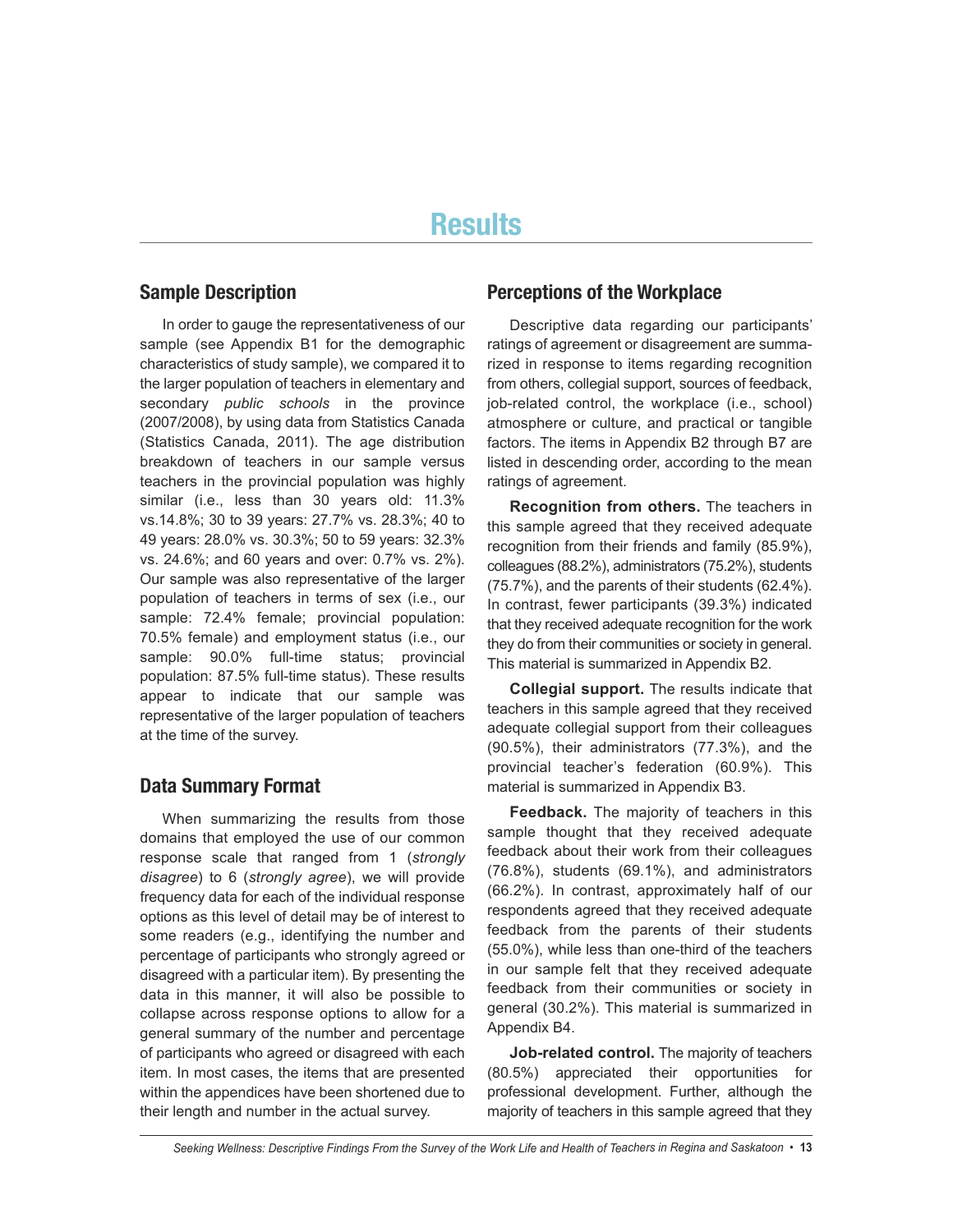had an acceptable level of control regarding decisions made in their classrooms (87.4%) and schools (71.2%), less than half of the sample (45.6%) thought that their job descriptions were flexible. This material is summarized in Appendix B5.

**School atmosphere.** The results suggest that most teachers (83.6%) view their relationships with administrators in a positive light. Further, a strong majority of teachers view their schools as being positive and productive (84.5%), relaxed and comfortable (78.7%) and open to new ideas (81.6%). Approximately 29.5% of teachers agreed that they felt isolated from their colleagues. This material is summarized in Appendix B6.

**Practical factors.** The majority of teachers (89.8%) felt that they had adequate job security and sufficient time for holidays and vacations (86.5%). Slightly more than half of the sample (57.2%) agreed that they were afforded adequate benefits, and approximately one-third of the respondents (35.5%) agreed that they received proper compensation for their work. Clearly, the majority of teachers (69.5%) felt that they were not receiving adequate tangible support for the work. This material is summarized in Appendix B7.

## **Perceptions Regarding Negative Work-Related Stressors**

The large number of items in this domain (n=43) were partitioned a priori into the following three sections in the actual survey: (a) Difficulty and Complexity of Teaching (e.g., "preparing for, and carrying out parent-teacher conferences"); (b) Increasing Workload and Expectations Faced by Teachers (e.g., "the time spent marking students' work or providing feedback to students"); and (c) Dissatisfaction with Resources (e.g., "using your own money to buy resources, such as print resources and classroom supplies"). These categories were created in order to lend a sense of cohesion and order to this domain of the survey. It is acknowledged that these are artificial categories and that arguments could be made regarding the differential placement of items within a category (e.g., the item, "increased numbers of English as a second language students in the classroom" could be viewed as a complexity of teaching, but also a factor associated with increased workload).

Appendix C1 summarizes the descriptive data regarding the participants' ratings of agreement for the first category of items (i.e., Difficulty and Complexity of Teaching). Similarly, Appendix C2 summarizes the data for those items in the second category (i.e., Increasing Workload and Expectations Faced by Teachers), while Appendix C3 presents the data for items within the final category (i.e., Dissatisfaction with Resources). The items in Appendices (C1 through C3) are listed in descending order, according to the mean ratings of agreement.

The results of the thematic analyses of the two open-ended questions are presented in Appendix C4 (i.e., our participants' most salient work-related stressors,  $N = 716$  valid responses) and Appendix C5 (i.e., the worst teaching-related experience reported by our participants,  $N = 636$  valid responses). Frequency data are provided within the appendices that express the number of times a given theme was mentioned by participants. It must be underscored that the frequencies do not reflect the number of participants who identified a given theme. Rather, the frequency data reflect the *number of times a given theme was mentioned*, as many participants provided multiple responses that fell within the same theme (e.g., one participant may have generated multiple responses related to meeting the diverse needs of students). Given space limitations, representative quotes within the identified themes will be published elsewhere.

**Impact of work-related stress on personal lives.** Descriptive data for items pertaining to the perceived impact of work-related stressors on the personal lives of participants (i.e., negative impacts on personal relationships and interests) are presented in Appendix C6. The items are listed in descending order, according to the mean ratings of agreement.

## **Perceptions Regarding Positive Aspects of Teaching**

Descriptive data for our participants' ratings of agreement or disagreement with items regarding positive aspects of teaching are summarized in Appendix D1. The items in Appendix D1 are listed in descending order, according to the mean ratings of agreement. The results of the thematic analyses of the two open-ended questions are presented in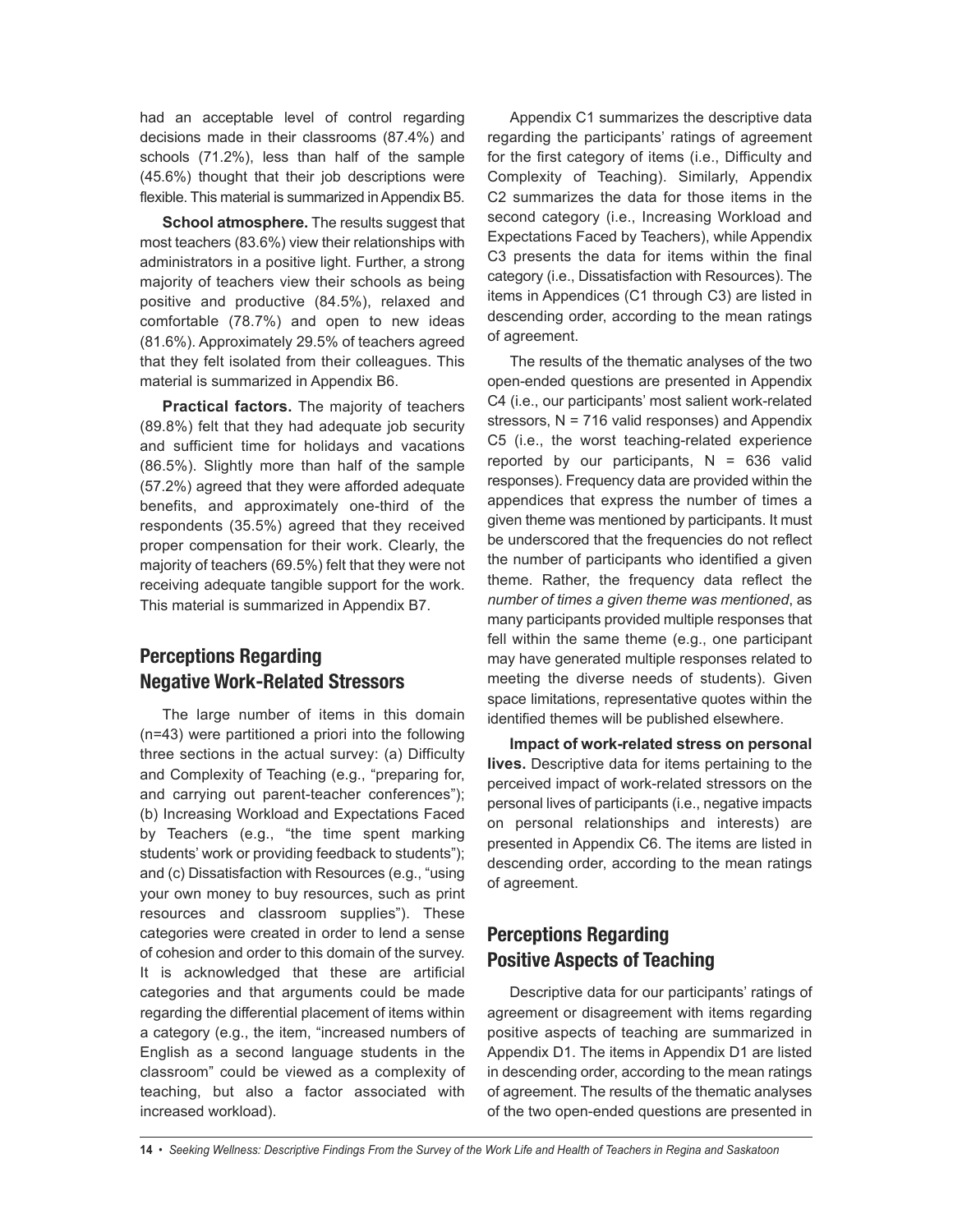Appendix D2 (i.e., positive aspects of teaching, N = 692 valid responses) and Appendix D3 (i.e., the best teaching-related experience reported by our participants,  $N = 615$  valid responses). Again, frequency data are provided within the appendices that express the number of times a given theme was mentioned by participants. Given space limitations, representative quotes within the identified themes will be published elsewhere.

**Satisfaction with career and current position.** Descriptive data for items pertaining to the participants' satisfaction with their chosen career and current position are presented in Appendix D4. The items are listed in descending order, according to the mean ratings of agreement. One striking finding was that approximately half of the teachers in this sample (51.3%) agreed that if they were aware of a viable career alternative, they would pursue it and leave their current positions.

#### **Health**

**Burnout**. Data from the MBI-ES were scored and interpreted according to the recommended guidelines (Maslach et al., 1996). Appendix E1 displays the frequency data for the level or degree of impairment (i.e., low, moderate, or high) experienced within each of the three dimensions of burnout. Readers are reminded that participants were only classified as experiencing high levels of professional burnout if their responses produced the following combination of results: high levels of emotional exhaustion and depersonalization, combined with low levels of personal accomplishment. The results revealed that 17 participants (i.e., 2% of the sample) reported high levels of professional burnout.

**Physical and mental health.** Data generated from the SF-36 v.2 (Ware et al., 2000) were carefully scored and interpreted according to the recommended guidelines. Norm-based T-scores (i.e., with a mean of 50 and a standard deviation of 10) for the eight subscales and two summary scales are presented in Appendix E2.

**Chronic pain.** Frequency data regarding the prevalence of chronic pain problems in our sample  $(n = 742)$  indicated that 238 participants  $(31.9\%)$ experienced an ongoing pain problem. When examining the reported duration of our participants' chronic pain problems, a subset of responses  $(n = 36)$  were unusable (e.g., describing the duration as "seems like forever"). Using data from those chronic pain sufferers who included usable data regarding the duration of their chronic pain problems (n = 202 individuals), the following results were obtained (n, %): 3 to 6 months (n =  $14, 6.9\%$ ): 6 months to 1 year (n = 13, 6.4%); 1 to 5 years (n  $= 65, 32.1\%$ ; 6 to 10 years (n = 60, 29.7%); more than 10 years ( $n = 50$ , 24.8%). Frequency data regarding the location of chronic pain problems yielded the following results: back pain ( $n = 133$ , 56%); neck and shoulder pain (n = 114, 48%); leg pain (n = 51, 21%); arms and hands (n = 39, 16%); hips (n = 28, 12%); feet (n = 27, 11%); head (e.g., "jaw," "headaches," "migraines";  $n = 25, 11\%$ ; torso (i.e., chest, ribs, abdomen, pelvis;  $n = 17$ , 7%); non-specific (e.g., "joints"; n = 10, 4%). Results generated from the Box 21 (Jensen et al., 1998), revealed that our participants were experiencing low-to-moderate pain severity in reference to: (a) the day the survey was completed  $(M = 35.89, SD = 25.90)$ ; and (b) the last seven days ( $M = 44.67$ ,  $SD = 26.76$ ).

**Somatic complaints and diagnosed illnesses.** Data regarding the somatic complaints and diagnosed illnesses, generated by the Teacher Somatic Complaint and Illness Inventory (TSCII; Belcastro, 1980), are presented in Appendices E3 and E4, respectively. When participants were asked to specify any other illnesses that they had been diagnosed with (i.e., illnesses apart from the 12 illnesses identified using the TSCII), a total of 340 additional illnesses were reported by 331 participants, and were grouped according to the major diagnostic categories within the International Statistical Classification of Diseases and Related Health Problems, Tenth Revision (ICD-10; WHO, 2007). The frequency data for each of the major diagnostic categories are presented in Appendix E5.

In order to simplify the task of summarizing all of the illnesses reported by participants, the specific illnesses listed in Appendix E4 (i.e., identified using the TSCII) were added to the additional illnesses reported by participants in Appendix E5, resulting in a final aggregate list of illnesses (Appendix E6).

**Impact of work-related stress on health.** Descriptive data for the participants' ratings of the impact of work-related stress on health are summarized in Appendix E7. In addition, 182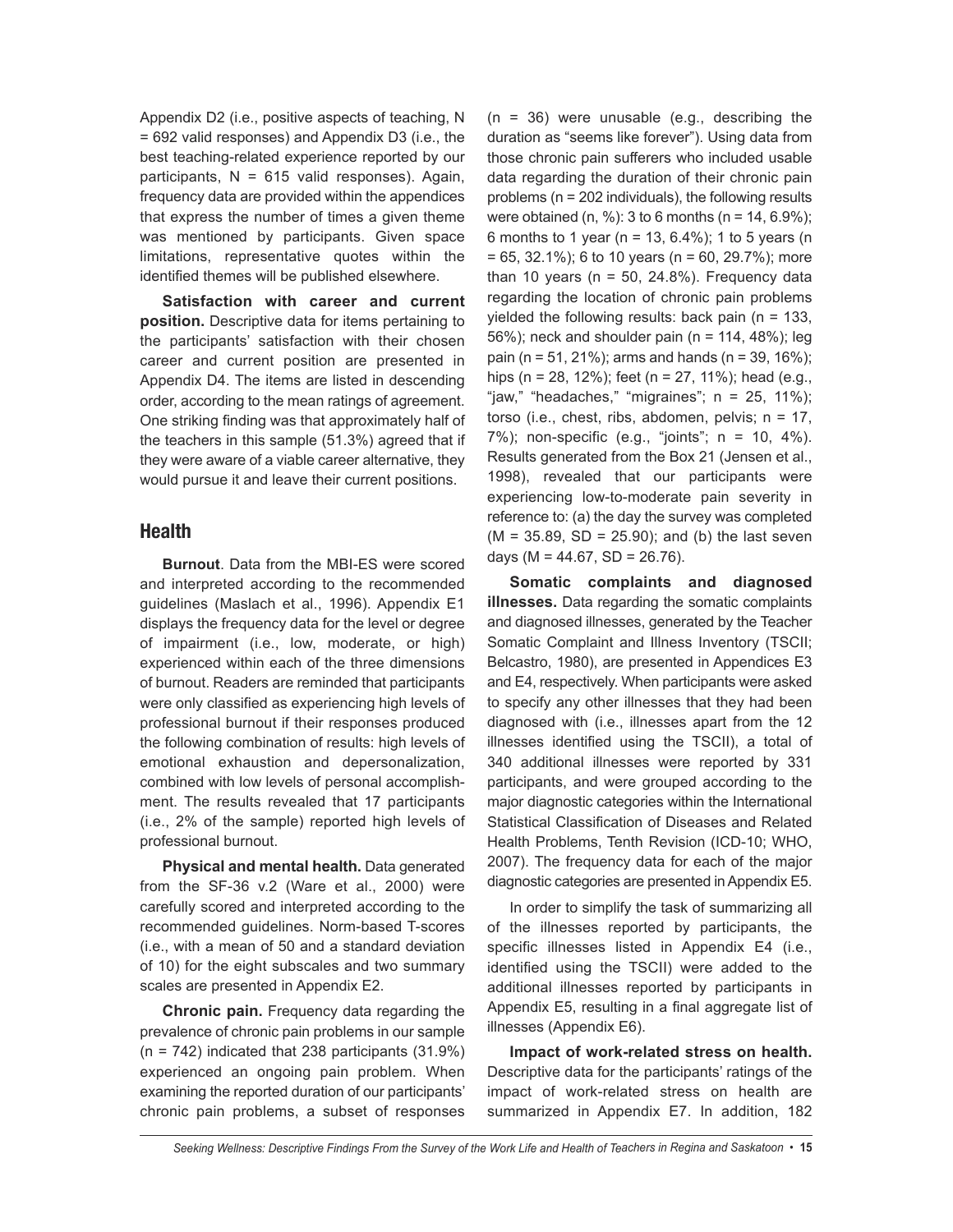participants reported that they had been diagnosed with physical, mental, or emotional illnesses ( $n =$ 298 illnesses in total) by a health professional (e.g., a doctor or a registered psychologist) that were likely related to their work as teachers (in the opinion of their health professional). The illnesses were categorized using the ICD-10 (WHO, 2007) in order to determine which types of health problems were most prevalent. The frequency data for each of the major diagnostic categories are presented in Appendix E8.

The number of days off taken due to illness in the past year by participants ( $n = 722$ ) yielded the following frequency data: 0 days off  $(n = 87)$ , 12.0%); up to 5 days (i.e., 1 week;  $n = 431, 59.7\%$ ); between 6 and 10 days (i.e., 1-2 weeks;  $n = 132$ , 18.3%); between 11 and 15 days (i.e., 2-3 weeks; n = 26, 3.6%); between 16 and 20 days (i.e., 3-4 weeks; n = 21, 2.9%); 1-2 months (n = 11, 1.5%); more than 2 months ( $n = 14, 1.9\%$ ).

#### **Work Engagement**

The UWES yielded the following results for the three subscales and the total score: vigor  $(M = 4.46)$ ,  $SD = 0.83$ ), dedication (M = 4.84, SD = 0.84), absorption ( $M = 4.61$ ,  $SD = 0.84$ ), and total score  $(M = 4.63, SD = 0.75)$ . Further, estimates of internal consistency yielded Cronbach alpha values of .79 (vigor), .84 (dedication), and .78 (absorption). When compared with the normative sample for the UWES (Schaufeli & Baker, 2003, p. 36), our sample of teachers reported: average levels of work-related vigour and overall work engagement; moderate-tohigh levels of work-related dedication; and high levels of work-related absorption.

#### **Work-Related Commitment**

Descriptive data and reliability estimates (i.e., Cohen's alpha) were calculated for the three subscales of both measures of work-related commitment (i.e., the Three Component Model and the Occupational Commitment Scale). The results are presented in Appendix F.

#### **Intentions Regarding Retirement**

In general, there was little variation in the intended retirement age of participants in this sample. Based on 728 valid responses, 688 participants (i.e., 95% of our sample) indicated the intention to retire between the ages of 50 and 60, or exactly at age 65. Descriptive data for the items regarding retirement intentions are summarized in Appendix G.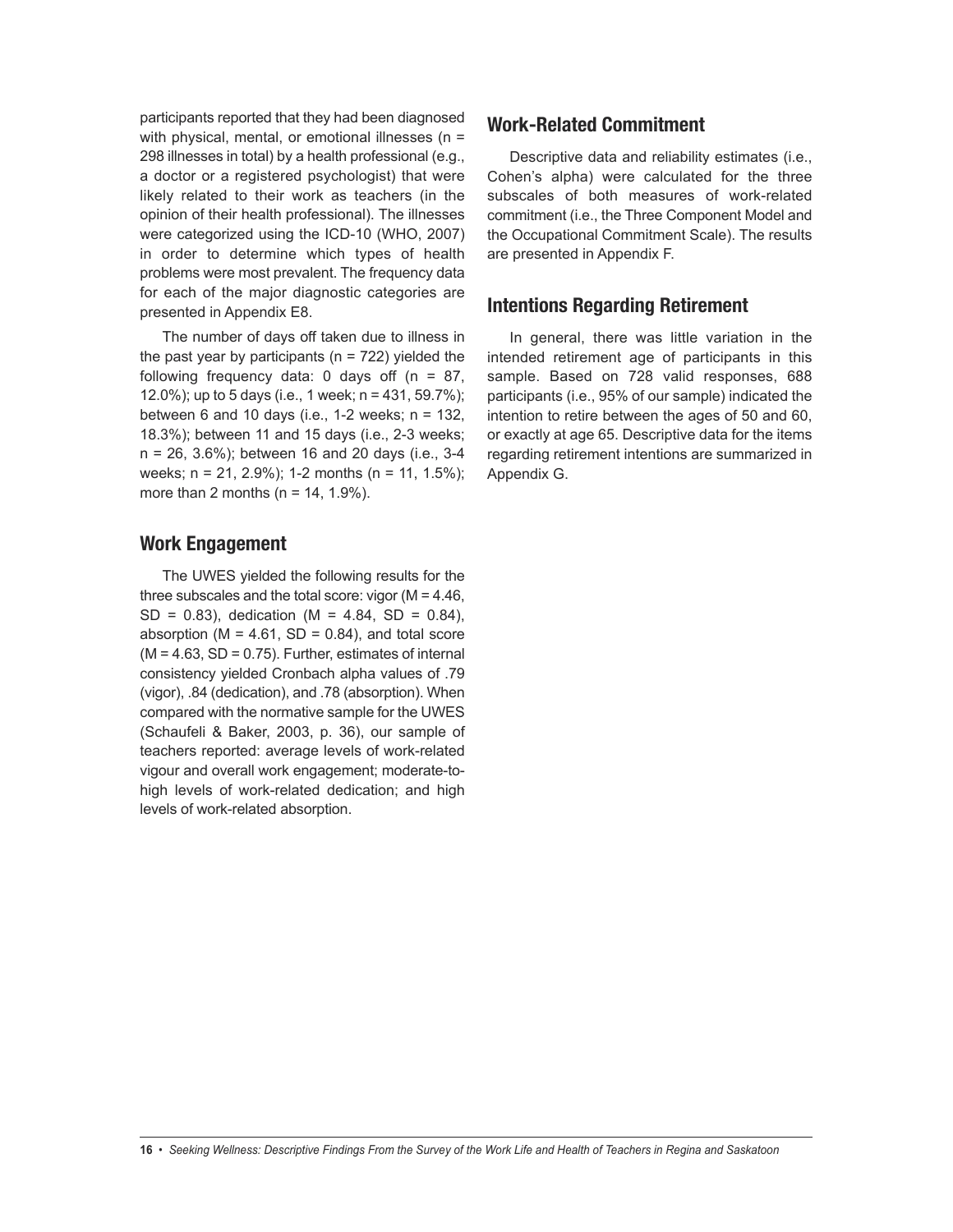# **Discussion**

The present survey was conducted to gather information regarding the work life and health of teachers (K-12) from two urban centres in Saskatchewan, Canada. The conclusions within each broad domain of our survey are outlined first and placed in context alongside the findings from parallel studies conducted in Canada and abroad. Following this, a general summary is presented that weaves our findings together and highlights central themes that emerged.

#### **Perceptions of the Workplace**

**Recognition from others.** A strong majority (i.e., 75% or more) of teachers in this sample agreed that they received adequate recognition from their friends and family, colleagues, administrators, and students. Still, approximately one in four teachers did not feel adequately recognized for their contributions by their administrators and students. Of greater concern were the findings that only 62% and 39% of teachers in our sample agreed that they received adequate recognition from the parents of their students and their communities (or society in general), respectively. This is problematic as it suggests that teachers believe that key stakeholders are failing to recognize the value of their professional contributions, especially in the context of an increasingly complex and demanding educational landscape. The factors that contribute to this disconnect are likely complex, but our findings suggest that more work needs to be done to educate certain stakeholder groups about the realities of the work life and workload of teachers, the impact that teaching has on the lives of teachers, and the importance of effectively communicating recognition, respect, and appreciation to teachers. When teachers feel recognized and respected for their professional contributions, they are likely to feel more committed to their work (Louis, 1998), which may, in turn, be linked with other positive outcomes (e.g., enhanced job satisfaction, reduced attrition rates).

**Collegial support.** Our findings suggest that the majority of teachers in our sample (i.e., 90%) believed that they received adequate support from their colleagues. Fewer teachers in our sample believed that they received adequate support from their administrators (77%) and their provincial teachers' federation (61%). The perception of a lack of support from administrators is a significant problem as it has been linked to job dissatisfaction and turnover among teachers. Therefore, it may be beneficial for administrators and teachers' associations to solicit more information from teachers about how to improve the nature and extent of the collegial support that is extended.

**Feedback.** The majority of our participants indicated that they received adequate feedback about their work from their colleagues (77%) and students (69%). However, fewer teachers in our sample felt that they received adequate feedback from administrators (66%), the parents of their students (55%), and their communities or society in general (30%). Those teachers who carry out their professional responsibilities without receiving adequate constructive feedback from key stakeholders may experience a feeling of detachment from their work (Louis, 1998) or a sense of uncertainty or apprehension about their performance. They may be left wondering if they are meeting the expectations of key stakeholders (e.g., administrators, parents of their students) or perhaps missing opportunities to address actual or perceived problems and build on professional strengths.

**Job-related control.** Although most teachers in our sample agreed that they were able to exercise adequate influence or input with regards to decision-making in their classrooms (87%) and in their schools (71%), less than half of our respondents (i.e., 46%) agreed that their job descriptions were flexible (i.e., they did not think that they were able to change their duties or the type of work they did). Overall, one could interpret these findings in the following way: Although the perception of inflexible job descriptions likely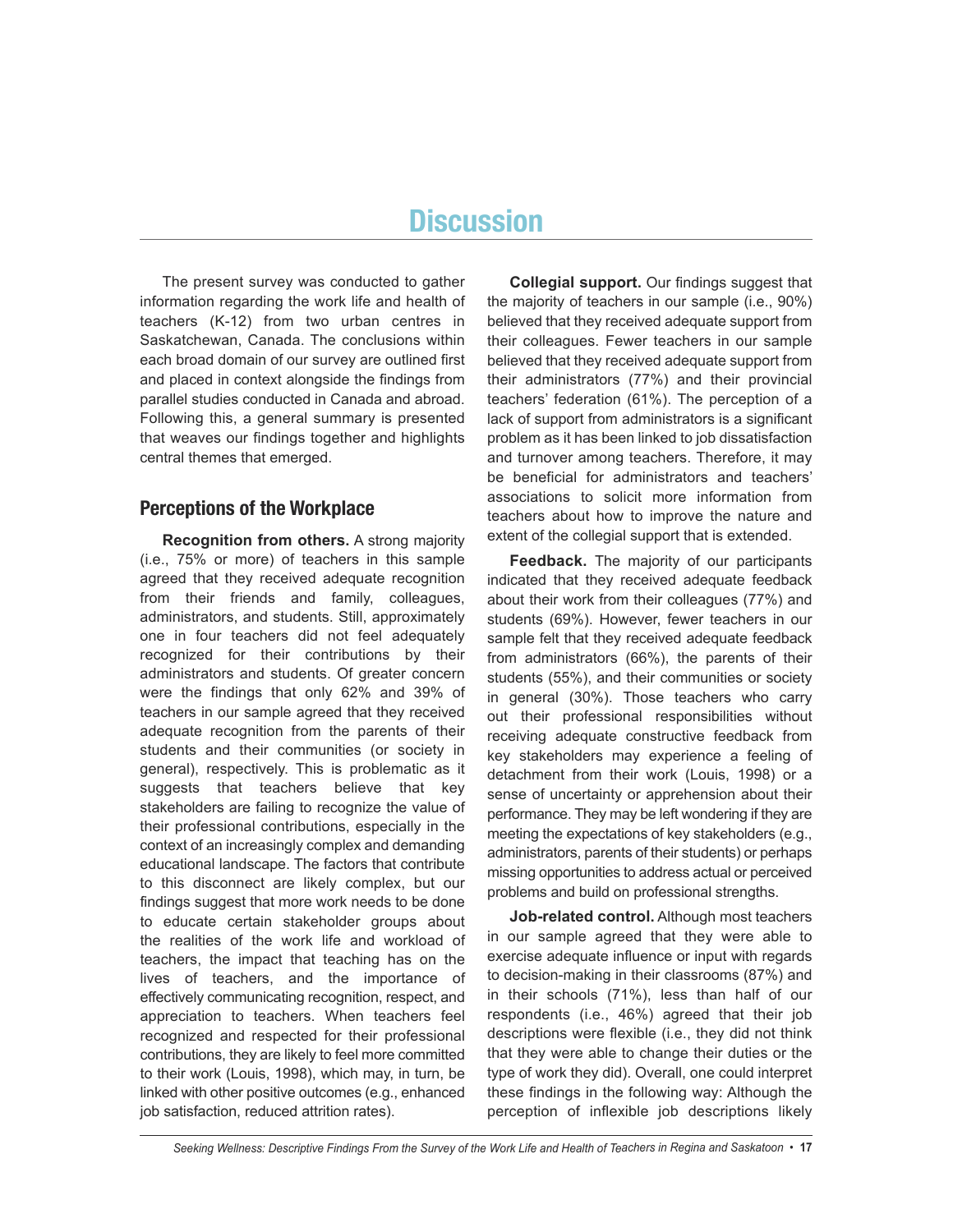reflects the fact that what teachers do is often constrained by their professional responsibilities (i.e., teachers are required to follow set curricula and carry out assigned duties in assigned spaces, at assigned times), teachers are still able to exercise control over how they perform their duties within their classrooms and schools. In addition, most teachers (81%) appreciated the opportunities they had for professional growth or development. This makes intuitive sense, given that the availability of opportunities for teachers to learn and grow as professionals may help to ameliorate their perceptions of inflexibility or stagnancy in their job descriptions. Ensuring that teachers have the opportunity to participate in the decision-making that affects their classrooms and schools, along with providing opportunities for professional growth and development, are important factors in enhancing job-related satisfaction, self-efficacy, and retention (Allensworth et al. 2009; Hirsch & Emerick, 2007; Ingersoll, 2001; Louis, 1998).

**School atmosphere.** Overall, our results suggest that most of our respondents generally were pleased with their working environments. They perceived their schools as being positive and productive places to work (85%), relaxed and comfortable (79%), and open to new ideas (approximately 82%). Perceptions of the tenor of interactions with administrators were similarly optimistic, as most teachers viewed these relationships in a positive light (approximately 84%). In contrast to these encouraging findings, our results indicated that approximately one-third of our respondents indicated that they felt isolated from their colleagues. This is problematic as previous research has indicated that feelings of isolation among teachers, especially among those at the start of their careers, may lead to dissatisfaction and attrition (Heider, 2005).

**Practical factors.** Not surprisingly, most teachers in our sample felt that they had adequate job security (90%) and sufficient time for holidays and vacations (approximately 87%). Slightly more than half of the sample (approximately 57%) agreed that they were afforded adequate benefits. Although Canada is a country that offers its citizens universal health care, our sample of teachers clearly felt that additional benefits were warranted. Finally, 70% of our sample of teachers felt that their compensation was inadequate. This result was not surprising given that teachers in this sample

reported that they routinely log an average of eight extra hours (i.e., one whole day) of unpaid work at home each week (over and above their standard workweek), while managing a wide variety of workrelated stressors in a complex and constantly evolving educational landscape. Dissatisfaction with remuneration is a common issue among teachers from other Canadian and international jurisdictions.

#### **Negative Work-Related Stressors**

**Quantitative findings.** To identify those negative work-related stressors that were most salient for our sample, we used two approaches that involved identifying those stressors that were: (a) ranked most highly (i.e., yielding arithmetic means of 5 or higher on our 6-point response scale that measured agreement) or (b) endorsed most widely (i.e., by a consensus of 90% or more of our respondents). According to the first criteria, the most salient negative work-related stressors were (in descending order): (a) taking on multiple roles (e.g., feeling as though one is acting as a parent, social worker, counsellor); (b) students with behaviour problems; (c) increasing expectations and responsibilities from multiple sources (e.g., government, administration, colleagues, parents, students, the community); (d) more students with special needs in the classroom; (e) the volume of one's teaching workload; (f) seasonal reporting pressures; and (g) not having enough time to do one's work. When using the second criteria, the same general pattern of results was obtained (note: minor changes were noted in the ordering of the first three stressors). Overall, our findings suggest that teachers are struggling to manage the increasingly complex expectations of numerous stakeholders. Perhaps as a reflection of this struggle, our respondents indicated that they felt as though they had to take on additional roles that went above and beyond their responsibilities as educators. In the simplest terms, our respondents were communicating the following: teachers cannot be all things to all people. It seems reasonable to suggest that at a societal level, we need to regularly re-examine and re-define the critical roles and functions of teachers in an effort to identify not only what is possible in terms of teachers' contributions to society in an ideal sense, but what is reasonable.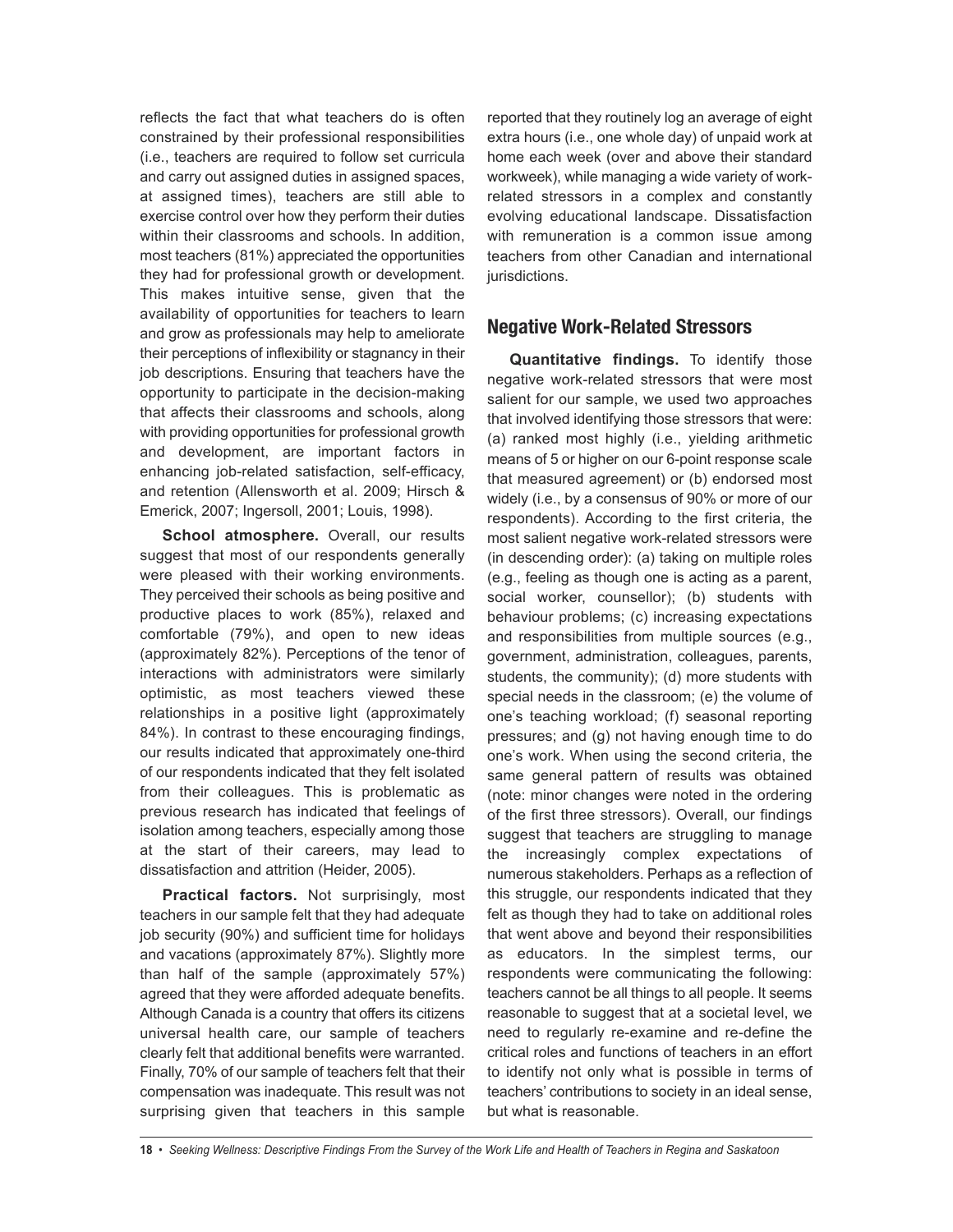Our sample of respondents also expressed concerns regarding their perceptions of an increase in the number of students with behaviour problems and other special needs in their classrooms. In a general sense, this finding further reflects the fact that teachers are feeling overextended and overwhelmed by some aspects of their professional responsibilities. If one interprets this finding in a more literal sense, it suggests that teachers may benefit from additional resources to help them manage certain challenging aspects of their interactions with students. For example, some teachers may appreciate additional professional development opportunities that help them to conceptualize and manage problematic student behaviour in different and perhaps more effective ways. In addition, teachers may benefit from additional supports in the classroom that allow them to work more effectively with students who have special needs.

Finally, our respondents clearly stated that they simply did not have enough time to negotiate the sheer volume of their professional responsibilities, especially at peak times during the year (e.g., reporting periods). Other findings from this study tend to support these assertions (e.g., teachers reported that they log an average of eight additional hours every week on work-related activities outside of their standard workweek).

**Qualitative findings.** The written responses from our participants regarding negative workrelated stressors clearly supported the quantitative results summarized above. The most frequently identified categories and subcategories of workrelated stressors were related to workload concerns (e.g., overwhelming workloads, large class sizes, constant changes in duties and responsibilities with inadequate resources) and problems with students (e.g., behaviour problems and disrespect, working with students who have special or diverse needs). The convergence of the qualitative and quantitative findings lends support to the validity of the results.

#### **Worst Experiences**

When participants were asked to provide written responses regarding their worst experiences as a teacher, a different pattern of results emerged. Specifically, the three most frequently mentioned categories of responses were (in decreasing order): problems with parents, administrators, and students. The responses regarding parents described situations involving verbal abuse, unfair criticism and threats, ongoing harassment, and a lack of support (e.g., parents' lack of support for their children's education, failing to introduce reasonable consequences for unacceptable behaviour). Clearly, well-thought-out policies and procedures that guide interactions between parents and teachers should be created and followed. Ideally, these policies and procedures would behaviourally define acceptable and unacceptable verbal and physical conduct, while clearly communicating subsequent actions or penalties for infractions conducted by either party. All parties (i.e., parents, teachers, administrators) might even be required to sign off on a written agreement that outlines the agreed-upon policies and procedures). Infractions by parents may result in the restructuring of future parent-teacher interactions (e.g., requiring that another teacher or the principal be included in all subsequent exchanges) or even legal action (e.g., in cases where parents verbally or physically threaten or assault teachers). Many of the written responses of teachers in our survey regarding their worst experiences that involved parents occurred when teachers were alone in a room with parents (e.g., during parent-teacher conferences/meetings), or when teachers spoke with hostile and threatening parents on the phone. Concrete examples of policies and procedures that are designed to enhance the safety of teachers might include structuring parent-teacher conferences such that no teacher is ever alone in the room with a parent, and requiring teachers to document the content of inappropriate phone calls from parents. Safeguards and codes of conduct such as these would be valuable for all teachers, regardless of how long they have worked in the profession.

The majority of the responses that outlined difficulties with administrators described principals or vice-principals who failed to support teachers at critical points in time when they genuinely needed leadership and assistance. Teachers also described administrators who unilaterally forced them to accept substantial changes in their work environments (e.g., transfers to new schools) or duties (teaching new courses outside their areas of specialization), often without adequate time to adjust or prepare for these transitions. Providing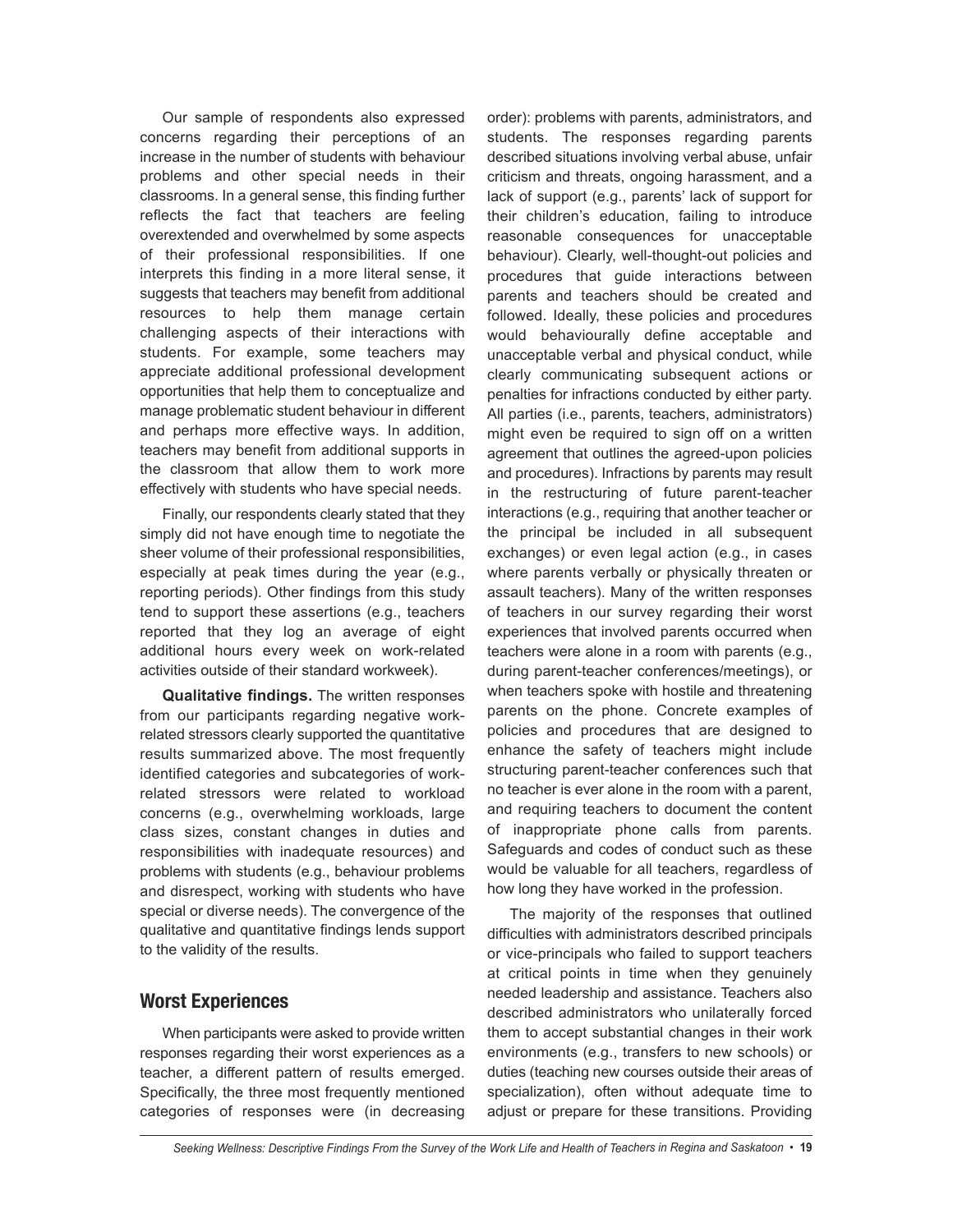teachers with greater input regarding important decisions that affect their work environments and duties would be beneficial, coupled with a more transparent system of "checks and balances" that would temper and limit the power of administrators.

When teachers mentioned students in their accounts of their worst experiences on the job, they mostly described situations involving physical abuse or violence, verbal abuse or threats, and general behaviour problems. Again, teachers and students should be required to strictly adhere to explicitly defined codes of conduct, and the costs and penalties associated with transgressions of these codes should be regularly reviewed and enforced. In many cases, teachers in our survey reported that verbal and physical threats or abuse from their students occurred without any subsequent penalties, even though they brought their concerns forward to their administrators and the parents of the students. Ultimately, if teachers do not feel that their concerns are being taken seriously (i.e., if no consequences are imposed when students clearly threaten or abuse them), the resulting futility of the situation may leave them feeling vulnerable, frightened, frustrated, and worst of all, helpless.

It is important to remember that our sample of teachers did include 138 teachers who described their professional roles as "specialists" (which included a subset of individuals working in special education). We note this as some of the instances of physical abuse ( $n = 85$  in total) may have occurred in the context of working with students with special needs. By pointing this out, our intention is not to downplay or minimize the traumatic impact of any instance of physical abuse, but to provide additional context for the frequency of instances of physical abuse reported by teachers in this study.

Another caveat to our discussion of the worst experiences of teachers is that the observed *frequency* of certain categories of worst experiences should not be equated or confused with the *personal relevance* or *lasting emotional impact* of those experiences. For example, although certain categories of our teachers' worst experiences were observed less often (e.g., cases of child abuse/neglect, student accidents, deaths, or suicides) these types of experiences would nevertheless have a considerable impact on the lives of the particular teachers involved.

## **Impact of Work-Related Stress on Personal Lives**

The majority of our participants indicated that the demands of their work as teachers had a negative impact on their ability to pursue personal interests (78%), their family lives (69%), their relationships with their spouses/partners (64%), and friends (55%). Our findings are similar to those of Harvey and Spinney (2000) who reported that their sample of teachers felt that their work was negatively affecting their personal lives, forcing them to neglect family, friends, and even sleep.

## **Positive Aspects of Teaching**

**Quantitative findings.** Those positive aspects of teaching that were ranked most highly (i.e., those items with arithmetic means of 5 or higher on our 6 point response scale that measured agreement) were: (a) seeing students learn and grow; (b) working with students (young people); (c) feeling that one's work as a teacher is important to society (i.e., making a difference by educating future citizens); (d) reflecting on memorable and rewarding professional experiences; (e) being a part of the unexpected success of challenging students; (f) enjoying the excitement of the classroom; and (g) enjoying the opportunity to work with diverse students (including those students with special needs). These same aspects of teaching were endorsed by 90% or more of our participants, with one addition: having opportunities for professional development.

In general, our sample of respondents appears to be drawn to the profession of teaching for several interrelated reasons. Similar to findings from previous research (e.g., Brunetti, 2001; Schaefer, 2003; STF, 1995), teachers in this sample viewed the growth and progress of students to be a salient benefit of their work. However, the benefits of teaching that were reported by our participants went beyond mere interactions with children and adolescents and emphasized the higher ideals and aspirations of teaching. Namely, our participants recognized that they have been entrusted with one of the most solemn and crucial roles in shaping our society: educating our children, including those with special needs, to become knowledgeable and responsible citizens. Moreover, our findings indicated that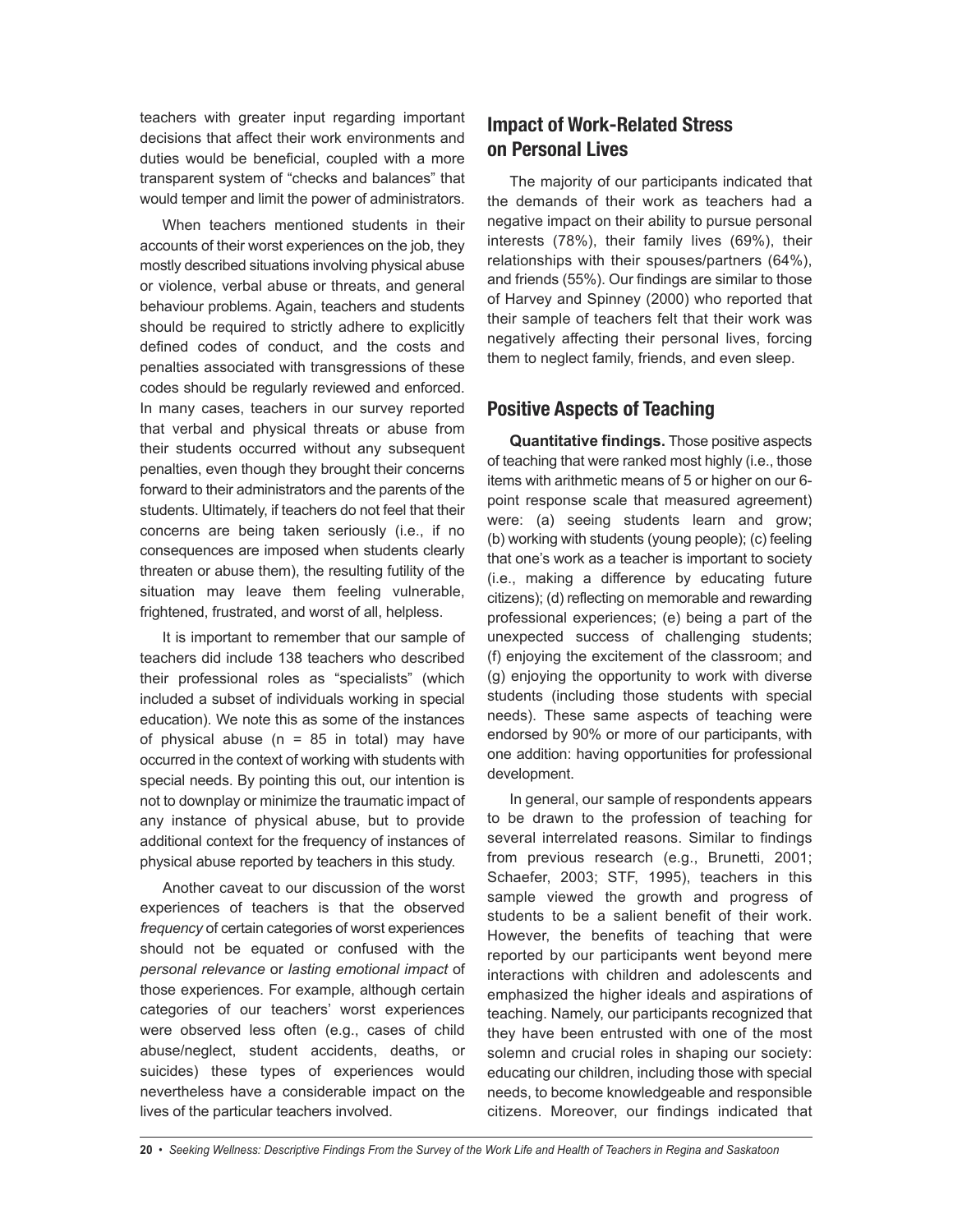teachers in our sample were not interested in becoming stagnant in their work. Rather, our participants appeared to be highly motivated to continue growing as teachers via professional development opportunities. Continuing to offer teachers opportunities for professional development is critical, especially given the fact that teachers are directly expressing concerns over the increasingly complex demands that are being placed upon them.

**Qualitative findings.** Our participants' written responses regarding the benefits of teaching confirmed our quantitative results and revealed additional valuable information. Beyond the benefits of connecting with students and making a difference in society, our participants voiced an appreciation for their opportunities to collaborate with dedicated and supportive colleagues. These interactions contribute to a sense of professional community among teachers as they work together toward common ends. It also reflects the fact that teachers in our sample value and appreciate their colleagues.

Another key result within our qualitative findings is that teachers appreciate the opportunity to experience variety and diversity in their work. Although teachers may be required to follow set curricula, they nonetheless welcome opportunities to move beyond their defined responsibilities and take on new and exciting challenges. In a related sense, our participants also valued greater autonomy, freedom and flexibility in their work. Together, these benefits noted by teachers in our sample (i.e., opportunities for new challenges in the context of work-related autonomy) are encouraging as they are linked to job satisfaction and the retention of teachers. To the greatest extent possible, the work lives of teachers should be constructed to allow for maximum flexibility and opportunities for new and creative professional contributions. This aim should not be at odds with the continual goal of teaching set curricula as teachers may be encouraged to continually re-invest themselves in educational opportunities and career paths that challenge and re-energize them.

Finally, it is important to recognize that teachers are clearly expressing their appreciation for those times when they have been acknowledged or praised for their service by their students, the parents of their students, colleagues and administrators, and society in general. As indicated previously, 62% and 39% of our participants indicated that they felt that they had been adequately recognized for their work as teachers by the parents of their students and society in general, respectively. Ultimately, there appears to be a disconnect between the general recognition that teachers would appreciate for their contributions and what is offered by certain stakeholders. It is possible that greater efforts could be made to encourage certain groups (e.g., parents and groups at the level of the community or larger society) to express their genuine appreciation for the work of teachers when they feel moved to do so. Obviously, the act of taking a moment to honestly express sincere appreciation for a teacher's efforts can have a substantial positive impact without ever costing a cent.

#### **Best Experiences**

When relating the best experiences of their careers, many teachers in our sample commented on the emotional salience and lasting impact of instances where students and others expressed their heartfelt thanks and appreciation for the teachers' hard work, unflagging support, persistence, and dedication. Anecdotally, one teacher fondly remembered being invited to a former student's wedding many years after he had graduated. When the teacher asked the student why she was invited to the wedding and acknowledged as a guest of honour, the student told her that it was because she believed in him at a challenging and critical time in his development. This exchange left an indelible mark on the teacher and was cherished as a highlight of her career.

Generally speaking, the teachers in our study warmly remembered those instances in which they made a direct contribution to the success of students. A tremendous amount of personal satisfaction was derived by teachers in our sample from watching cohort upon cohort of students graduate and go on to succeed in life.

#### **Satisfaction With Career**

The overwhelming majority of our participants (98%) indicated that they had a passion for teaching, looked forward to going to work (89%), and were satisfied with their jobs (87%). Again, this supports the notion that our sample of respondents was comprised of teachers and administrators who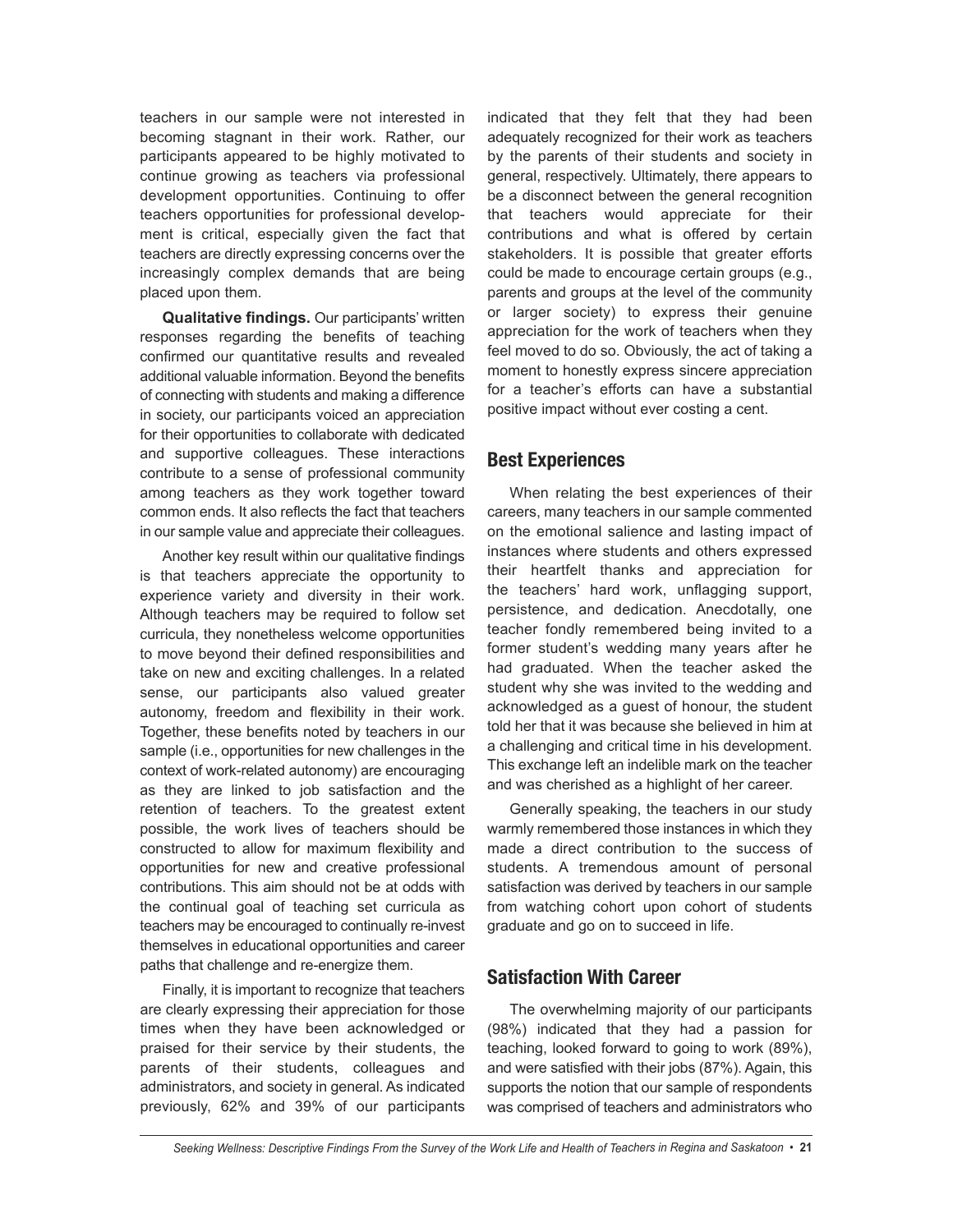were highly enthusiastic and positive about their chosen profession. These findings were tempered by our results that suggested that although most of our participants (78%) agreed that they would choose the teaching profession if they "had to do it all over again," half of our sample (i.e., 51%) indicated that if they were aware of a viable career alternative, they would pursue it and leave the profession.Although these findings regarding workrelated satisfaction may seem at odds (i.e., feeling passionate about teaching while agreeing with the idea of leaving the profession), the results can be interpreted in a coherent way. Specifically, although virtually all of our respondents were clearly passionate about teaching as a *profession*, the often harsh realities of the job (i.e., perceptions of excessive workloads, unreasonable demands and expectations, and the negative impact of workrelated stress on the personal lives of our participants) may be forcing a growing majority of teachers to reconsider their willingness to remain in the profession. Our findings are entirely consistent with previous research conducted by Dibbon and Sheppard (2001) that indicated that "almost 50% of new teachers are giving consideration to leaving their current position because of reasons related to heavy workload, a stressful teaching environment and a lack of opportunities for advancement and pay increases (p. 125)."

#### **Health**

**Burnout.** Although our results revealed that a small minority of teachers (i.e.,  $n = 17$ , approximately 2% of the entire sample) were experiencing high levels of burnout (i.e., according to the Maslach Burnout Inventory-ES; Maslach et al., 1996), it seems reasonable to suggest that one would not expect high prevalence rates in our sample. Common sense dictates that those teachers who fall in the high burnout category would likely leave the profession outright, take a disability leave, or at the very least, be less likely to fill out a survey relating to their jobs.

It is important to remember that our use of the MBI-ES (Maslach et al., 1996) revealed those participants with high levels of the *construct* of burnout, according to the scoring procedures and objective cut-off values of the measure. However, a more fine-grained analysis of the item content of the MBI-ES revealed one item that directly asked respondents to indicate how often they felt burnt-out from their work. Our results indicated that 5% of our participants reported feeling burnt-out from their work on a daily basis, with an additional 13.3% indicating that they felt burnt-out a few times a week. This suggests that while a modest percentage of our sample met the objective criteria for high levels of burnout as defined by the MBI-ES, just fewer than 20% of our participants reported feeling burnt-out on a regular basis.

**General physical and mental health.** The results obtained from the SF-36 v2 provided a general estimate of the physical and mental health of our participants. When examining the physical component summary T-score, and the T-scores of the constituent physical health subscales (i.e., the *physical functioning*, *role-physical*, *bodily pain*, and *general health* subscales), one may argue that our sample of respondents fell within the average range when contrasted with the instrument's normative comparison sample (i.e., a representative sample of the general population). In contrast, the mental component summary T-score, and T-scores of the separate mental health subscales (i.e., the *vitality*, *social functioning*, *role-emotional*, and *mental health* subscales) were below average by up to one-half of a standard deviation, in reference to the normative comparison sample. The subscales with the lowest T-scores (i.e., the role-emotional and social functioning subscales) indicated that our participants were experiencing interference with their work, daily activities, and normal social activities due to emotional problems (i.e., feeling depressed or anxious). Although it is not possible to draw causal conclusions about the source of the emotional problems of our participants (i.e., whether or not their feelings of depression or anxiety were linked to their work as teachers or aspects of their personal lives), our findings suggest that our participants may benefit from additional supports (e.g., counselling services, wellness programs) that are designed to enhance mental health and well-being.

**Chronic pain.** Our results revealed that 238 participants (i.e., 32% of our total sample) reported an ongoing pain problem lasting three months or more. In comparison, data from the 1994-95 National Population Health Survey (NPHS) in Canada indicated that 13% of adults aged 25 to 44, and 21% of adults aged 45 to 64 experienced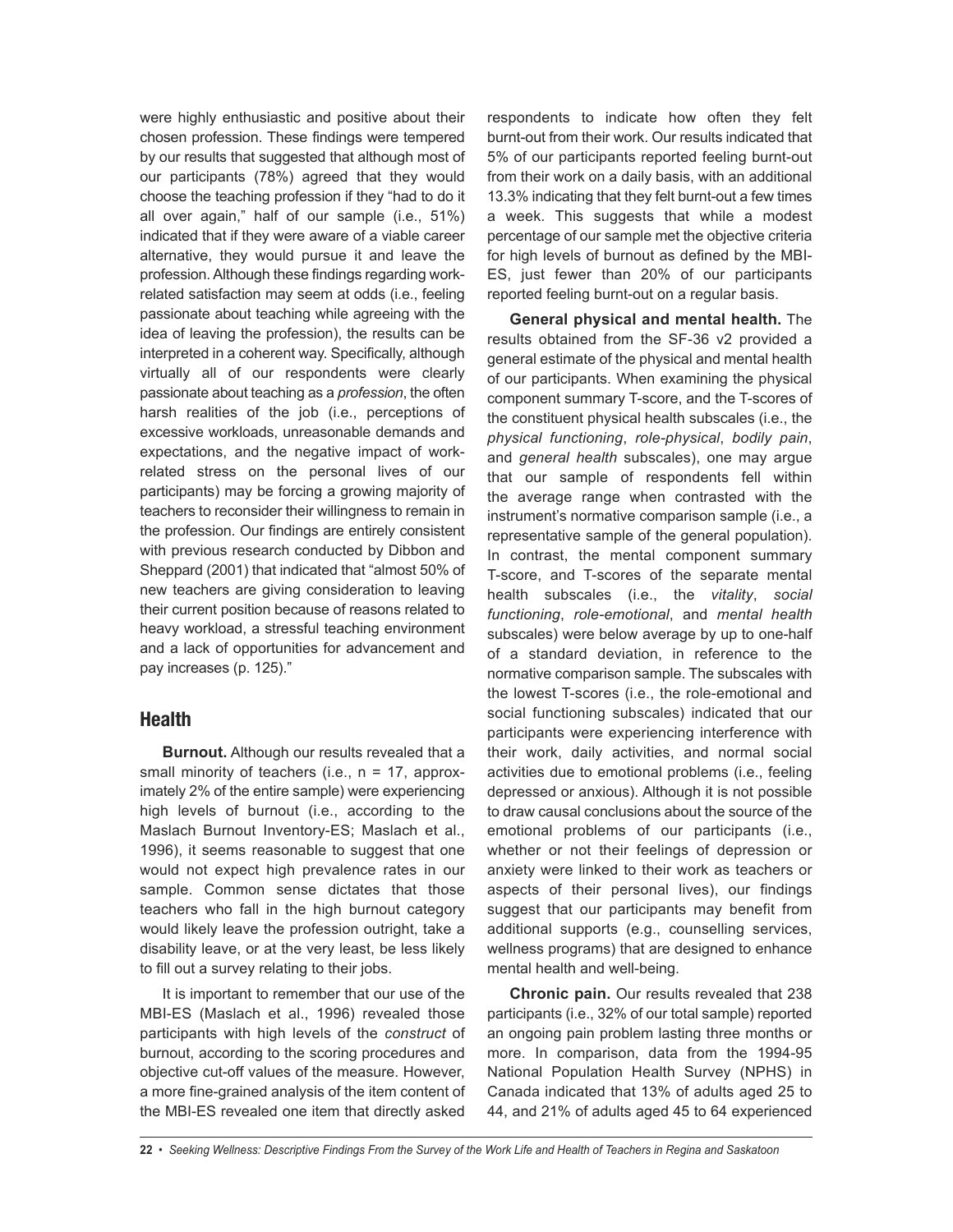chronic pain lasting six months or more (Millar, 1996). More recent estimates of the prevalence of chronic pain in Canada in 2004 suggest figures ranging from 17% to 25% to 33% for adults aged 18 to 34, 35 to 54, and 55 years and over, respectively (Boulanger, Clark, Squire, Cui, & Horbay, 2007). Although direct comparisons are difficult to make due to methodological differences in studies that assess the prevalence of chronic pain, our results suggest that the prevalence of chronic pain in our sample is roughly equal to other national estimates.

When examining the reported duration of our participants' chronic pain problems, a subset of responses (n = 36) were unusable (e.g., describing the duration as "years"). Using data from those chronic pain sufferers who included usable data regarding the duration of their chronic pain problems (n = 202 individuals), the following results were obtained: 3 to 6 months ( $n = 14, 6.9\%$ ); 6 months to 1 year ( $n = 13, 6.4\%$ ); 1 to 5 years  $(n = 65, 32.1\%)$ ; 6 to 10 years  $(n = 60, 29.7\%)$ ; more than 10 years ( $n = 50$ , 24.8%). When examining the duration of moderate to severe chronic non-cancer pain problems in a national sample, Boulanger et al. (2007) reported the following: less than one year (31% of the sample), 1 to 4 years (42%), 5 to 9 years (15%), and 10 or more years (12%). Although the percentages of individuals experiencing chronic pain for varying durations differ between our study and the national estimates reported by Boulanger et al., these differences should be interpreted with caution as the national survey included older adults, whereas the present study did not include anyone over the age of 61 years. Regardless, our results indicate that most of our participants with chronic pain (75%) experienced ongoing pain problems for up to 10 years.

The most common chronic pain sites within our sample were the back, neck and shoulder, and legs. Similar to our results, other regional and national studies of chronic pain in Canada revealed that the back, knees, neck, and head were among the most common chronic pain location sites (e.g., Birse & Lander, 1998; Boulanger et al., 2007).

Finally, our findings indicated that our respondents were experiencing low-to-moderate pain severity in reference to the day the survey was completed and the previous seven days. Overall, our findings suggest that a substantial proportion of our sample (approximate one-third) experienced a pain problem of low-to-moderate severity. It is possible that the work of teachers may have contributed to the chronic pain problems that were reported, but further longitudinal research would be necessary to examine causal relationships. From an anecdotal standpoint, a small number of participants did suggest causal links (e.g., "arthritis between thumb and wrist on both hands due to tight grip on pencil [chalk] to print and write neatly for primary students"). Regardless, it seems that teachers may benefit from occupational health services (e.g., safe lifting seminars, ergonomic evaluations of desk and workstation configurations) and resources (e.g., orthotics, moving equipment) that may help them to minimize or avoid chronic pain problems.

**Diagnosedillnesses andsomatic complaints.** The most common illnesses reported by participants were diseases of the digestive system (e.g., ulcers, irritable bowel syndrome, acid reflux), diseases of the nervous system (e.g., migraines, multiple sclerosis, epilepsy, carpal tunnel syndrome, sleep apnoea), mental and behavioural disorders (e.g., problems with anxiety, depression, and sleep), diseases of the circulatory system (e.g., hypertension, irregular heartbeat, stroke, circulatory problems), neoplasms (i.e., mostly benign growths and a small number of malignant tumours), and diseases of the musculoskeletal system and connective tissue (e.g., neck/back pain, arthritis). Although it is not possible to discuss causal relationships in the context of the present study, it is argued that work-related stress may be linked to the types of health problems experienced by the teachers in our study (e.g., diseases of the digestive system, mental and behavioural disorders, diseases of the circulatory system). In fact, a large body of previous research supports a linkage between poor health and psychosocial and organizational factors at work (e.g., Bongers, de Winter, Kompier, & Hildebrandt, 1993; Carayon, Smith, & Haims, 1999; Mayer, Naliboff, Chang, & Coutinho, 2001; Melchior et al., 2007; Michie & Williams, 2003; Moon & Sauter, 1996; Sparks, Cooper, Fried, & Shirom, 1997; Sauter & Murphy, 1995; Tennant, 2001; Theorell & Karasek, 1996). It is noted that our results are consistent with other, large-scale studies examining the links between health problems and work. For example, a population-based survey of individuals in Great Britain who were unable to work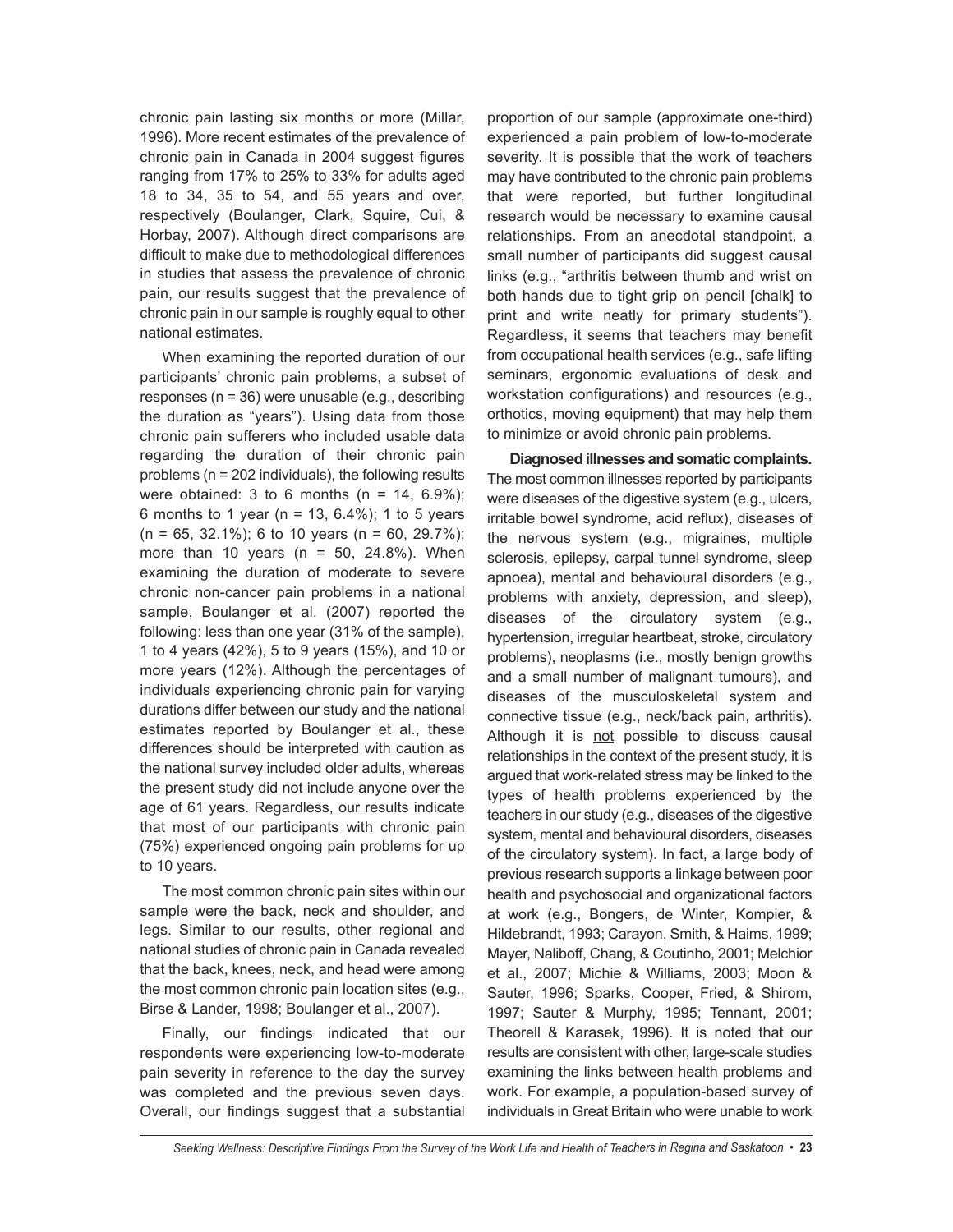because of health problems revealed that the most prevalent types of illnesses (according to the International Classification of Disease – Tenth Revision; ICD-10) (World Health Organization, 1992) were: (a) diseases of the musculoskeletal system and connective tissue; (b) mental and behavioural disorders; and (c) diseases of the circulatory system (Office for National Statistics, 1997 as cited in Griffiths, 1998).

The most prevalent somatic complaints among our participants (i.e., those indicated by 50% or more of our participants) in the year prior to the survey were colds/flus, sleep problems, headaches, sore throats, and back pain. These somatic complaints are likely a reflection of the everyday realities of teachers (e.g., greater exposure to students with symptoms common to colds/flus). The high prevalence of back pain complaints does suggest that teachers may need additional assistance in learning proper lifting techniques or additional benefits that promote postural and skeletal alignment/health (e.g., orthotics for teachers who are on their feet for extended periods of time, chiropractic treatments, subsidized gym memberships to enhance physical fitness, massage therapy).

**Impact of work-related stress on health.** Again, although it is not possible to discuss causal relationships in the context of the present study, it is possible that the negative realities of teaching (i.e., increasing workloads and expectations) may be finding outward expression in the mentioned physical and mental health problems of teachers. The likelihood of this possibility is bolstered when considering that when our participants were asked if they were ever diagnosed with an illness, by a health professional, that was likely work-related (in the opinion of the health professional), mental and behavioural disorders were mentioned most often. It is generally accepted by researchers and clinicians alike that these kinds of health problems (i.e., difficulties with anxiety, depression, and sleep) are commonly associated with work-related stress (e.g., Melchior et al., 2007; Michie & Williams, 2003; Tennant, 2001). Summaries of other largescale, population-based studies (e.g., Griffiths, 1998) have yielded similar findings regarding the links between work-related stress and problems with stress, anxiety, and depression, especially among teachers and nurses (e.g., Griffiths, 1998).

Again, it was not possible, within the boundaries of this study, to verify the diagnosed illnesses reported by our participants, or the opinions of their health professionals. Regardless, if the information provided by participants is taken at face value, then it does suggest that both teachers and their health professionals are acknowledging that the burdens of teaching appear to be having deleterious effects on the health of teachers.

Further evidence that teachers may be sacrificing their physical and mental health in service of their professional responsibilities may be drawn from our findings that most teachers in our sample (84%) agreed that they often worked when ill and that they had become ill due to work-related stress (61%). Similarly, most of our participants (61%) disagreed that they had taken time off work due to work-related stress. These findings paint a familiar yet troublesome picture that many teachers may recognize: the image of a stressed teacher who is sick yet unwilling to take time off to heal. Findings from this study do suggest that teachers generally use their sick days sparingly. Our findings indicated that over 70% of our participants took anywhere from zero to five days off (i.e., one week) due to illness in the past year.

Anecdotal reports from teachers and administrators suggest that teachers may commonly go to great lengths to avoid taking time off for "minor" illness for various reasons (e.g., knowing that other teachers may be called upon to assume the sick teacher's responsibilities, formally arranging for a substitute teacher involves considerable preparation – providing lesson plans and materials – not to mention the additional effort required to "catch up" once the regular teacher is well again and returns to the classroom). It seems reasonable to suggest that the varied reasons teachers have for not taking sick days must be identified, and systemic changes should be implemented that address these barriers.

## **Work Engagement**

It is arguable that the average levels of workrelated vigour and engagement reported by our sample of teachers may simply reflect the fact that they felt drained by the increasingly complex and demanding nature of their work. If our participants were struggling to keep pace with the constantly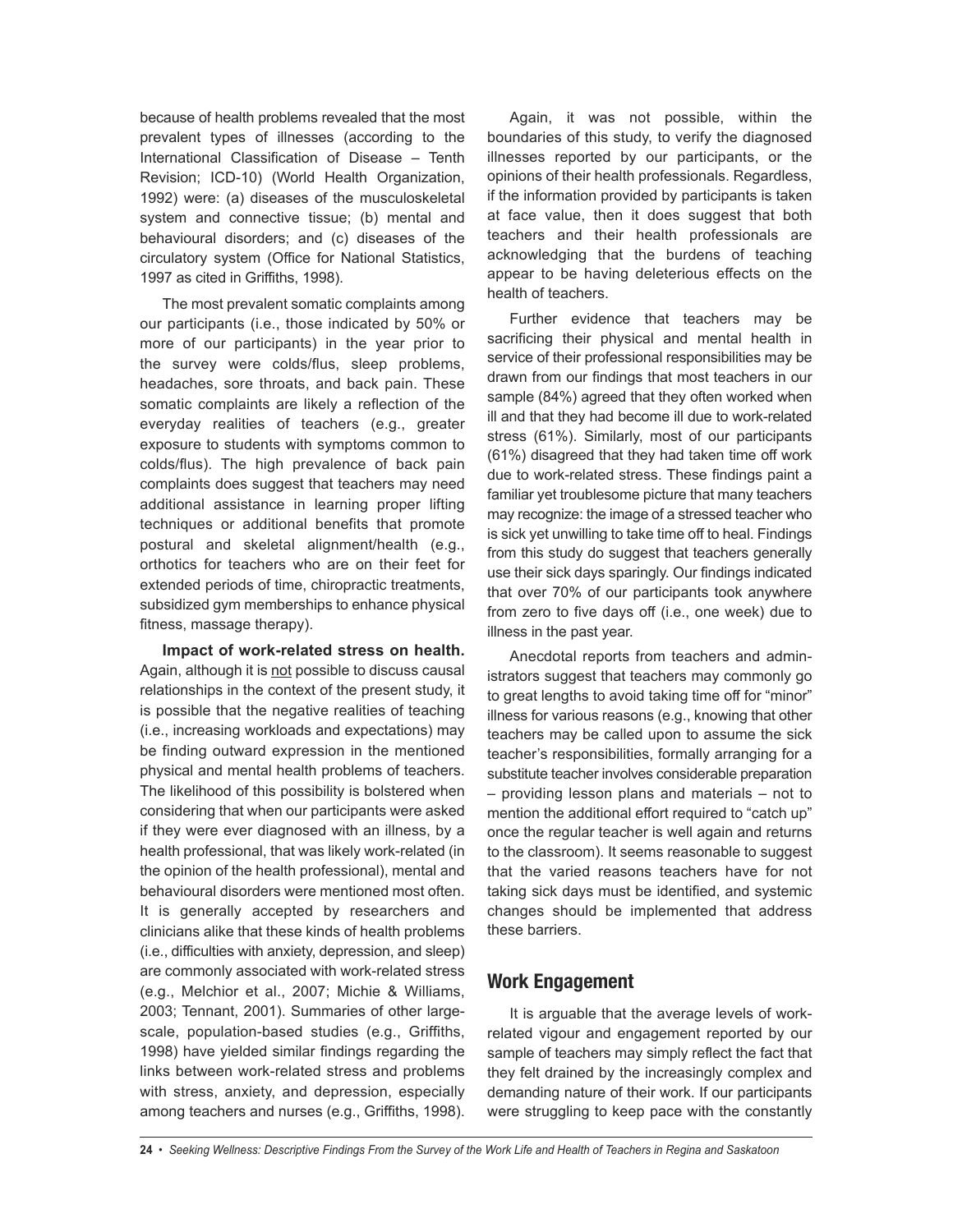evolving, multi-faceted demands that beset the teaching profession, it makes sense that they might feel less energetic about their work, less resilient or persistent when confronted by setbacks, and less willing to invest effort into their jobs. However, in keeping with characterizations of teaching as a "calling," the participants in our sample still experienced a strong sense of immersion in their professional lives, and moderate-to-high levels of enthusiasm for work that inspires and challenges them on a continual basis.

When taken together, the findings above regarding work engagement paint a picture that combines elements of optimism and concern. Although teachers may be absorbed by, and dedicated to, their work, their stores of energy and resilience may only be adequate at best, which raises concerns about how far teachers may go in their careers before critical problems arise (e.g., mental and physical health problems, long-term disability leaves, attrition).

#### **Work-Related Commitment**

An optimal profile of results was observed across the three subscales of organizational commitment (i.e., commitment to the schools where our teachers were employed). More specifically, teachers in our sample communicated a strong affective commitment to their profession, moderate levels of normative commitment, and lower levels of continuance commitment. This suggests that our teachers likely remained at their respective schools to a large degree because they *wanted* to do so, to a moderate extent because they felt they *ought to*, and least of all because they felt they *had* to. Again, this is a desirable outcome as it indicates that teachers are likely performing at high levels to promote the continued success of their schools.

In contrast, the profile of results for the three subscales of occupational commitment (i.e., commitment to the occupation of teaching) suggests a pattern that warrants optimism and a small measure of concern. Although teachers in our study exhibited high levels of affective commitment to their profession and low levels of normative commitment, they also expressed high levels of continuance commitment. In a positive sense, this indicates that teachers in our sample were staying in the profession largely because they *wanted* to and not because they felt they ought to do so. In a negative sense, however, it suggests that teachers in our study were also staying in the field because they felt they *had* to. Overall, it is arguable that the pattern of results regarding occupational commitment may suggest that teachers were experiencing a form of "conflicted or ambivalent attachment" with the teaching profession; although teachers in our sample were positive and enthusiastic about their chosen field, they felt that the realities of leaving the profession would be too difficult, impractical, or costly for them. It is certainly understandable that after one spends enough time in a profession, it may become difficult to leave, especially when weighing the considerable costs of a career change. Ultimately, the fact that teachers in our sample largely felt that they had to remain in the profession is a potential concern, as some of the undesirable consequences of feeling "trapped" in a job include less-than-optimal levels of performance, doing only what is necessary to retain one's position, and even leaving the job or profession entirely (Meyer & Allen, 2004). While it would be extremely difficult to make the argument that teachers in our sample were not working hard or "going the extra mile" on the job (i.e., given our findings that teachers in our sample reported putting in, on average, an additional day's worth of unpaid work each week at great sacrifice to their personal lives), they were likely "at risk" for leaving the profession if presented with other attractive career opportunities. This is not mere speculation given that half of our sample of teachers indicated that if they were aware of a viable career alternative, they would pursue it and leave the profession.

#### **Intentions Regarding Retirement**

The vast majority of teachers in our study (i.e., 95%) stated that they intended to retire between the ages of 50 and 60, or once they reach the age of 65. A more detailed examination of our participants' retirement intentions revealed that approximately one-third of our participants indicated that they intended to retire early (i.e., 37% of our sample), had made preparations to do so (34%), and were committed (29%) to retiring early. This suggests that the majority of teachers in our sample expected to continue in their positions until at least the age of 65, and perhaps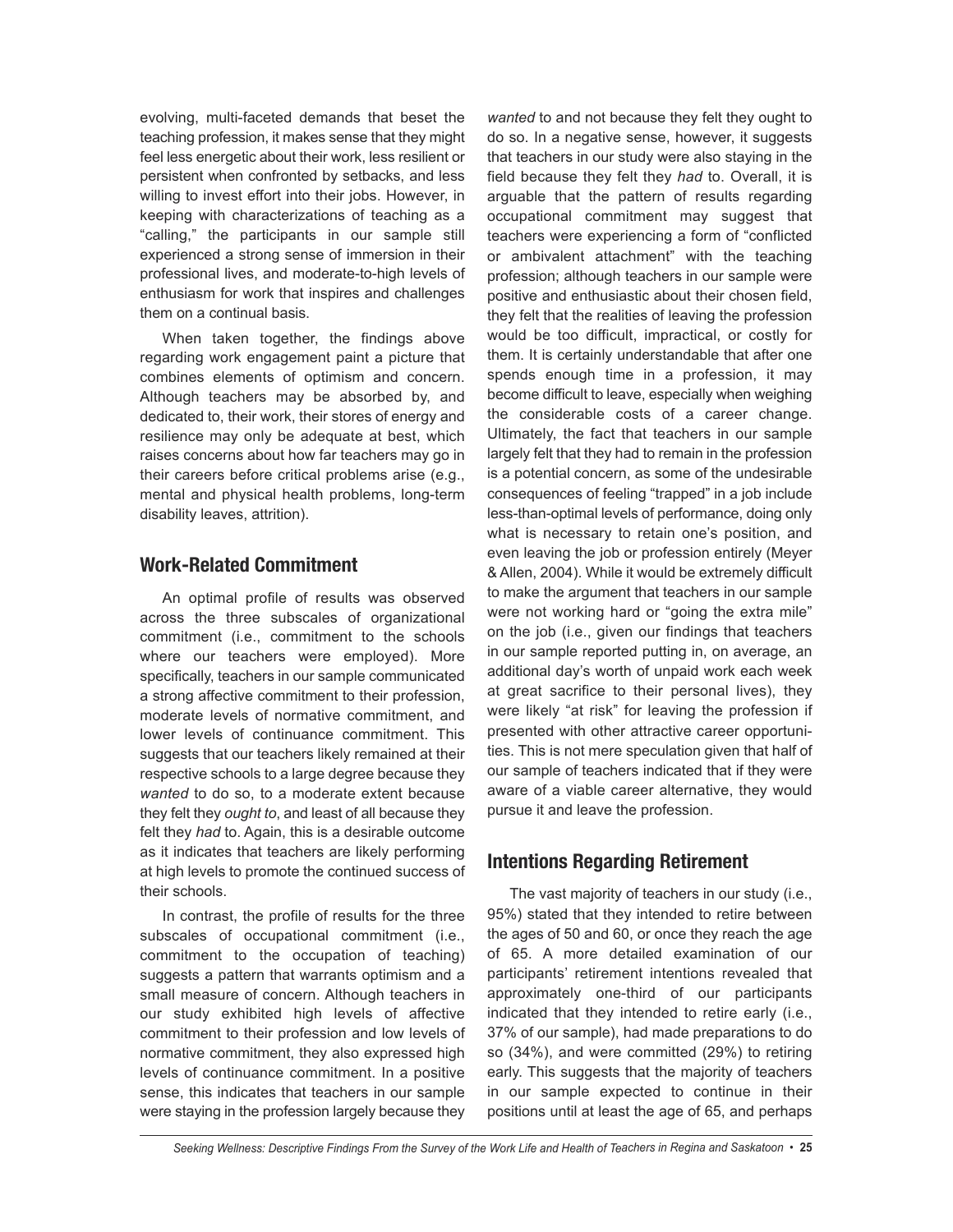longer given recent changes to *The Saskatchewan Human Rights Code* such that it no longer enforces mandatory retirement at age 65. Although these results are prospective in nature, and therefore subject to considerable change as time unfolds, they may loosely inform our understanding of potential labour market trends in the teaching profession in Saskatchewan over the long term.

#### **Limitations of the Present Research**

It is acknowledged that the observed results in this study were based on self-reported information. Given the large-scale nature of the study and the breadth of topics that were covered, it was not feasible to independently verify the information provided by participants (e.g., comparing the number of hours that participants reported working each week versus the average number of hours worked in reality). Along the same lines, it is acknowledged that many of the questions in the study were retrospective in nature, which further exacerbates the problem of establishing the veracity of the reported information.

It is also noted that the present research involved a survey that was completed on one occasion. Given that no longitudinal data was gathered, it is not possible to make statements regarding changes in constructs of interest or claims regarding causal relationships. In addition, although it is useful to assess constructs of interest using multiple methods (e.g., self-report, direct observation, etc.), it was not possible to do so given the sheer scope of the current study and the subsequent "response burden" that would have been placed upon respondents.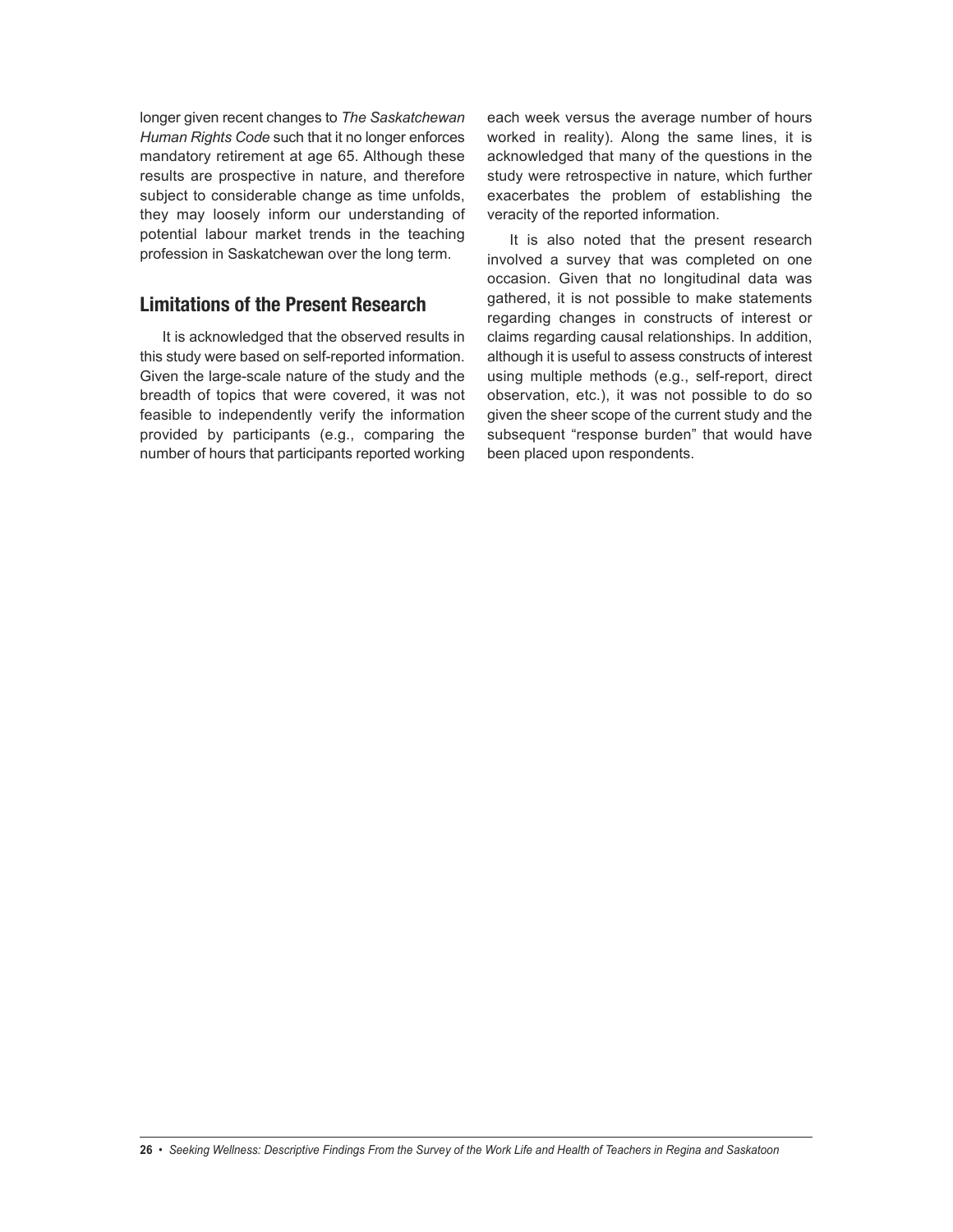# **General Summary**

If one examines the conclusions described previously, certain themes appear to emerge and echo across the broad domains of the larger survey. One theme that repeatedly surfaced in our findings conveyed the positive feelings that teachers had for their work. They prized being in a position to contribute to the growth and evolution of students, and ultimately to the betterment of society. In fact, when asked to recall the best things that had happened to them over the course of their professional careers, most teachers in our sample fondly recounted those instances in which they were able to directly contribute to the success of specific students, or those moments when their hard work, persistence, and support was genuinely acknowledged and praised by others. Further evidence of the high regard that teachers had for their work was supplied by our findings that teachers in our sample were dedicated to their work, absorbed by it, and committed to the ongoing success of their respective schools.

Another consistent theme that emerged throughout our findings concerned the difficulties that teachers had in managing formidable workloads, mounting expectations and responsibilities, and a variety of other negative work-related stressors. The following quote from one of our respondents captures the essence of the multifaceted difficulties that teachers face in their work:

The worst thing is just being thrown into a class with nearly 40 students which consists of ones with physical or mental disabilities, behaviour issues, social or family problems, and without the skills or motivation to do the work. Then being expected to teach the subject while adjusting it to fit everyone's needs and learning ability while being their parent, counsellor, social worker, negotiator, and teacher.

The struggles that teachers experienced in managing these difficulties seemed to temper many of the positive or encouraging results that emerged in the present study. In fact, this moderating effect may be considered as a recurring theme in itself, as multiple examples of this tempering effect were observed throughout this study. For the purposes of illustration, three examples are offered here. First, although the vast majority of teachers in our sample agreed that they were generally satisfied with their work, just over half of our sample agreed that if they were aware of a viable career alternative they would pursue it and leave the teaching profession. Second, although the teachers in our sample indicated that they were dedicated to their work, and absorbed by it, their enthusiasm or "energy" for their work was average at best. Third, although teachers appeared to be strongly committed to the success of the schools in which they worked, they appeared to be far less committed to the teaching profession in general. These examples seem to suggest that the teachers may be genuinely conflicted about their work; the positive aspects of teaching continue to draw them to the profession, but the mounting pressures that they face on the job are leading them to become increasingly disillusioned.

Another clear theme that emerged in our research concerned the link between the health problems of our participants, and the stress and pressures they described in relation to their work life. Our findings clearly showed that while teachers in our sample reported that they were struggling to manage their mounting workloads and increasingly complex responsibilities, they also appeared to be paying a concurrent price in terms of their mental and physical health. As a result, a natural question that emerges is: Could escalating work-related stress be related to the health problems of teachers in our sample? Although it was not possible to draw causal links between work-related stress and the types of health problems reported by the teachers in our sample, our findings may be added to a large body of literature that strongly supports a connection between health problems and occupational stress.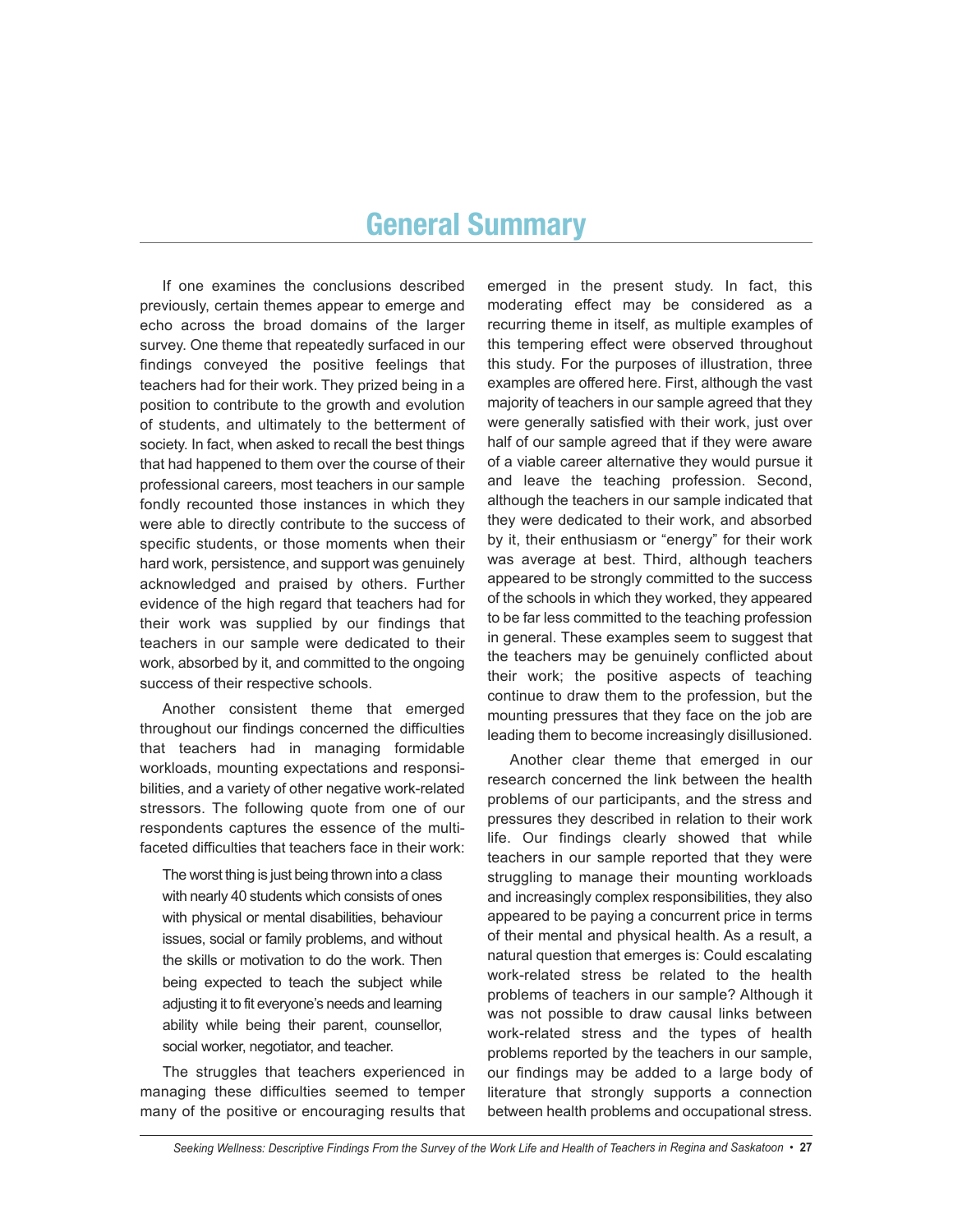The likelihood that work-related stress contributed to the health problems of our participants is increased by several additional findings. First, a substantial number of teachers in our study reported feeling burnt-out on a regular basis (i.e., at least a few times each week to daily). Second, certain categories of health problems (e.g., mental and behavioural disorders) that were highly prevalent in our sample were deemed to be workrelated by our teachers' health professionals (again, this is based on our participants' selfreport). Third, although the majority of the teachers in our sample reported becoming ill due to workrelated stress, less than half stated that they took time off due to work-related stress, and most felt that they didn't have time to get sick so they often worked when they were ill. Further, the majority of our respondents indicated that work-related stress was negatively affecting their ability to pursue their own personal interests and their relationships with their families, spouses/partners, and friends.

From a theoretical standpoint, our findings regarding the links between negative work-related stressors and subsequent health problems are theoretically consistent with the Job-Demands Resources model (Schaufeli & Bakker, 2004), which views negative work-related stressors (i.e., "job demands") as those aspects of the job that place a mental and/or physical strain on teachers and may ultimately lead to adverse mental and physical consequences.

In conclusion, our findings indicate that the work life and health of teachers may be regarded with optimism and concern. Although teachers continue to be optimistic about their profession, their levels of work-related commitment, engagement, and satisfaction are continually being eroded by formidable workloads that involve average workweeks that exceed 50 hours, increasingly complex and expanding responsibilities, exposure to a considerable array of negative work-related stressors, and the toll that work-related stress has on their personal lives and their physical and mental health. The sobering truth is that our findings are entirely consistent with other largescale investigations of the work life and health of teachers in other Canadian provinces and international jurisdictions. Given these realities, is it really surprising that attrition rates among teachers are high and that concerns regarding recruitment are growing? Generally speaking, it makes sense to argue that the demands and expectations that are placed upon teachers need to be modified and/or reduced, and that substantial improvements must be made to the supports and resources that are offered to teachers.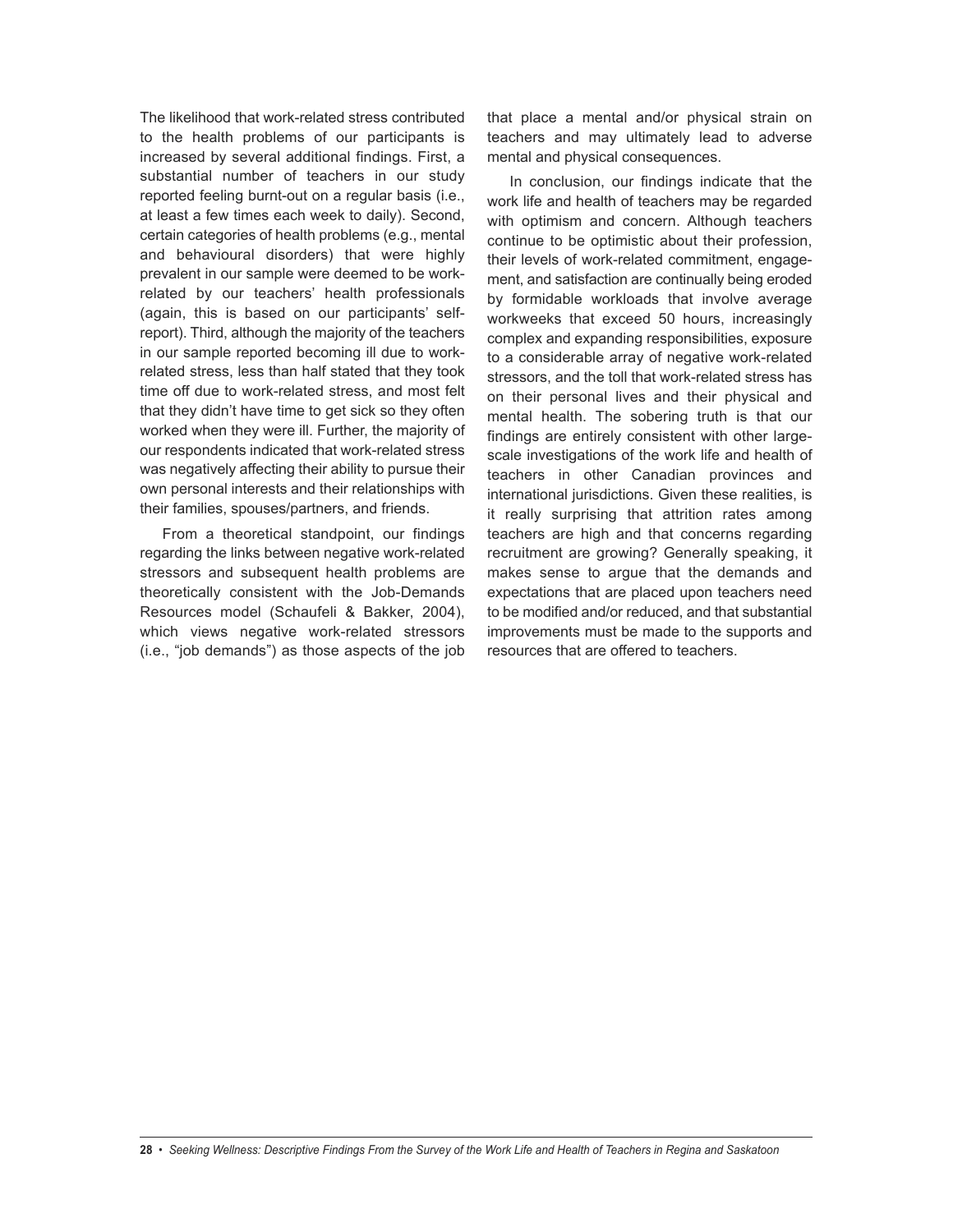# **References**

- Alberta Teachers' Association (1999). *Alberta teachers: A workload study* (Research Monograph 37). Edmonton, AB: The Alberta Teachers' Association.
- Allen, N. J., & Meyer, J. P. (1996). Affective, continuance, and normative commitment to the organization. An examination of construct validity. *Journal of Vocational Behavior, 49*, 252-276.
- Allensworth, E., Ponisciak, S., & Mazzeo, C. (2009).The schools teachers leave: Teacher mobility in Chicago Public Schools. Chicago Consortium for School Research. Retrieved from http://ccsr.uchicago.edu/content/publications. php?pub\_id=134.
- Belcastro, P. A. (1980). The relationship between somatic complaints and illnesses of burned out and non-burned out teachers in secondary Catholic schools (Doctoral dissertation, The Ohio State University, 1980). *Dissertation Abstracts International*, 41, 2948-A.
- Bongers, P. M., de Winter, R. R., Kompier, M. A. J., & Hildebrandt, V. H. (1993). Psychosocial factors at work and musculoskeletal disease. *Scandinavian Journal of Work, Environment and Health*, 19, 297-312.
- Boulanger, A., Clark, A. J., Squire, P., Cui, E., & Horbay, G. L. (2007). Chronic pain in Canada: Have we improved our management of chronic noncancer pain? *Pain Research and Management*, 12, 39-47.
- Brunetti, G. J. (2001). Why do they teach? A study of job satisfaction among long-term high school teachers. *Teacher Education Quarterly*, 28, 49-74.
- Canadian Broadcasting Corporation (2006). *Burnout climbs among teachers at Quebec's English schools*. Retrieved from http://www.cbc.ca/news/canada/montreal/story/ 2006/10/04/qc-teachersburnout.html?ref=rss
- Canadian Teachers' Federation (2005). Teacher workplace. Retrieved from http://www.ctf-fce.ca /documents/Priorities/EN/econ/teacher\_workpl ace/index.asp
- Carayon, P., Smith, M. J., & Haims, M. C. (1999). Work organization, job stress, and work-related musculoskeletal disorders. Human Factors: *The Journal of the Human Factors and Ergonomics Society*, 41, 644-663.
- Clark, B. R., & Antonelli, F. (2009). *Why teachers leave: Results of an Ontario survey 2006–08*. Toronto, ON: Ontario Teachers Federation and Government of Ontario. Retrieved March 16, 2011 from www.otffeo.on.ca/english/media\_ briefs.php
- Dibbon, D. (2004). *It's about time: A report on the impact of workload on teachers and students*. St. Johns, NL: Memorial University of Newfoundland.
- Dibbon, D., & Sheppard, B. (2001). *Teacher supply and retention in the province of Newfoundland*. St. John's: Memorial University of Newfoundland.
- Dillman, D. (2000). *Mail and internet surveys: The Tailored Design Method*. Toronto: John Wiley.
- Gold, Y. (1984). The factorial validity of the Maslach Burnout Inventory in a sample of California elementary and junior high school classroom teachers. *Educational and Psychological Measurement*, 44, 1009-1016.
- Griffiths, A. (1998). Work-related illness in Great Britain. *Work and Stress*, 12, 1-5.
- Guglielmi, R. S., & Tatrow, K. (1998). Occupational stress, burnout, and health in teachers: A methodological and theoretical analysis. *Review of Educational Research*, 68, 61-99.
- Harvey, A., & Spinney, J. (2000). *Life on and off the job: A time use study of Nova Scotia teachers*. Halifax: Saint Mary's University: Time-Use Research Program.
- Heider, K. L. (2005). Teacher isolation: How mentoring programs can help. *Current Issues in Education*, 8(14). Retrieved from http://cie.asu.edu/volume8/number14/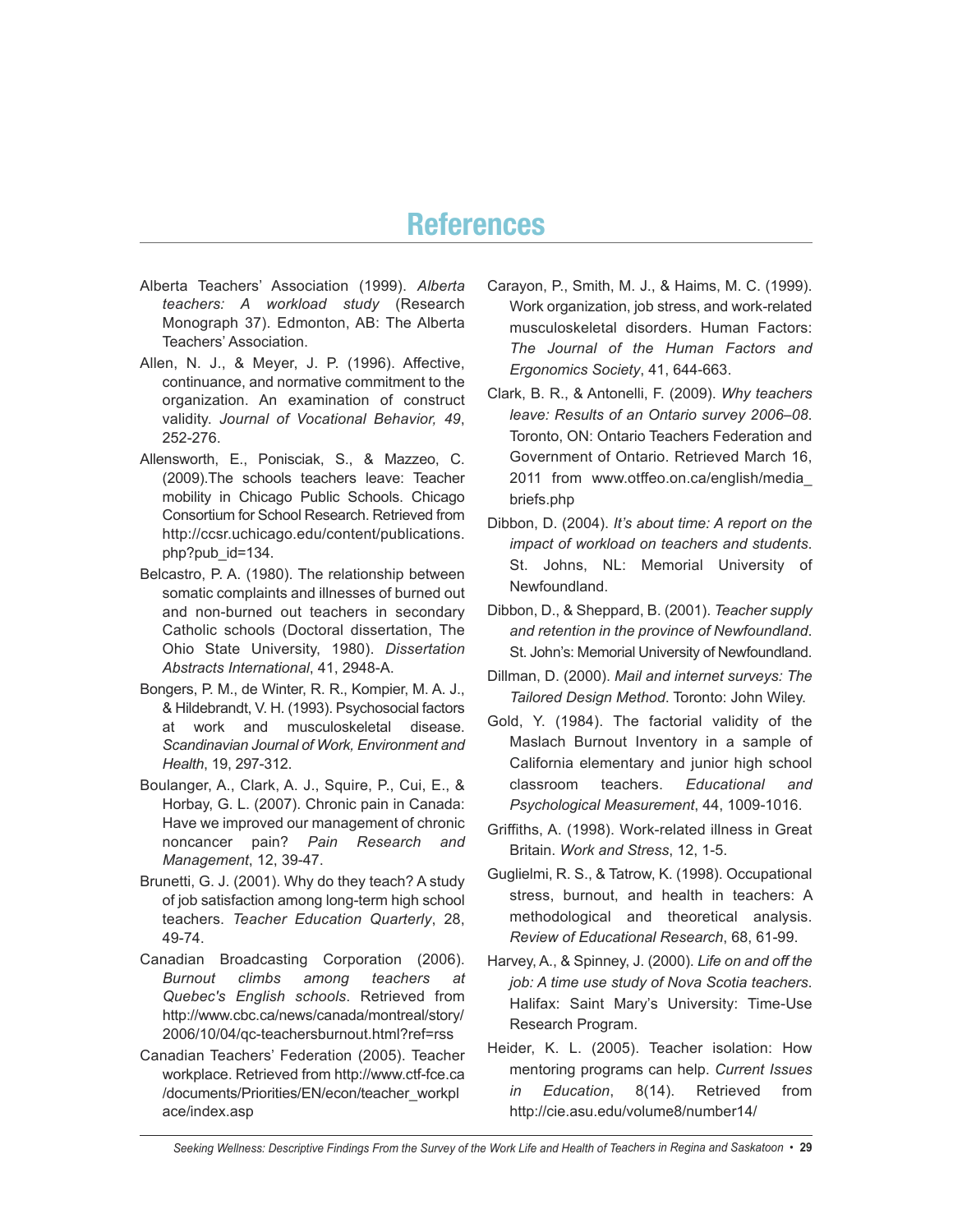- Hirsch, E., & Emerick, S. (with Church, K., & Fuller, E.). (2007). Teacher working conditions are student learning conditions: A report on the 2006 North Carolina teacher working conditions survey. Hillsborough, NC: Center for Teaching Quality. Retrieved March 16, 2011 from http://www.teachingquality.org/pdfs/twcnc 2006.pdf
- Ingersoll, R. M. (2001). Teacher turnover and teacher shortages: An organizational analysis. *American Educational Research Journal*, 38, 499-534.
- Iwanicki, E. F., & Schwab, R. L. (1981). A crossvalidational study of the Maslach Burnout Inventory. *Educational and Psychological Measurement*, 41, 1167-1174.
- Jamieson, B. (2006). State of the teaching profession 2006: Back in the day . . . Retrieved October 10, 2006, from http://www.oct.ca /publications/professionally\_speaking/ september\_2006/survey.asp
- Jensen, M. P., Miller, L., Fisher, L. D. (1998). Assessment of pain during medical procedures: A comparison of three scales. *Clinical Journal of Pain*, 14, 343-349.
- Johnson, S., Cooper, C., Cartwright, S., Donald, I., Taylor, P., & Millet, C. (2005). The experience of work-related stress across occupations. *Journal of Managerial Psychology*, 20, 178-187.
- Lazarus, R. S. (1966). *Psychological stress and the coping process*. New York: McGraw-Hill.
- Lazarus, R. S., & Folkman, S. (1984). *Stress, appraisal, and coping*. New York: Springer.
- Leblanc, C. (2000). *The workload and conditions of work of New Brunswick teachers*. Fredericton NB: New Brunswick Teachers' Federation.
- Luekens, M. T., Lyter, D. M., & Fox, E. E. (2004). *Teacher attrition and mobility: Results from the teacher follow-up survey*, 2000-01 (NCES 2004-301). U.S. Department of Education, National Center for Education Statistics. Washington, DC: U.S.
- Lincoln, Y. S., & Guba, E. G. (1985). *Naturalistic inquiry*. Newbury Park, CA: Sage Publications.
- Lindsay, G. (2007). Educational psychology and the effectiveness of inclusive education / mainstreaming. British Journal of Educational Psychology, 77, 1-24.
- Louis, K. S. (1998). Effects of teacher quality of work life in secondary schools on commitment and sense of efficacy. *School Effectiveness and School Improvement*, 9, 1-27.
- Maslach, C., Jackson, S. E., & Leiter, M. P. (1996). *Maslach burnout inventory manual* (3rd ed.). Palo Alto: Consulting Psychologists Press.
- Mayer, E. A., Naliboff, B. D., Chang, L., & Coutinho, S. V. (2001). Stress and irritable bowel syndrome. *American Journal of Physiology: Gastrointestinal and Liver Physiology*, 280, G519–G524.
- Melchior, M., Caspi, A., Milne, B. J., Danese, A., Poulton, R., & Moffitt, T. (2007). Work stress precipitates depression and anxiety in young, working women and men. *Psychological Medicine*, 37, 1110-1129.
- Meyer, J. P., & Allen, N. J. (2004). *TCM employee commitment survey academic users guide 2004*. London, Ontario, Canada: The University of Western Ontario, Department of Psychology.
- Meyer, J. P., Allen, N. J., & Smith, C. A. (1993). Commitment to organizations and occupations: Extension and test of a three-component conceptualization. *Journal ofApplied Psychology*, 78, 538-551.
- Michie, S., & Williams, S. (2003). Reducing work related psychological ill health and sickness absence: A systematic literature review. *Occupational and Environmental Medicine*, 60, 3-9.
- Millar, W. J. (1996). Chronic pain. *Health Reports*, 7(4), 47-53.
- Moon, S. D., & Sauter, S. L. (1996). *Psychosocial aspects of musculoskeletal disorders in office work*. London: Taylor & Francis.
- Moulin, D. E., Clark, A. J., Speechley, M., & Morley-Forster, M. K. (2002). Chronic pain in Canada – prevalence, treatment, impact and the role of opioid analgesia. *Pain Research and Management*, 7, 179-84.
- Naylor, C. (2001) *Teacher workload and stress: An international perspective on human costs and systemic failure* (BCTF Research Report, Section III, 2001-WLC-01). Vancouver: British Columbia Teachers' Federation.
- Naylor, C. (2001). *What do British Columbia's teachers consider to be most significant aspects of workload and stress in their work* (BCTF Research Report, Section III, 2001- WLC-03)? Vancouver: British Columbia Teachers' Federation.
- Naylor, C., & Malcolmson, J. (2001). *"I love teaching but . . . ": A study of the workload of English teachers in B.C. secondary grades* (BCTF Research Report, Section III, 2001- WLC-02). Vancouver: British Columbia Teachers' Federation.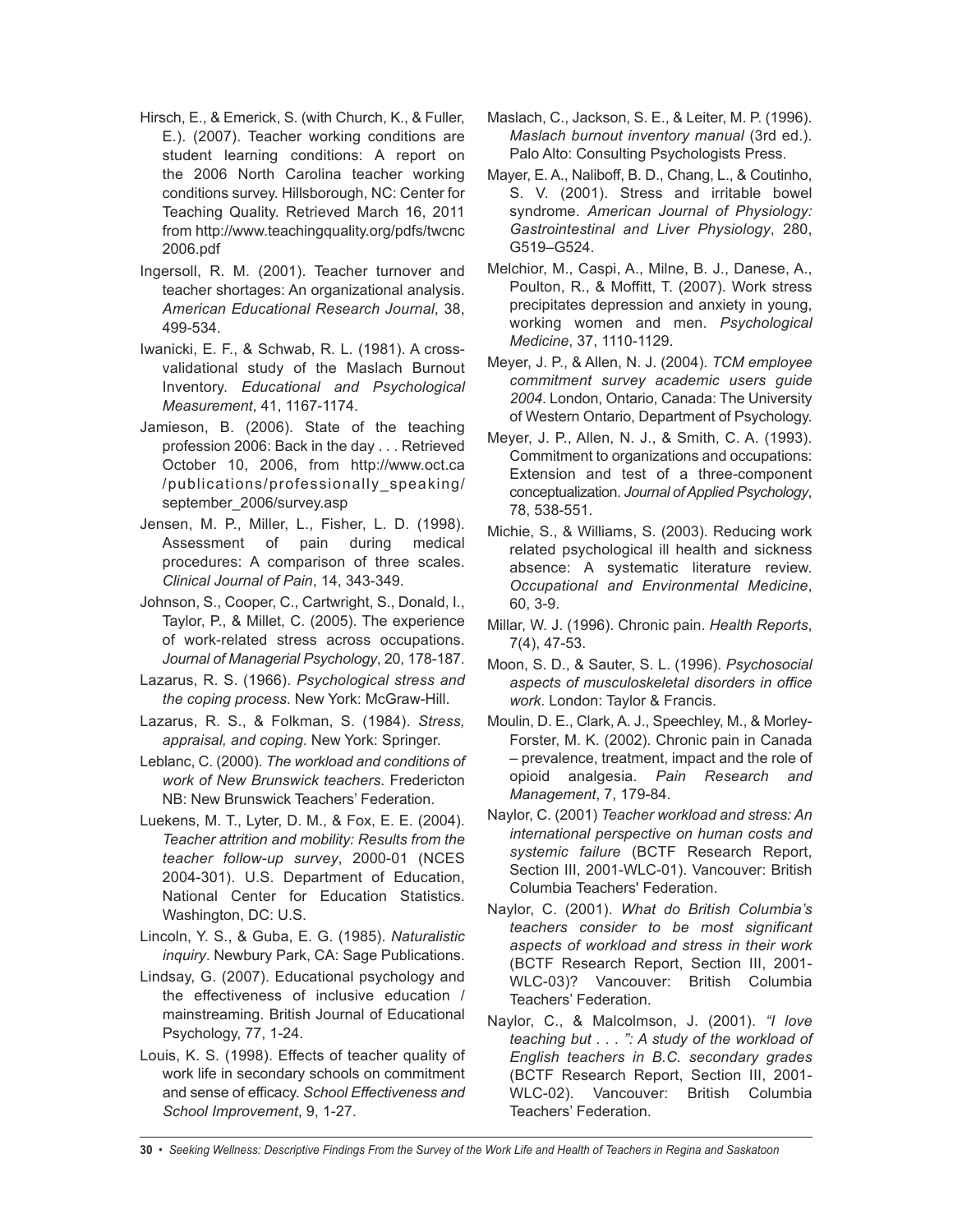- Naylor, C. (2008). *The rising tide of stress in Canada: Time for governments to act in support of schools and society* (BCTF Research Report, Section XII, 2008-WLC-03). Vancouver: British Columbia Teachers' Federation.
- Nunnally, J. C., & Bernstein, I. H. (1994). *Psychometric theory* (3rd ed., pp. 11-19). New York: McGraw Hill.
- Office for National Statistics (1997). *Labour Market Trends, December 1997*. London: Office for National Statistics.
- Patton, M. (2002). *Qualitative research and evaluation methods* (2nd ed.). Sage Publications, Thousand Oaks.
- Saskatchewan Teachers' Federation (1995). *The workload and worklife of Saskatchewan teachers: Full-time teachers, 1994-1995* (Research Report 1.2). Saskatoon: Saskatchewan Teachers' Federation.
- Saskatchewan Teachers' Federation (1997). *The workload and worklife of Saskatchewan teachers: Part-time teachers, 1996-1997* (Research Report). Saskatoon: Saskatchewan Teachers' Federation.
- Sauter, S. L., & Murphy, L. R. (1995). *Organizational risk factors for job stress*. Washington, DC: American Psychological Association.
- Schaefer, A. C. (2001). *"How I spent my summer vacation:" Time-use data from the Spring 2001 BCTF Worklife of Teachers Workload Issues and Stress Survey* (BCTF Research Report Section III, 2001-WLC-04). Vancouver: BCTF Research Division.
- Schaefer, A. C. (2003). *The good, the bad, and the indifferent: A comparison of elementary and secondary teachers' workload and stress issues* (BCTF Research Report Section III, 2003-WLC-01). Vancouver: BCTF Research Division.
- Schaufeli, W., & Bakker, A. (2003). *Utrecht Work Engagement Scale: Preliminary Manual*. Occupational Health Psychology Unit, Utrecht University.
- Schaufeli, W. B., & Bakker, A. B. (2004). Job demands, job resources, and their relationship with burnout and engagement: A multi-sample study. *The Journal of Organizational Behavior*, 25, 293-315.
- Shultz, K. S., & Whitney, D. J. (2004). *Measurement theory in action: Case studies and exercises*. Thousand Oaks, CA: Sage Publications, Inc.
- Sparks, K, Cooper, C., Fried, Y., & Shirom, A. (1997). The effects of hours of work on health; A meta-analytic review. *Journal of Occupational and Organizational Psychology*, 70, 391-408.
- Statistics Canada (2011). *Elementary-secondary education survey: Number of full-time and parttime educators in elementary and secondary public schools, by age group and sex, 1997/1998 to 2008/2009*. Data file received from personal Paul Bourgeois (Statistics Canada), personal communication, December 16, 2011. Copy in possession of author.
- Tennant, C. (2001). Work-related stress and depressive disorders. *Journal of Psychosomatic Research*, 51 (5), 697-704.
- Theorell, T., & Karasek, R. A. (1996). Current issues relating to psychosocial job strain and cardiovascular disease research. *Journal of Occupational Health Psychology*, 1, 9-26.
- Ware, J. E. (n.d.). SF-36 health survey update. Retrieved May 10, 2010, from http://www. sf-36.org/tools/sf36.shtml#VERS2
- Ware, J. E., Kosinski, M., & Dewey, J.E. (2000). How to Score Version 2 of the SF-36\ *Health Survey*. Lincoln, RI: QualityMetric Incorporated.
- World Health Organization (1992). *International Statistical Classification of Diseases and Related Health Problems (Vol. I: Tabular List, 10th rev.)*. Geneva: World Health Organization.
- World Health Organization (2007). *International Statistical Classification of Diseases and Related Health Problems* (10th rev.). Geneva: World Health Organization.
- Younghusband, L. (2000). *Teacher stress in one school district of Newfoundland and Labrador: A pilot study*. Retrieved March 4, 2011, from http://www.mun.ca/educ/faculty/mwatch/fall00/ younghusband.htm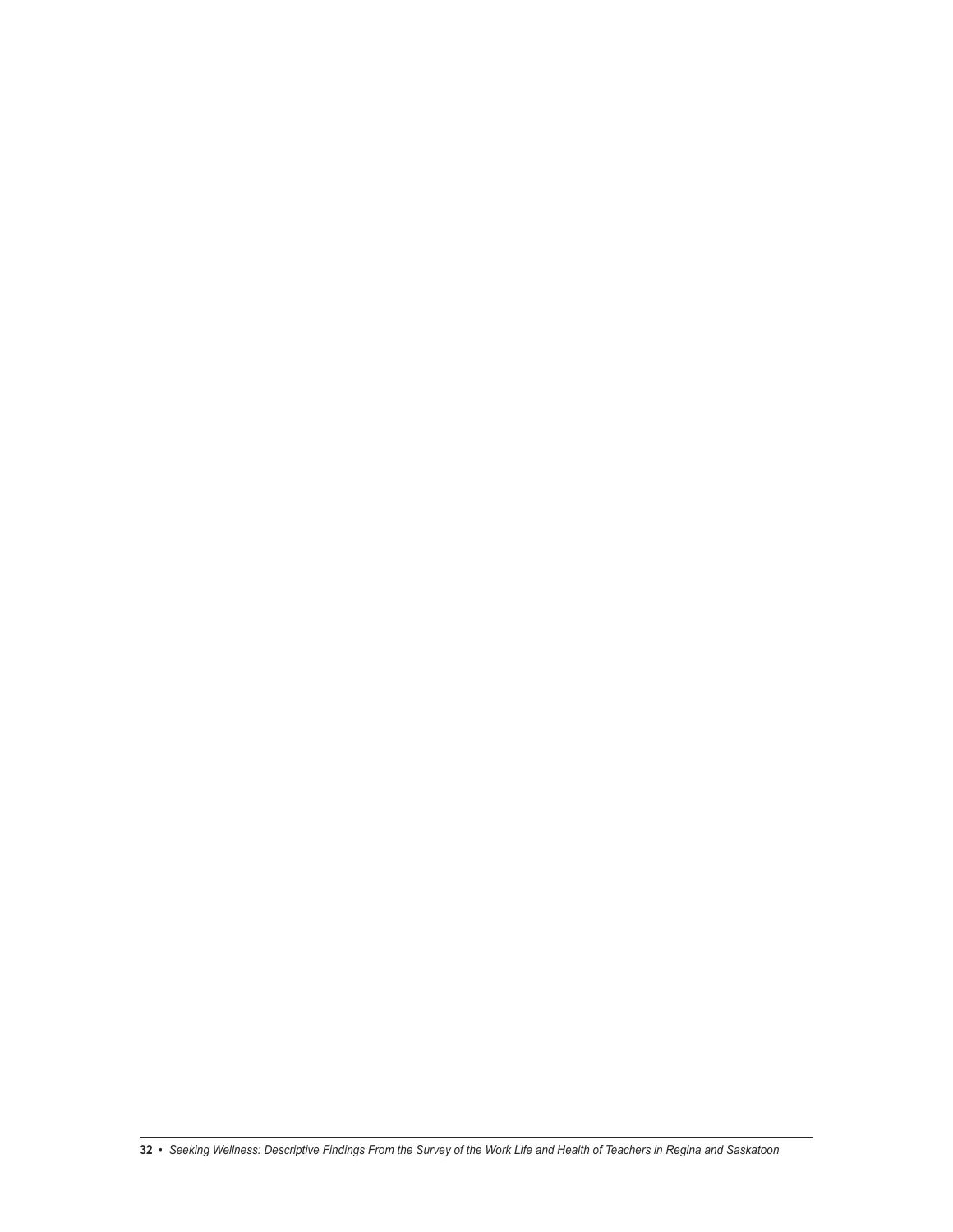# **Appendices**

## **Appendix A1**

**University of Regina Research Ethics Board Approval Form**

|       | REGINA                                        | MEMORANDUM                                                                                                                                                                                                                                                                                                                                                                                                                                                                                                   |
|-------|-----------------------------------------------|--------------------------------------------------------------------------------------------------------------------------------------------------------------------------------------------------------------------------------------------------------------------------------------------------------------------------------------------------------------------------------------------------------------------------------------------------------------------------------------------------------------|
|       |                                               |                                                                                                                                                                                                                                                                                                                                                                                                                                                                                                              |
| DATE: | October 31, 2006                              |                                                                                                                                                                                                                                                                                                                                                                                                                                                                                                              |
| TO:   | Ron Martin<br>Education                       |                                                                                                                                                                                                                                                                                                                                                                                                                                                                                                              |
| FROM: | K. Arbuthnott<br>Chair, Research Ethics Board |                                                                                                                                                                                                                                                                                                                                                                                                                                                                                                              |
| Re:   |                                               | Burnout and Work Engagement as Mediators in the Relationships of Job<br>Characteristics with Health Problems and Early Retirement Plans (28R0607)                                                                                                                                                                                                                                                                                                                                                            |
|       | proposal and found it to be:                  | Please be advised that the University of Regina Research Ethics Board has reviewed your                                                                                                                                                                                                                                                                                                                                                                                                                      |
|       |                                               | APPROVED AS SUBMITTED. Only applicants with this designation have ethical<br>approval to proceed with their research as described in their applications. For research<br>lasting more than one year (Section 1F), ETHICAL APPROVAL MUST BE RENEWED<br>BY SUBMITTING A BRIEF STATUS REPORT EVERY TWELVE MONTHS. Approval<br>will be revoked unless a satisfactory status report is received. Any substantive changes<br>in methodology or instrumentation must also be approved prior to their implemenation. |
| 2.    | ethical approval will be granted.             | ACCEPTABLE SUBJECT TO MINOR CHANGES AND PRECAUTIONS (SEE<br>ATTACHED). Changes must be submitted to the REB and approved prior to beginning<br>research. Please submit a supplementary memo addressing the concerns to the Chair of<br>the REB.** Do not submit a new application. Once changes are deemed acceptable,                                                                                                                                                                                       |
| 3.    | ethical approval will be granted.             | ACCEPTABLE SUBJECT TO MAJOR CHANGES AND PRECAUTIONS (SEE<br>ATTACHED). Changes must be submitted to the REB and approved prior to beginning.<br>research. Please submit a supplementary memo addressing the concerns to the Chair of<br>the REB.** Do not submit a new application. Once changes are deemed acceptable,                                                                                                                                                                                      |
|       | might be revised.                             | UNACCEPTABLE AS SUBMITTED. The proposal requires substantial additions or<br>redesign. Please contact the Chair of the REB for advice on how the project proposal                                                                                                                                                                                                                                                                                                                                            |
|       |                                               |                                                                                                                                                                                                                                                                                                                                                                                                                                                                                                              |
|       | Dr. Katherine Arbuthnott                      |                                                                                                                                                                                                                                                                                                                                                                                                                                                                                                              |
|       |                                               |                                                                                                                                                                                                                                                                                                                                                                                                                                                                                                              |

Seeking Wellness: Descriptive Findings From the Survey of the Work Life and Health of Teachers in Regina and Saskatoon • 33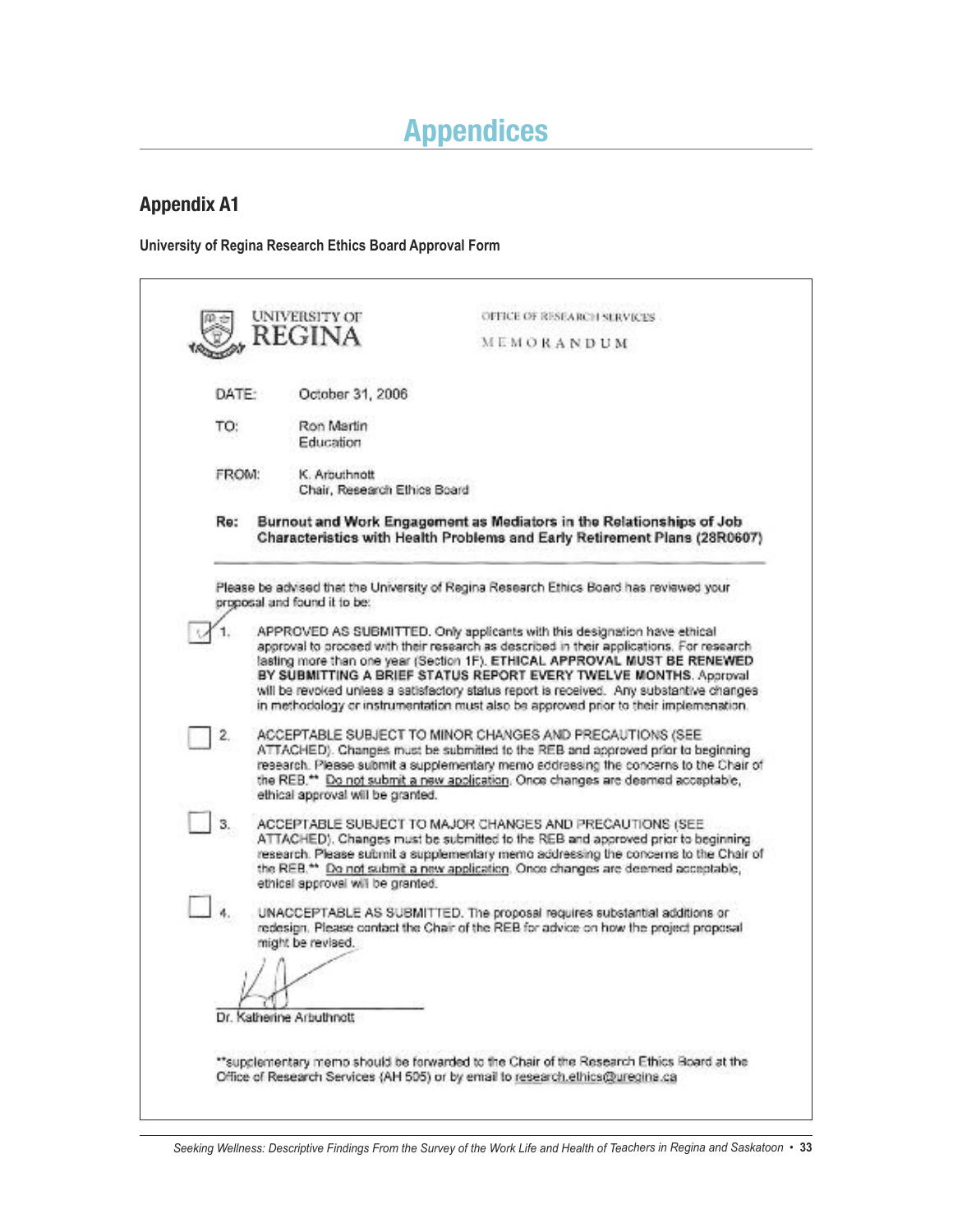# **Appendix A2**

**Regina Catholic Schools Approval Form**

|                                                                                                 | THE BOARD OF EDUCATION OF THE RECINA ROMAN CATHOLIC SEPARATE SCHOOL DIVISION NO. 81                                                                                                                                                                                                                                                                                                                                                                                                                                                                                                                                                                                                            |
|-------------------------------------------------------------------------------------------------|------------------------------------------------------------------------------------------------------------------------------------------------------------------------------------------------------------------------------------------------------------------------------------------------------------------------------------------------------------------------------------------------------------------------------------------------------------------------------------------------------------------------------------------------------------------------------------------------------------------------------------------------------------------------------------------------|
| Kio, Tacherak<br>Chuir.                                                                         | Gues Keith<br>Director of Education                                                                                                                                                                                                                                                                                                                                                                                                                                                                                                                                                                                                                                                            |
| March 13, 2006                                                                                  |                                                                                                                                                                                                                                                                                                                                                                                                                                                                                                                                                                                                                                                                                                |
| Ron Martin, Ph.D.                                                                               |                                                                                                                                                                                                                                                                                                                                                                                                                                                                                                                                                                                                                                                                                                |
| Department of Psychology                                                                        |                                                                                                                                                                                                                                                                                                                                                                                                                                                                                                                                                                                                                                                                                                |
| University of Regina                                                                            |                                                                                                                                                                                                                                                                                                                                                                                                                                                                                                                                                                                                                                                                                                |
| 3737 Wascama Parkway                                                                            |                                                                                                                                                                                                                                                                                                                                                                                                                                                                                                                                                                                                                                                                                                |
| REGINA SK S4S 0A2                                                                               |                                                                                                                                                                                                                                                                                                                                                                                                                                                                                                                                                                                                                                                                                                |
| FAX (306) 337-2321                                                                              |                                                                                                                                                                                                                                                                                                                                                                                                                                                                                                                                                                                                                                                                                                |
| Dear Dr. Martin:                                                                                |                                                                                                                                                                                                                                                                                                                                                                                                                                                                                                                                                                                                                                                                                                |
| your correspondence.                                                                            | Regina Catholic Schools fully endorses your proposed research grant application as outlined in                                                                                                                                                                                                                                                                                                                                                                                                                                                                                                                                                                                                 |
| applications.                                                                                   | Your proposed research findings will provide the four major urban boards with significant<br>insight into teacher burnout and work engagement. Currently, as you are well aware of, your<br>initial foray into the issues of teacher burnout and work engagement as posed in your research<br>question is a topic of concern to Saskatchewan school boards. Given the nature of the current<br>amalgarnation processes and the inevitable outcomes that will arise out of school division<br>amalgamations and increased accountability your findings will be very timely indoed. While<br>your survey will target teachers in the two main urban centres the findings will also yield broader |
| they address the future impact of increased accountability at the classroom and division level. | Your research will yield a sound theoretical basis which school divisions may find very useful as                                                                                                                                                                                                                                                                                                                                                                                                                                                                                                                                                                                              |
| I trust this is satisfactory.                                                                   |                                                                                                                                                                                                                                                                                                                                                                                                                                                                                                                                                                                                                                                                                                |
| Please call if I may of further assistance.                                                     |                                                                                                                                                                                                                                                                                                                                                                                                                                                                                                                                                                                                                                                                                                |
| Sincerely,                                                                                      |                                                                                                                                                                                                                                                                                                                                                                                                                                                                                                                                                                                                                                                                                                |
| Tuello                                                                                          |                                                                                                                                                                                                                                                                                                                                                                                                                                                                                                                                                                                                                                                                                                |
| R. J. Kowalchuk<br>Superintendent, Curriculum and Instruction /School Operations                |                                                                                                                                                                                                                                                                                                                                                                                                                                                                                                                                                                                                                                                                                                |
| /pmr                                                                                            |                                                                                                                                                                                                                                                                                                                                                                                                                                                                                                                                                                                                                                                                                                |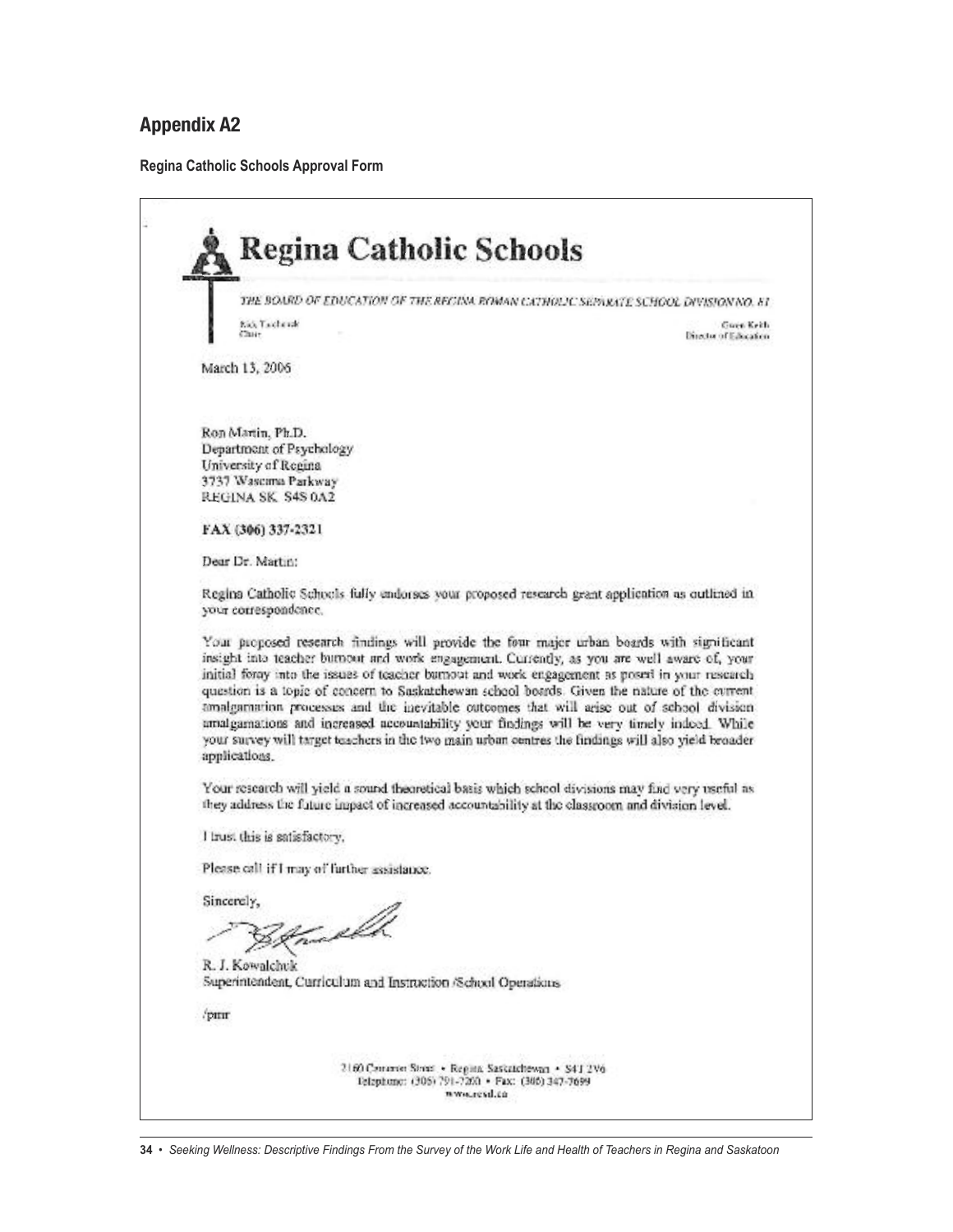### **Appendix A3**

#### **Saskatoon Catholic Schools Approval Form**

tsaskatoon catholic schools ST, PAUL'S R.C.S.S.D. #30<br>190 – J.Pad Simel Ford, Saskatoon, Saskatolinian<br>57K DG – Phone: (200) 059-7003 - Fair (336) 833 2010 March 13, 2006 Dr. Ronald R Martin Assistant Professor Department of Psychology University of Regina 3737 Wascana Parkway Regina SK S4S 0A2 Dear Dr. Martin: Following receipt of the information contained in your Detailed Project Description, it is the intention of St. Paul's R.C.S.S.D. #20 to provide support for your study in two ways. First, we will communicate through each of our principals that this research opportunity has been approved. It is anticipated that this approval and subsequent research will be shared with teachers across our division. Second, we can act as the survey distribution centre for this study. Survey materials can be forwarded to the schools via the division's delivery system. On behalf of our division, I wish to express our support for the research undertaking and look forward to the results. Sincerely, Boston Bitz B. Bitz Superintendent of Education. **USBSITE: www.sce.ak.ca**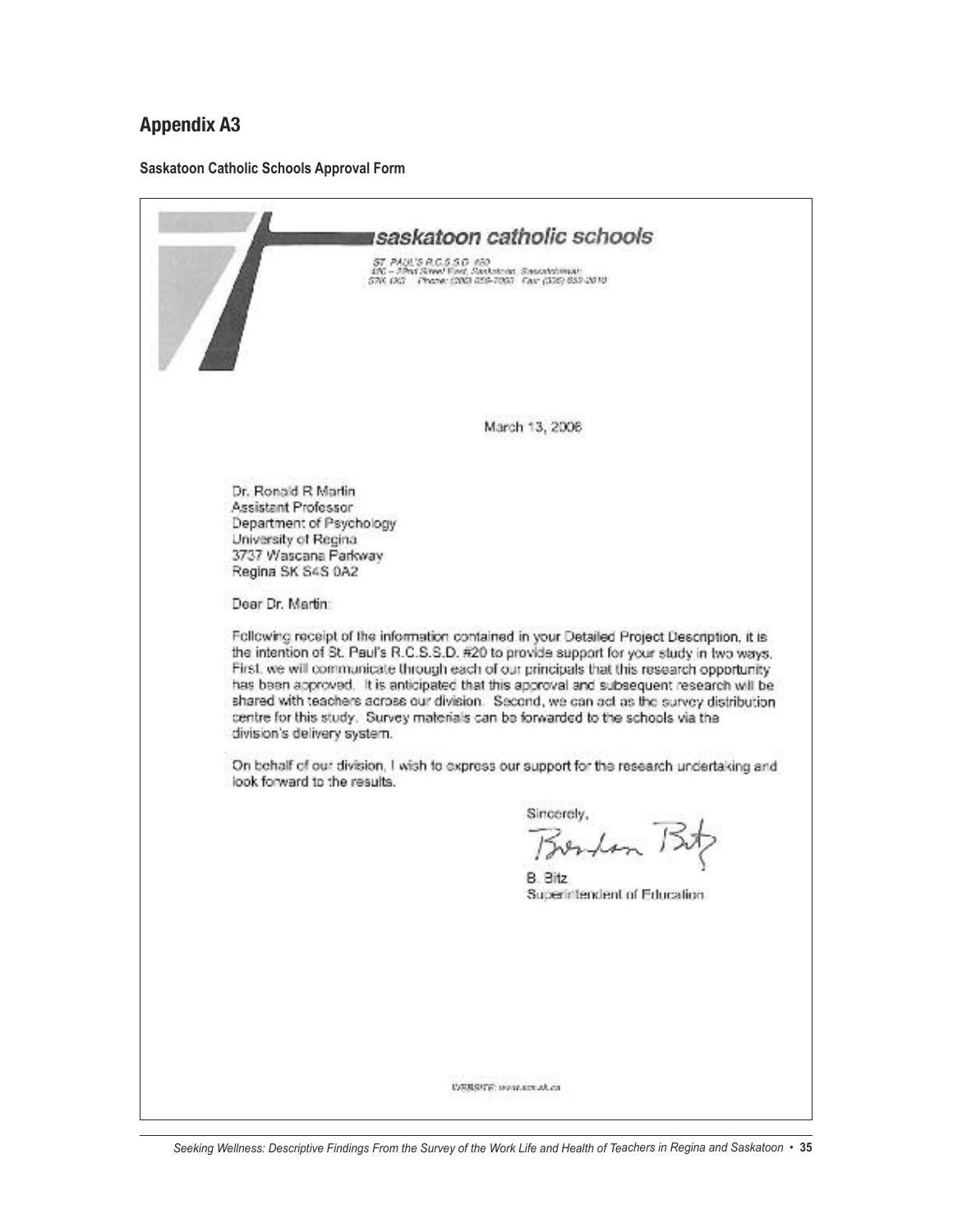### **Appendix A4**

#### **Saskatoon Public Schools Approval Form**

Saskatoon 310 - 21st Street East, Saskatoon: Saskatchewan S7K 1M7 Public Tel: (386) 663-6200 + Fax: (306) 633-8207 www.spsd.sk.ca **Schools** Dr. Jim Jutras, Director of Education Carlog to Learn... Learning to Care March 13, 2006 Dr. Ronald R. Martin Assistant Professor Department of Psychology University of Recinal 3737 Wascana Parkway Regina, SK S4S 0A2 Dear Dr. Martin: Subject: Letter of Support On behalf of our organization, I am pleased to provide a letter of support in principle for the proposed project related to Teacher Stress and Burnout in Saskatchewan's Urban Public Schools. Given the current demands and expectations placed on classroom teachers, we feel that this is a subject worthy of investigation. Saskatoon Public Schools administration will require some matters regarding research within our schools to be addressed prior to full implementation of this project. This would include the continued involvement and consent of staff, continued appropriate resources, and approval of such a research project according to research protocols established by Saskatoon Public Schools. In closing, we believe this project is very valuable. We encourage continued work and collaboration in this aspect of teacher wellness. We are confident that this project will be of great value and that it will make a difference in the lives of classroom teachers. Respectfully, Dr. Scott Tubison Coordinator: Research and Measurement /ks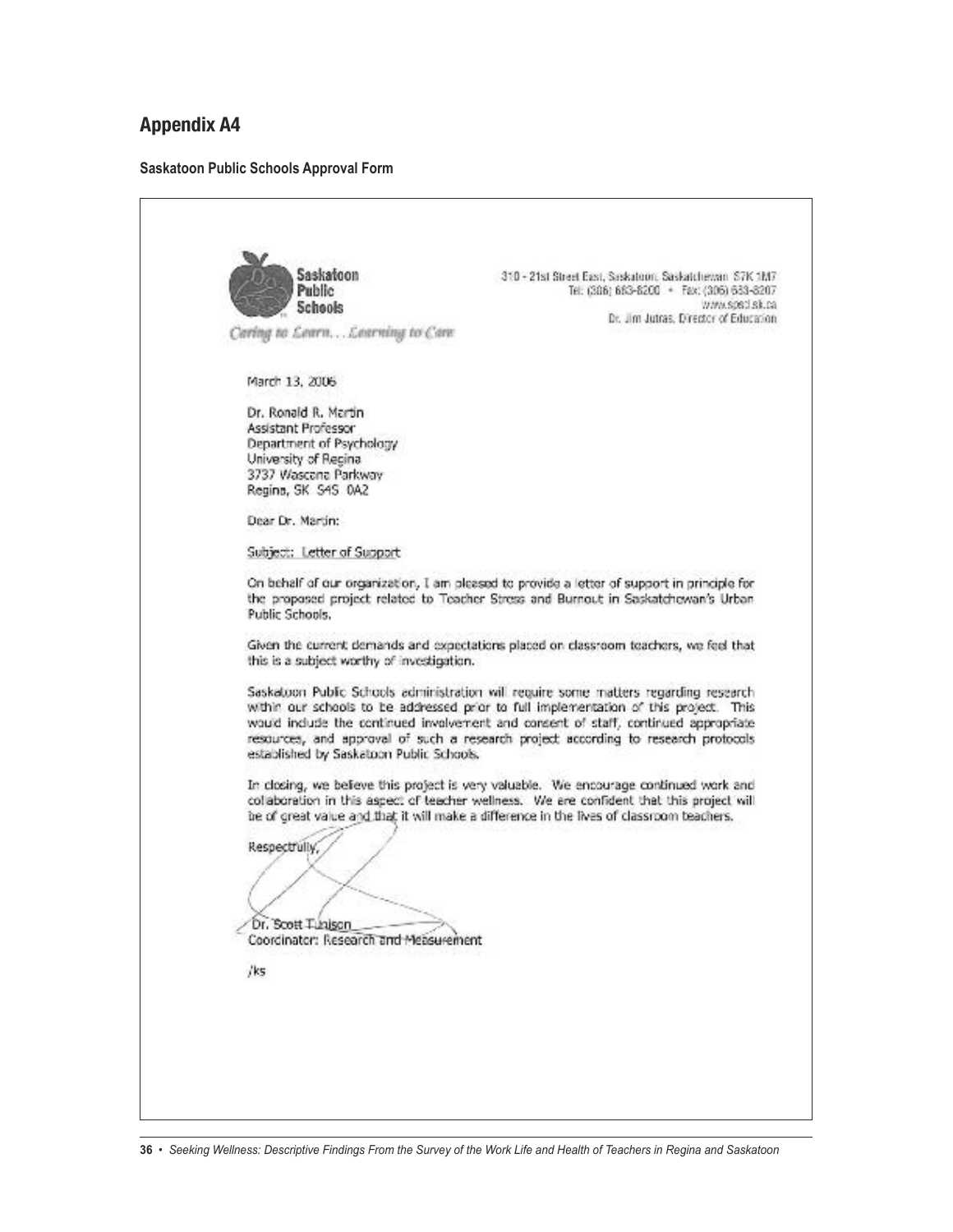**Sample Demographics**

| Descriptor                      | n          | $\%$  | M(SD) | Mdn   | Range<br>Min | Max |
|---------------------------------|------------|-------|-------|-------|--------------|-----|
| <b>Total Sample</b>             | 745        |       |       |       |              |     |
| Age (years)                     |            |       | 42.7  | (9.6) | 22           | 61  |
| Sex                             |            |       |       |       |              |     |
| Female                          | 536        | 72.4  |       |       |              |     |
| Male                            | 204        | 27.6  |       |       |              |     |
| <b>Marital Status</b>           |            |       |       |       |              |     |
| Married                         | 576        | 78.3  |       |       |              |     |
| Single                          | 97         | 13.2  |       |       |              |     |
| Separated/Divorced              | 57         | 7.7   |       |       |              |     |
| Widowed                         | 6          | 0.8   |       |       |              |     |
| Education                       |            |       |       |       |              |     |
| <b>BEd</b>                      | 352        | 47.6  |       |       |              |     |
| BEd (AD)                        | 204        | 27.6  |       |       |              |     |
| Advanced degree                 | 126        | 17.1  |       |       |              |     |
| BEd / Post Grad Diploma         | 54         | 7.3   |       |       |              |     |
| Undergraduate degree            | $\sqrt{3}$ | 0.4   |       |       |              |     |
|                                 |            |       |       |       |              |     |
| <b>Present Position</b>         |            |       |       |       |              |     |
| Teacher                         | 620        | 83.9  |       |       |              |     |
| Principal                       | 37         | $5.0$ |       |       |              |     |
| Vice-Principal                  | 32         | 4.3   |       |       |              |     |
| Other: combination              | 50         | 6.8   |       |       |              |     |
| Full-time                       | 650        | 88.2  |       |       |              |     |
| Part-time                       | 74         | 10.0  |       |       |              |     |
| Other                           | 13         | 1.8   |       |       |              |     |
| Primary Teaching Responsibility |            |       |       |       |              |     |
| Pre-kindergarten                | 10         |       |       |       |              |     |
| Kindergarten                    | 55         |       |       |       |              |     |
| Grade 1                         | 73         |       |       |       |              |     |
| Grade 2                         | 86         |       |       |       |              |     |
| Grade 3                         | 84         |       |       |       |              |     |
| Grade 4                         | 86         |       |       |       |              |     |
| Grade 5                         | 84         |       |       |       |              |     |
| Grade 6                         | 79         |       |       |       |              |     |
| Grade 7                         | 97         |       |       |       |              |     |
| Grade 8                         | 94         |       |       |       |              |     |
| Grade 9                         | 149        |       |       |       |              |     |
| Grade 10                        | 164        |       |       |       |              |     |
| Grade 11                        | 158        |       |       |       |              |     |
| Grade 12                        | 151        |       |       |       |              |     |
| Specialist (e.g., Special Ed)   | 138        |       |       |       |              |     |

(continued)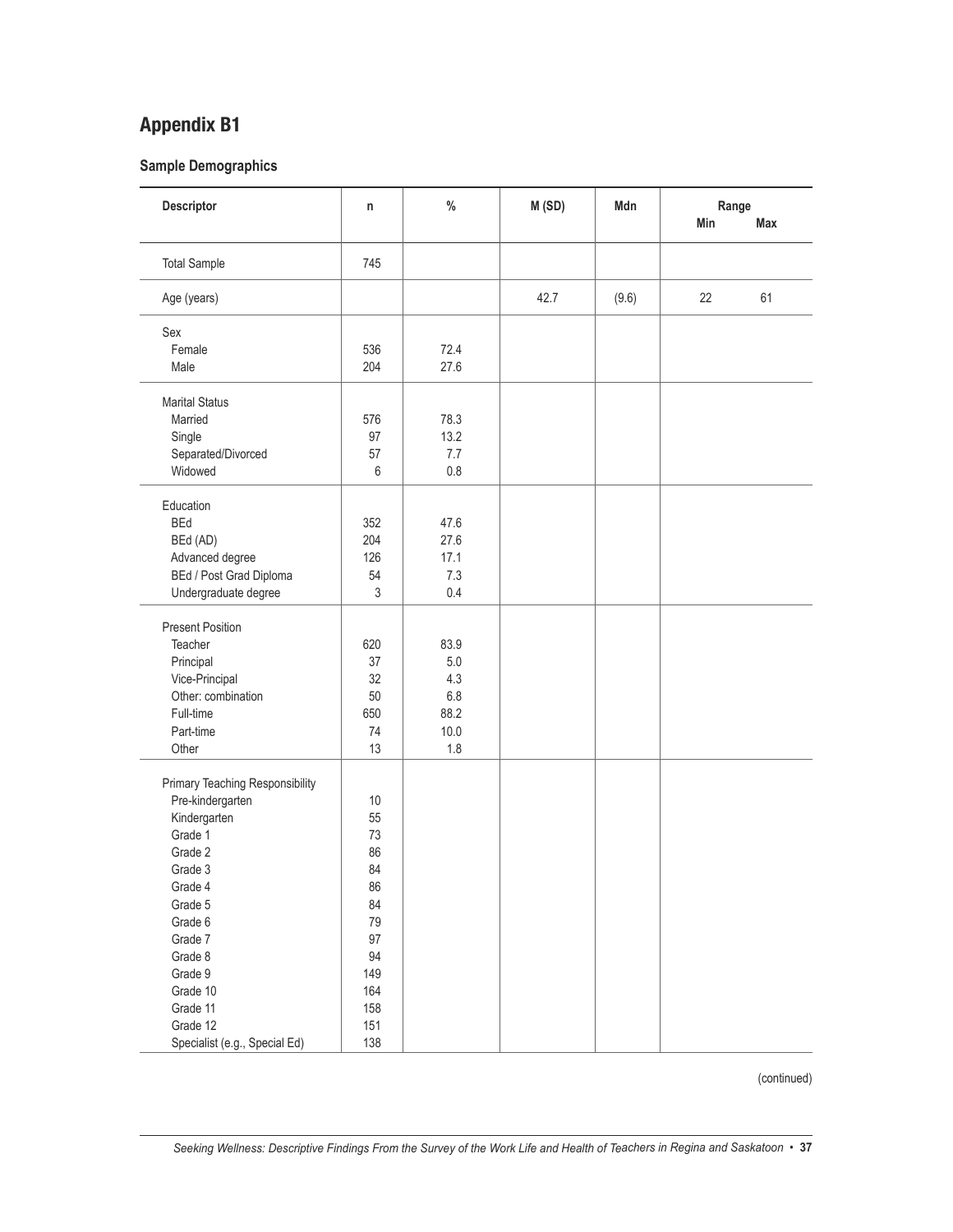#### Appendix B1, continued

| Descriptor                                                                                                                                                         | n                | $\frac{0}{0}$       | M(SD)                   | Mdn          | Range<br>Min | Max                |
|--------------------------------------------------------------------------------------------------------------------------------------------------------------------|------------------|---------------------|-------------------------|--------------|--------------|--------------------|
| Work Setting<br><b>Elementary School</b><br>High School<br><b>Both</b>                                                                                             | 490<br>236<br>13 | 66.3<br>31.9<br>1.8 |                         |              |              |                    |
| Working In<br>Saskatoon<br>Regina                                                                                                                                  | 565<br>161       | 77.8<br>22.2        |                         |              |              |                    |
| Working In Community School?<br>No<br>Yes                                                                                                                          | 544<br>181       | 75.0<br>25.0        |                         |              |              |                    |
| Hours Spent at Work<br>(Average Week)<br>Full-time employees<br>Part-time employees                                                                                |                  |                     | 44.0 (6.2)<br>27.9(7.2) | 45.0<br>25.5 | 9.5<br>12    | 70.0<br>50.0       |
| Hours Work Outside of School<br>(Average Week)<br>Full-time employees<br>Part-time employees                                                                       |                  |                     | 7.9(5.8)<br>5.8(4.0)    | 6.0<br>5.0   | 0<br>0       | 36.0<br>20.0       |
| Years in Current Position                                                                                                                                          |                  |                     | 5.5(5.4)                | 4.0          | 0            | 32                 |
| Years of Experience                                                                                                                                                |                  |                     | 16.4(9.1)               | 16.0         | 0            | 38                 |
| Yearly Salary (rounded to dollars)                                                                                                                                 |                  |                     | 59395 (13024)           | 62000        | 13000        | 107000             |
| Days Spent on Work-Related<br><b>Activities During</b><br>Summer Holidays                                                                                          |                  |                     | 8.5(6.3)                | 7.0          | 0            | 45.0               |
| Extra Teaching During Summer?<br>No<br>Yes                                                                                                                         | 681<br>46        | 93.7<br>6.3         |                         |              |              |                    |
| Enrolled in Professional<br>Development Activities<br>Outside of Those Required<br>By School Division?<br>No<br>Yes<br>Number of Days Spent<br>On These Activities | 387<br>346       | 52.8<br>47.2        | 4.5(10.3)               | 2.0          | $\pmb{0}$    | 180.0 <sup>a</sup> |

**Note.** Total number of respondents = 745. In cases of missing data, percentages are calculated based on the number of valid cases. <sup>a</sup> This significant number of days reported by this participant (and others in our sample) was reported in reference to graduate program work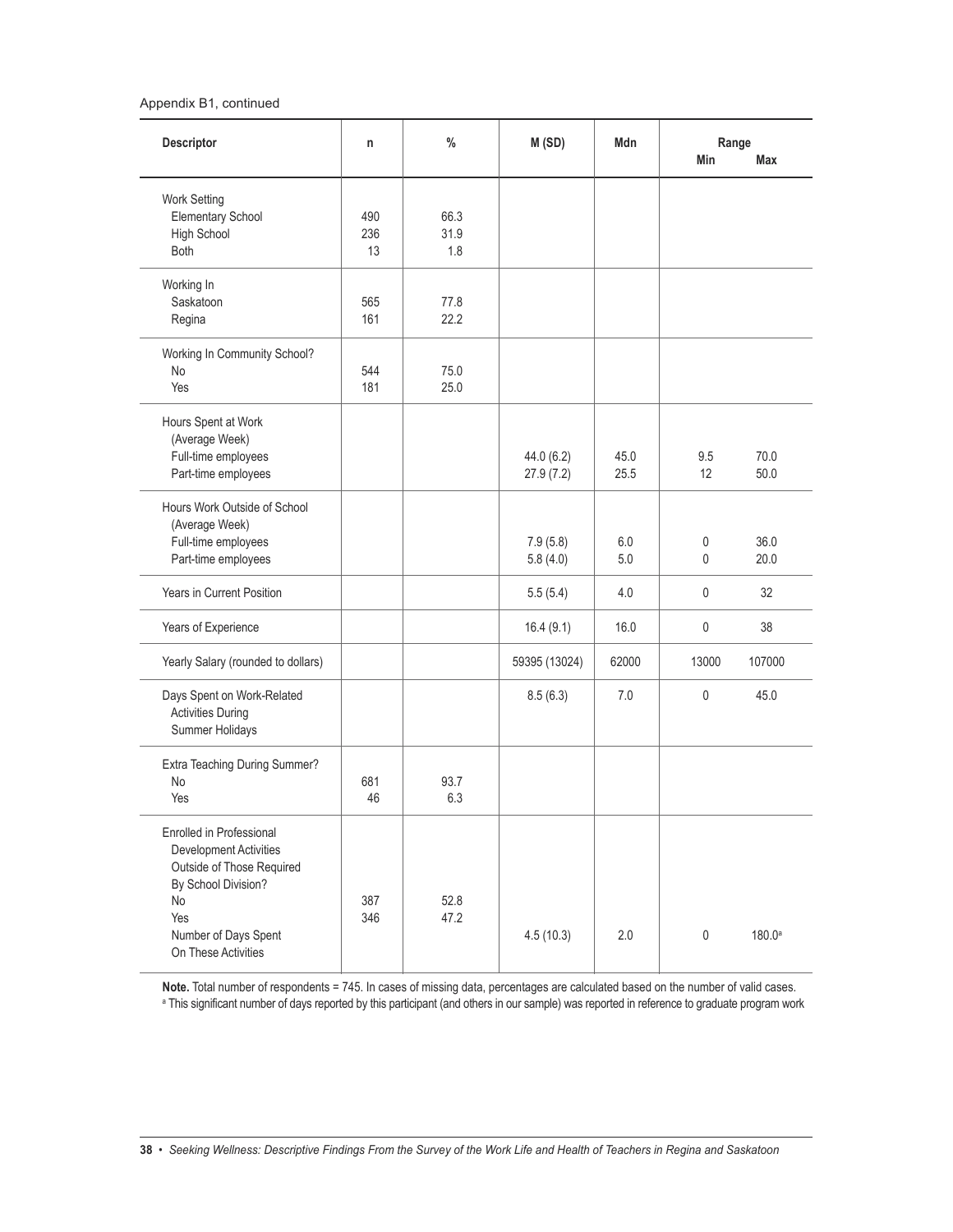| Item                                            | M(SD)       | Mdn |            |            |            | Agree<br>$n$ (%) | <b>Disagree</b><br>$n$ (%) |            |            |            |
|-------------------------------------------------|-------------|-----|------------|------------|------------|------------------|----------------------------|------------|------------|------------|
|                                                 |             |     | <b>StD</b> | D          | <b>SID</b> | <b>SIA</b>       | A                          | <b>StA</b> |            |            |
| my friends<br>and family                        | 4.65(1.15)  | 5   | 11(1.5)    | 32(4.3)    | 62(8.4)    | 177 (23.9)       | 282 (38.0)                 | 178 (24.0) | 637 (85.9) | 105 (14.2) |
| my colleagues                                   | 4.61(1.01)  | 5   | 5(0.7)     | 30(4.0)    | 53(7.1)    | 195 (26.3)       | 339 (45.7)                 | 120 (16.2) | 654 (88.2) | 88 (11.8)  |
| the administrators<br>in my school/<br>division | 4.21 (1.32) | 4   | 34(4.6)    | 63(8.5)    | 86 (11.6)  | 188 (25.4)       | 263 (35.6)                 | 105 (14.2) | 556 (75.2) | 183 (24.7) |
| my students                                     | 4.13(1.24)  | 4   | 26(3.5)    | 76 (10.3)  | 77 (10.4)  | 217 (29.4)       | 280 (38.0)                 | 61(8.3)    | 558 (75.7) | 179 (24.2) |
| parents of<br>my students                       | 3.67(1.27)  | 4   | 38(5.2)    | 131 (17.8) | 108 (14.7) | 244 (33.2)       | 189 (25.7)                 | 26(3.5)    | 459 (62.4) | 277 (37.7) |
| my community or<br>society in general           | 2.98(1.29)  | 3   | 111(15.0)  | 181 (24.5) | 157 (21.2) | 204 (27.6)       | 75 (10.1)                  | 12(1.6)    | 291 (39.3) | 449 (60.7) |

### **Descriptive and Frequency Data for Items Regarding Recognition From Multiple Sources**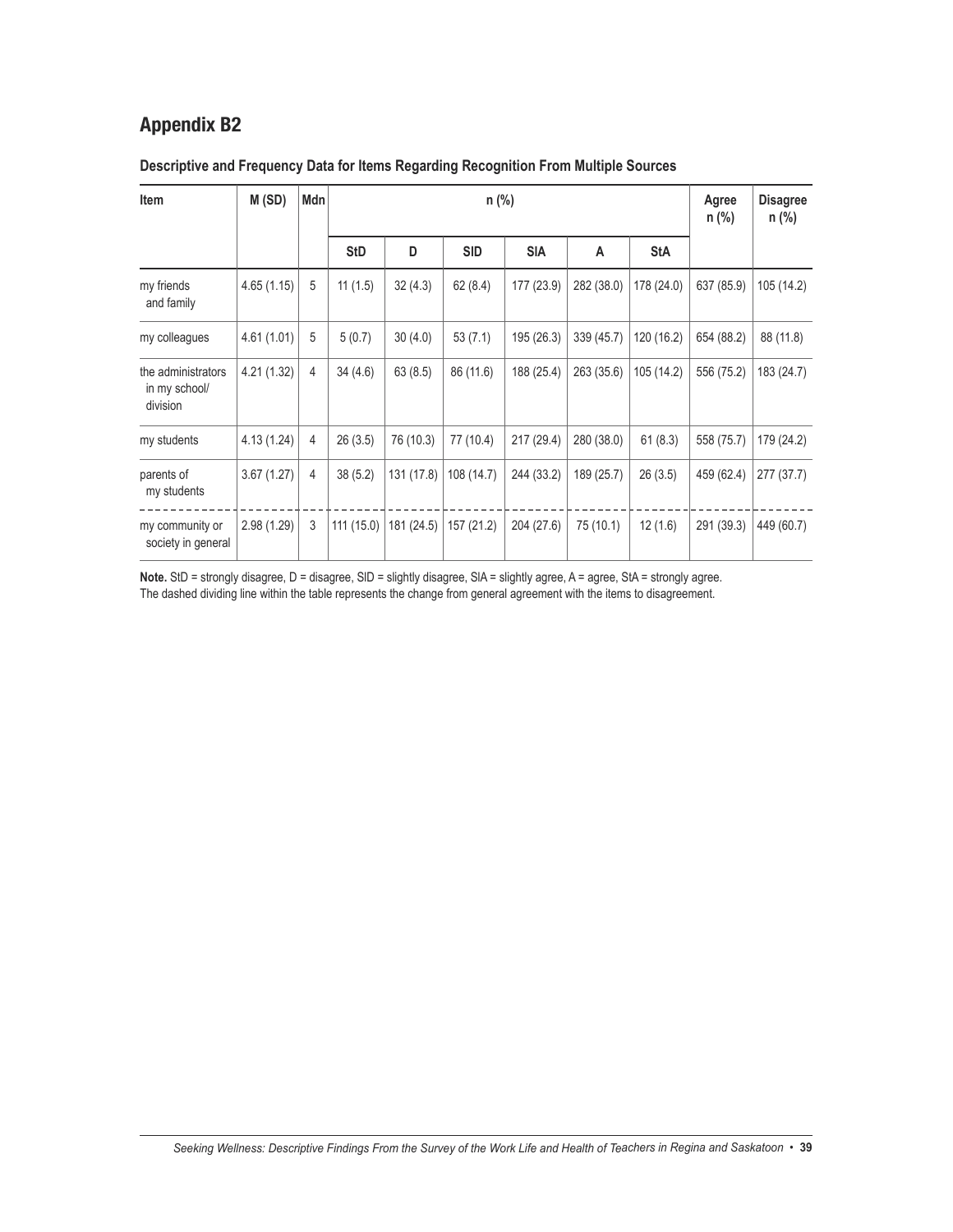| Item                                            | M(SD)      | Mdn |            |           | Agree<br>n (%) | <b>Disagree</b><br>$n$ (%) |            |            |            |            |
|-------------------------------------------------|------------|-----|------------|-----------|----------------|----------------------------|------------|------------|------------|------------|
|                                                 |            |     | <b>StD</b> | D         | <b>SID</b>     | <b>SIA</b>                 | A          | <b>StA</b> |            |            |
| my colleagues                                   | 4.77(0.98) | 5   | 4(0.5)     | 26(3.5)   | 41(5.5)        | 141(19.0)                  | 387 (52.2) | 143 (19.3) | 671 (90.5) | 71 (9.5)   |
| the administrators<br>in my school/<br>division | 4.24(1.27) | 5   | 26(3.5)    | 70 (9.4)  | 72 (9.7)       | 198 (26.7)                 | 280 (37.8) | 95(12.8)   | 573 (77.3) | 168 (22.6) |
| the Saskatchewan<br>Teachers'<br>Federation     | 3.61(1.35) | 4   | 72 (9.8)   | 94 (12.8) | 122 (16.6)     | 249 (33.8)                 | 163 (22.1) | 37(5.0)    | 449 (60.9) | 288 (39.2) |

### **Descriptive and Frequency Data for Items Regarding Collegial Support From Multiple Sources**

Note. StD = strongly disagree, D = disagree, SID = slightly disagree, SIA = slightly agree, A = agree, StA = strongly agree.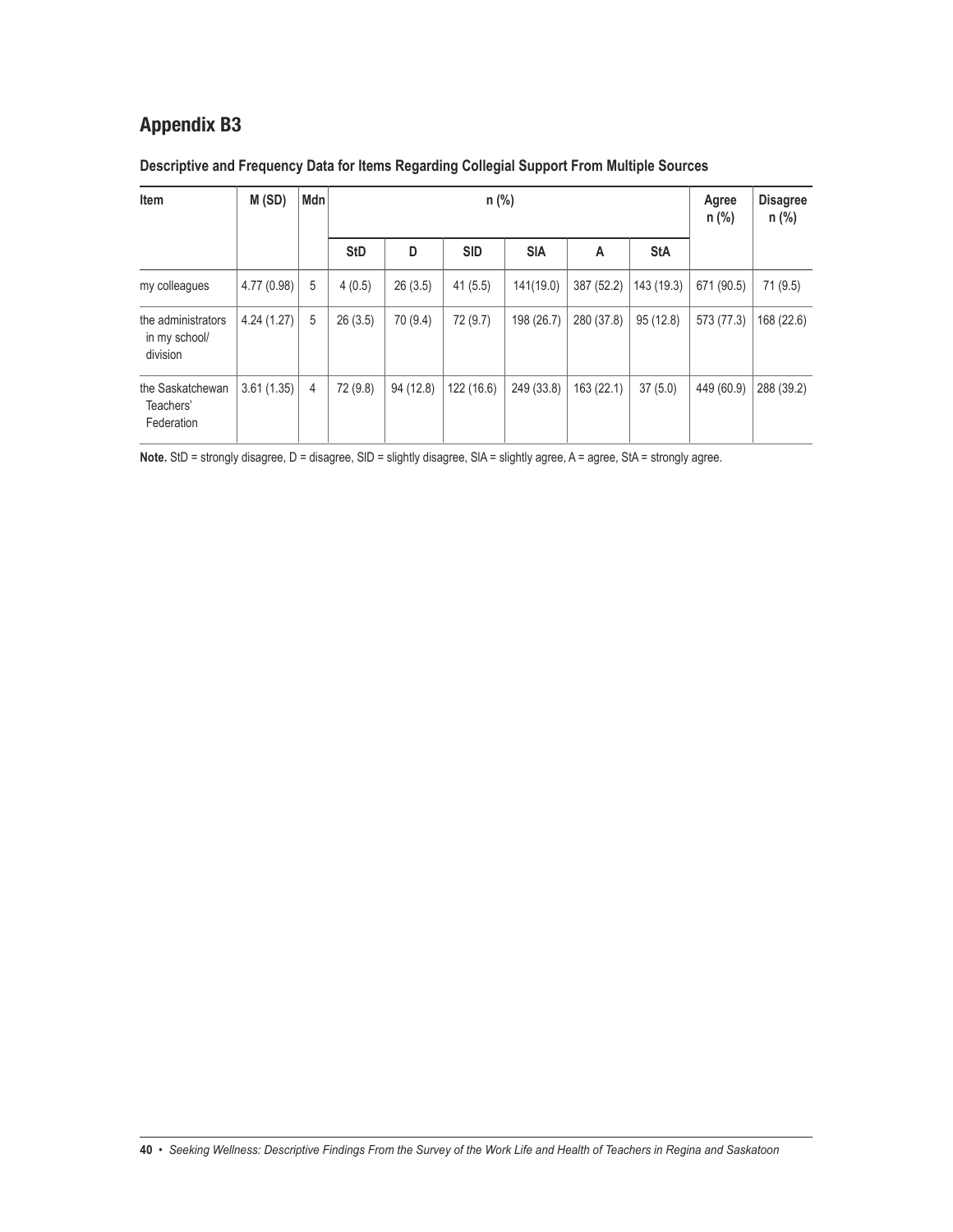| Item                                            | M(SD)       | Mdn |            |            | Agree<br>n (%) | <b>Disagree</b><br>n (%) |            |            |            |            |
|-------------------------------------------------|-------------|-----|------------|------------|----------------|--------------------------|------------|------------|------------|------------|
|                                                 |             |     | <b>StD</b> | D          | <b>SID</b>     | <b>SIA</b>               | A          | <b>StA</b> |            |            |
| my colleagues                                   | 4.13 (1.08) | 4   | 13(1.8)    | 55(7.5)    | 103(14.0)      | 265 (35.9)               | 259 (35.1) | 43(5.8)    | 567 (76.8) | 171 (23.3) |
| my students                                     | 3.99(1.19)  | 4   | 15(2.0)    | 89 (11.9)  | 114 (15.3)     | 234 (31.4)               | 231 (31.0) | 50(6.7)    | 515 (69.1) | 218 (29.2) |
| the administrators<br>in my school/<br>division | 3.86(1.23)  | 4   | 32(4.3)    | 84 (11.4)  | 133 (18.1)     | 230 (31.3)               | 217 (29.5) | 40(5.4)    | 487 (66.2) | 249 (33.8) |
| parents of<br>my students                       | 3.49(1.23)  | 4   | 52(7.1)    | 115(15.7)  | 163 (22.2)     | 241 (32.8)               | 148 (20.2) | 15(2.0)    | 404 (55.0) | 330 (45.0) |
| my community or<br>society in general           | 2.86(1.18)  | 3   | 106 (14.4) | 182 (24.7) | 227 (30.8)     | 165 (22.4)               | 51(6.9)    | 7(0.9)     | 223 (30.2) | 515 (69.9) |

### **Descriptive and Frequency Data for Items Regarding Feedback From Multiple Sources**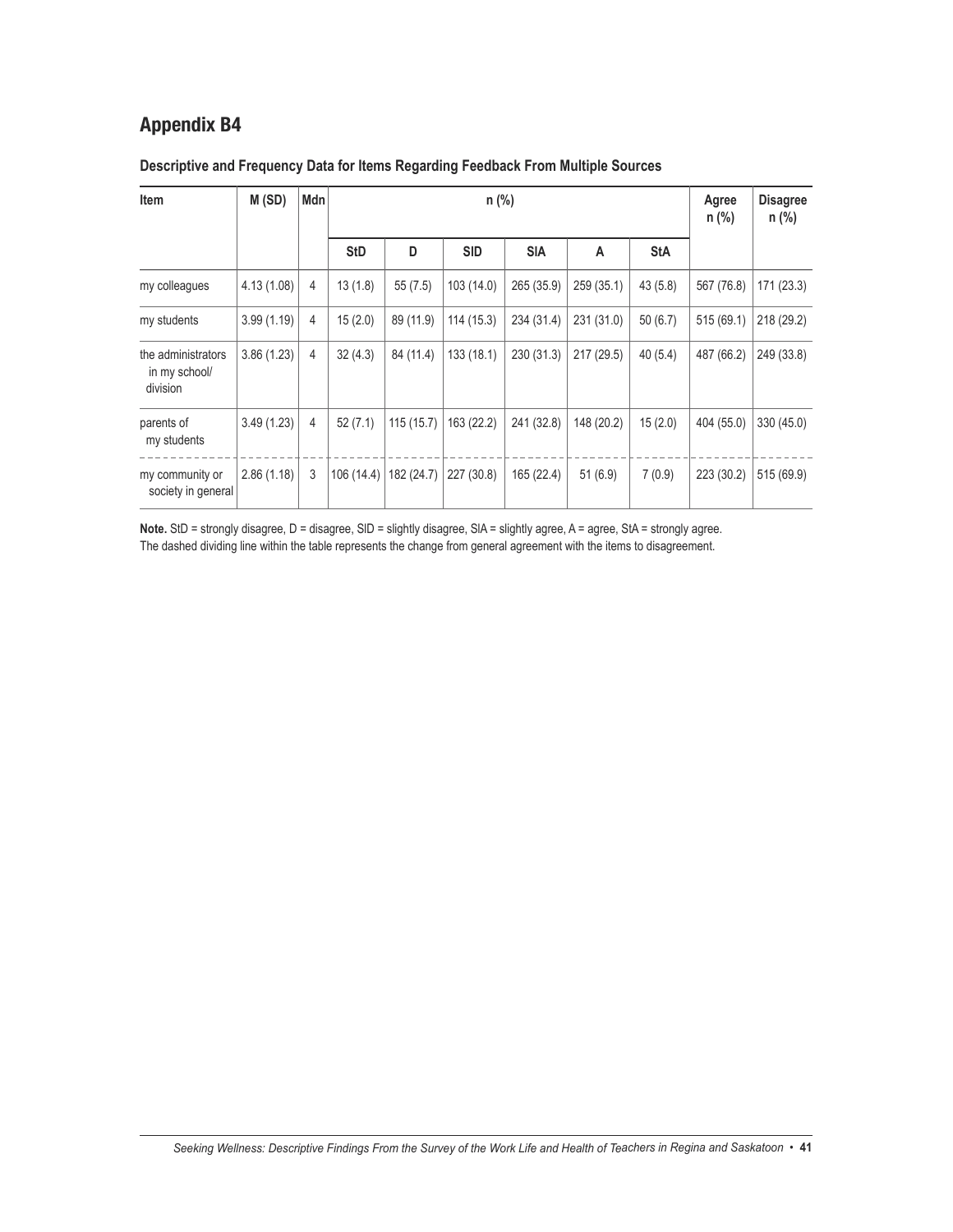### **Descriptive and Frequency Data for Items Regarding Job-Related Control**

| Item                                                                  | M(SD)       | Mdn            |            |           |            | Agree<br>$n$ (%) | <b>Disagree</b><br>$n$ (%) |            |            |            |
|-----------------------------------------------------------------------|-------------|----------------|------------|-----------|------------|------------------|----------------------------|------------|------------|------------|
|                                                                       |             |                | <b>StD</b> | D         | <b>SID</b> | <b>SIA</b>       | A                          | <b>StA</b> |            |            |
| adequate influence<br>or input on<br>decision-making<br>in my classes | 4.75(1.19)  | 5              | 23(3.2)    | 26(3.6)   | 42 (5.8)   | 114 (15.9)       | 328 (45.6)                 | 186 (25.9) | 628 (87.4) | 91(12.6)   |
| opportunities for<br>professional<br>development                      | 4.38 (1.28) | 5              | 27(3.6)    | 52(7.0)   | 66 (8.9)   | 201 (27.1)       | 263 (35.4)                 | 134 (18.0) | 598 (80.5) | 145 (19.5) |
| adequate influence<br>or input on<br>decision-making<br>in my school  | 4.00(1.25)  | $\overline{4}$ | 34(4.6)    | 68 (9.2)  | 112(15.1)  | 246 (33.1)       | 219 (29.5)                 | 64 (8.6)   | 529 (71.2) | 214 (28.9) |
| flexible job<br>description                                           | 3.20(1.51)  | 4              | 124 (16.7) | 157(21.2) | 123(16.6)  | 167 (22.5)       | 129 (17.4)                 | 42(5.7)    | 338 (45.6) | 404 (54.5) |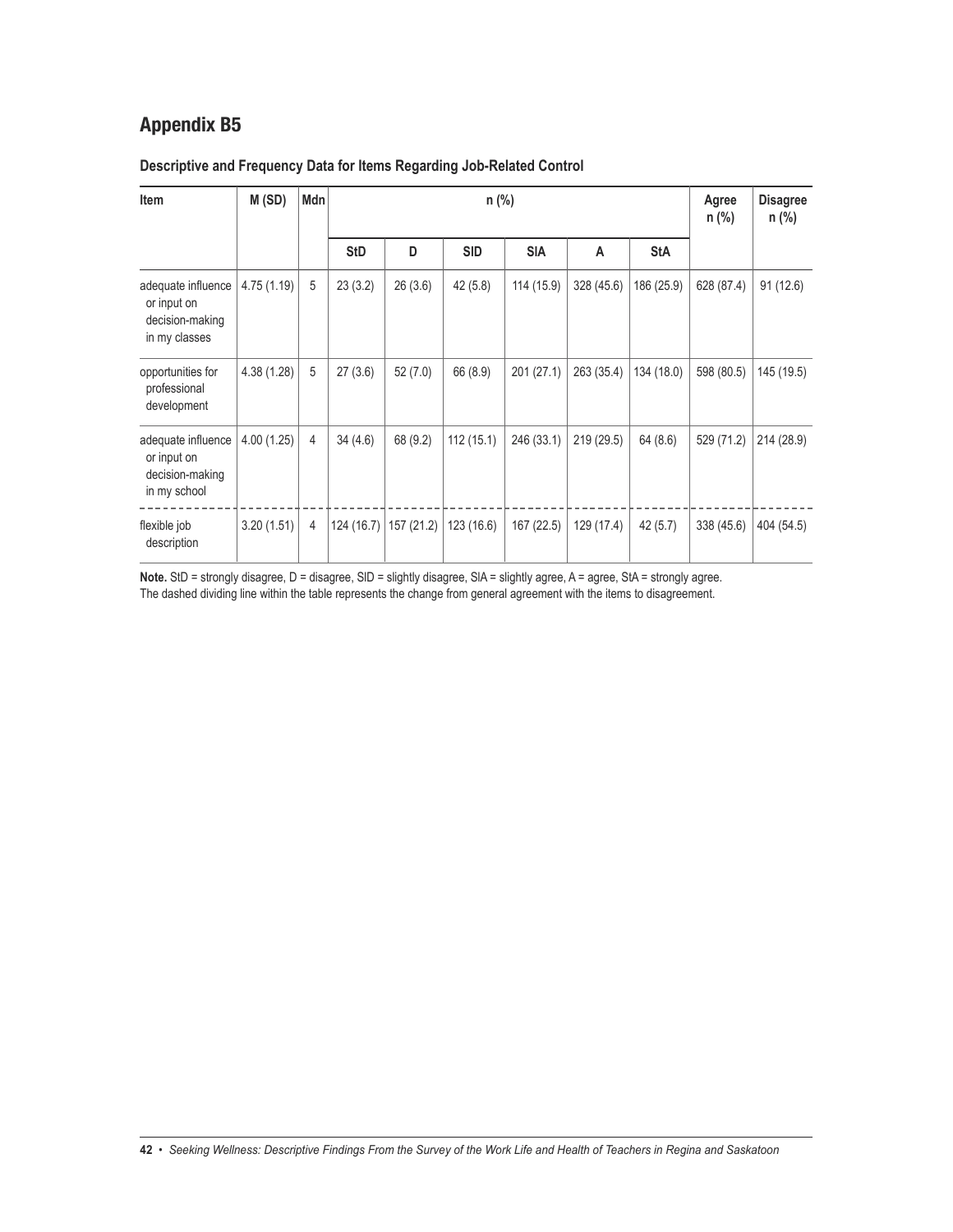| Item                                                                                     | M(SD)       | Mdn |            |           |            | Agree<br>$n$ (%) | <b>Disagree</b><br>n (%) |            |            |            |
|------------------------------------------------------------------------------------------|-------------|-----|------------|-----------|------------|------------------|--------------------------|------------|------------|------------|
|                                                                                          |             |     | <b>StD</b> | D         | <b>SID</b> | <b>SIA</b>       | A                        | <b>StA</b> |            |            |
| positive working<br>relationship<br>between<br>teachers and<br>administration            | 4.59 (1.24) | 5   | 25(3.4)    | 34(4.6)   | 63(8.5)    | 149 (20.0)       | 304 (40.9)               | 169 (22.7) | 622 (83.6) | 122 (16.5) |
| culture in the<br>school is<br>positive and<br>productive                                | 4.53(1.15)  | 5   | 20(2.7)    | 32(4.3)   | 63(8.5)    | 164 (22.0)       | 347 (46.6)               | 118 (15.9) | 629 (84.5) | 115(15.5)  |
| culture in the school $ 4.41(1.18) $<br>is encouraging<br>and supportive<br>of new ideas |             | 5   | 20(2.7)    | 39(5.2)   | 78 (10.5)  | 195 (26.2)       | 301(40.5)                | 111 (14.9) | 607 (81.6) | 137 (18.4) |
| culture in the school<br>is relaxed and<br>comfortable                                   | 4.33(1.23)  | 5   | 22(3.0)    | 56 (7.5)  | 80(10.8)   | 190 (25.5)       | 292 (39.2)               | 104 (14.0) | 586 (78.7) | 158 (21.3) |
| feeling isolated<br>from colleagues                                                      | 2.54(1.43)  | 2   | 218 (29.3) | 233(31.3) | 73 (9.8)   | 138 (18.5)       | 59 (7.9)                 | 23(3.1)    | 220 (29.5) | 524 (70.4) |

### **Descriptive and Frequency Data for Items Regarding School Culture (Atmosphere)**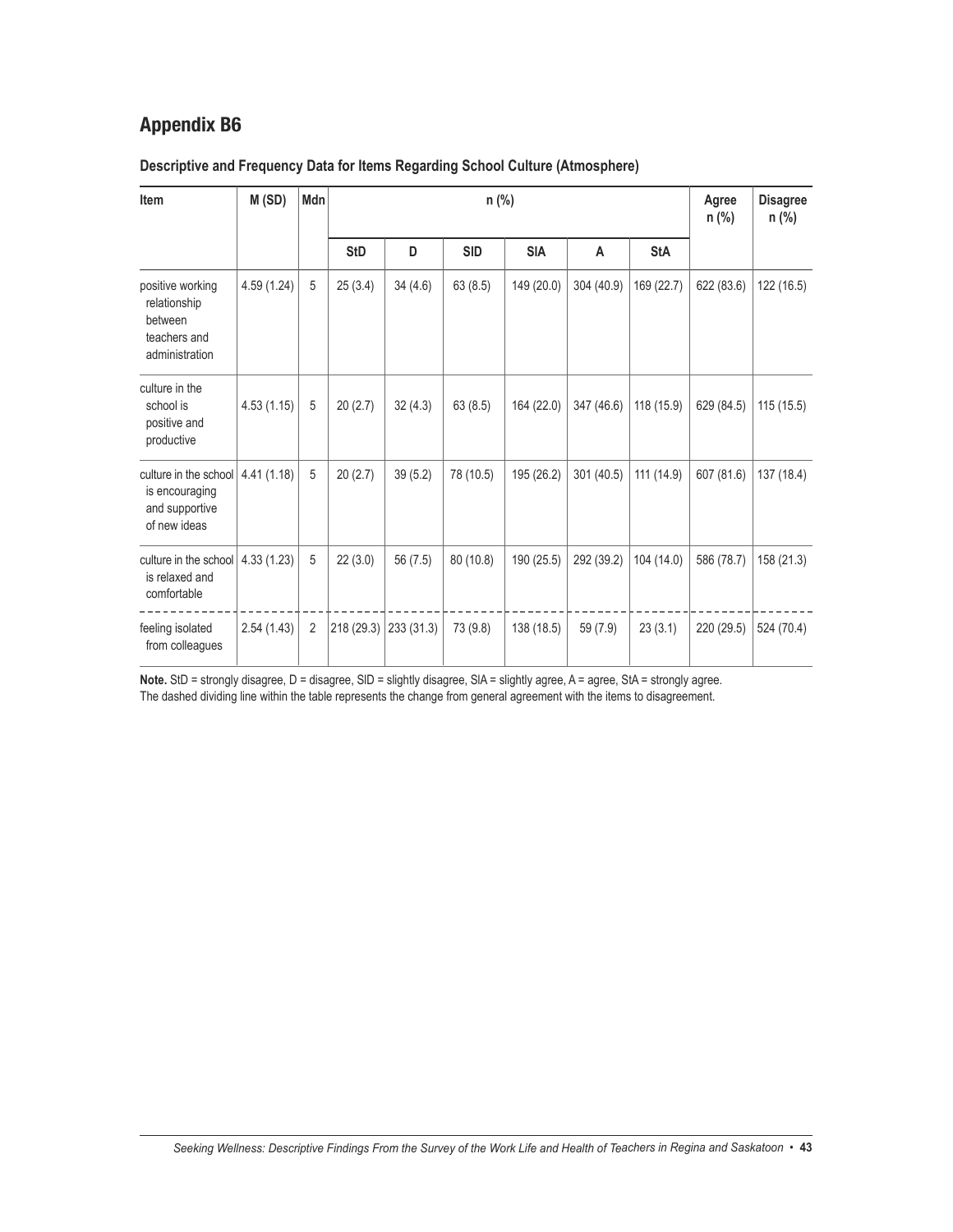| Item                                                                | M(SD)       | Mdn |            |            |            | Agree<br>$n$ (%) | <b>Disagree</b><br>$n$ (%) |            |            |            |
|---------------------------------------------------------------------|-------------|-----|------------|------------|------------|------------------|----------------------------|------------|------------|------------|
|                                                                     |             |     | <b>StD</b> | D          | <b>SID</b> | <b>SIA</b>       | A                          | <b>StA</b> |            |            |
| adequate job<br>security                                            | 4.90 (1.24) | 5   | 33(4.4)    | 22(3.0)    | 21(2.8)    | 82 (11.1)        | 333 (44.9)                 | 251 (33.8) | 666 (89.8) | 76 (10.2)  |
| adequate time for<br>holidays and<br>vacations                      | 4.65 (1.20) | 5   | 24(3.2)    | 34(4.6)    | 42(5.7)    | 145 (19.5)       | 332 (44.7)                 | 166 (22.3) | 643 (86.5) | 100(13.5)  |
| adequate benefits<br>(e.g., health,<br>dental, etc.)                | 3.65(1.38)  | 4   | 55(7.4)    | 126 (16.9) | 138 (18.5) | 176 (23.6)       | 207 (27.8)                 | 43(5.8)    | 426 (57.2) | 319 (42.8) |
| adequate salary                                                     | 2.88(1.47)  | 3   | 177 (23.9) | 148 (19.9) | 154 (20.8) | 140 (18.9)       | 100 (13.5)                 | 23(3.1)    | 263 (35.5) | 479 (64.6) |
| adequate tangible<br>support (i.e.,<br>time, money,<br>space, etc.) | 2.70(1.40)  | 3   | 189 (25.4) | 181 (24.4) | 146 (19.7) | 126 (17.0)       | 92 (12.4)                  | 9(1.2)     | 227 (30.6) | 516 (69.5) |

### **Descriptive and Frequency Data for Items Regarding Practical or Tangible Factors**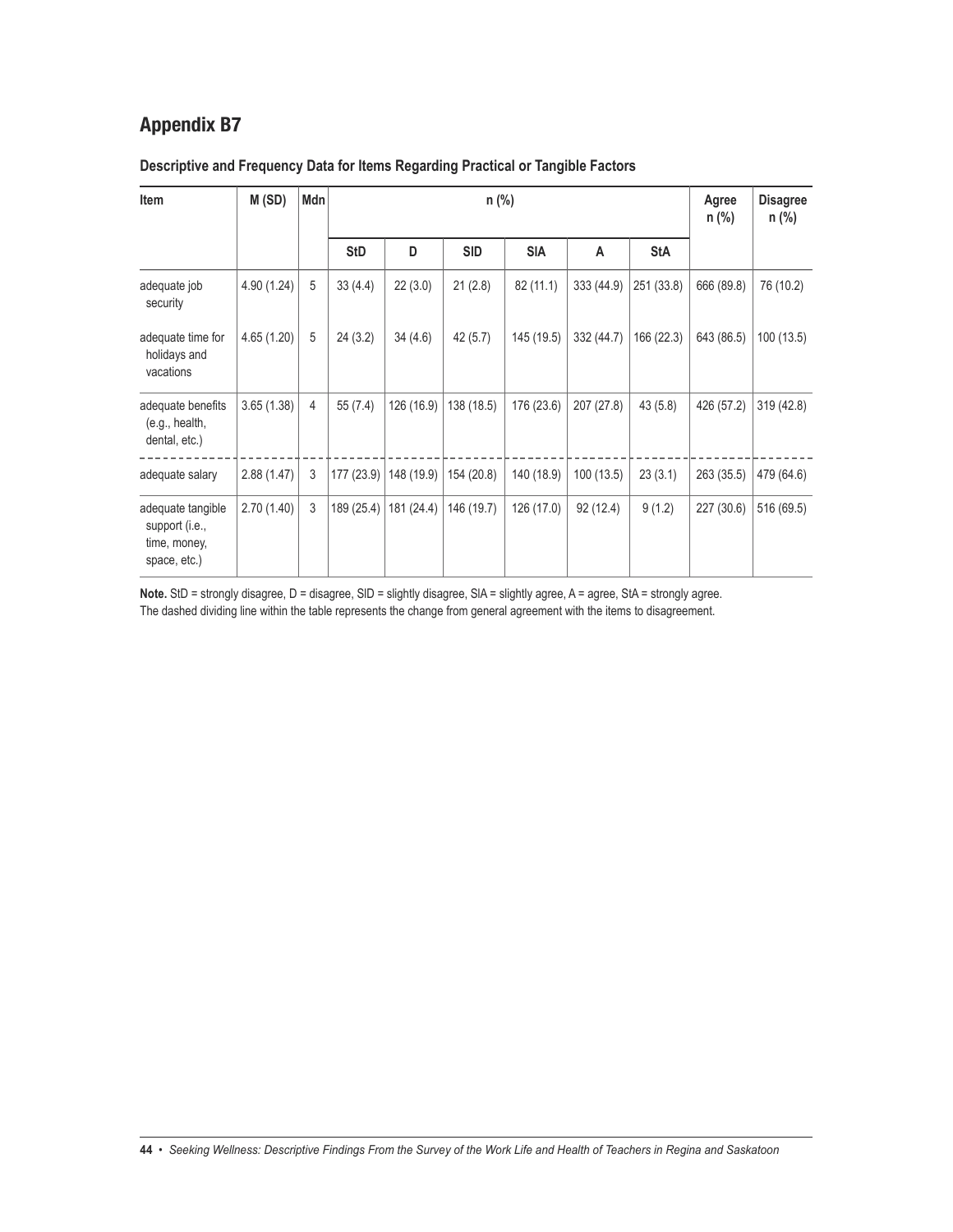#### **Descriptive and Frequency Data for Items Regarding Negative Stressors (Difficulties and Complexities of Teaching)**

| Item                                                                              | M (SD)      | Mdn            |            |           |            | Agree<br>n (%) | <b>Disagree</b><br>n (%) |            |            |            |
|-----------------------------------------------------------------------------------|-------------|----------------|------------|-----------|------------|----------------|--------------------------|------------|------------|------------|
|                                                                                   |             |                | <b>StD</b> | D         | <b>SID</b> | <b>SIA</b>     | A                        | <b>StA</b> |            |            |
| More students<br>with behaviour<br>problems                                       | 5.42 (0.92) | 6              | 3(0.4)     | 14(1.9)   | 10(1.4)    | 79 (10.7)      | 170 (23.0)               | 463 (62.7) | 712 (96.4) | 27(3.7)    |
| More students with<br>special needs                                               | 5.21(1.06)  | 6              | 10(1.4)    | 20(2.7)   | 14(1.9)    | 93 (12.6)      | 229 (31.0)               | 373 (50.5) | 695 (94.1) | 44 (6.0)   |
| Large class sizes                                                                 | 4.90 (1.34) | 5              | 23(3.1)    | 42(5.7)   | 37(5.0)    | 104 (14.2)     | 208 (28.3)               | 320 (43.6) | 632 (86.1) | 102 (13.8) |
| Disruptive<br>behaviour                                                           | 4.76 (1.24) | 5              | 9(1.2)     | 37(5.0)   | 77 (10.4)  | 142 (19.2)     | 213 (28.7)               | 263 (35.5) | 618 (83.4) | 123 (16.6) |
| Students' lack<br>of effort (unwilling<br>to study or<br>work hard)               | 4.71(1.17)  | 5              | 6(0.8)     | 37(5.0)   | 56 (7.6)   | 190 (25.7)     | 224 (30.3)               | 226 (30.6) | 640 (86.6) | 99 (13.4)  |
| New students<br>added after start<br>of school year                               | 4.69 (1.23) | 5              | 15(2.0)    | 39(5.3)   | 48 (6.5)   | 179 (24.4)     | 232 (31.6)               | 221 (30.1) | 632 (86.1) | 102 (13.8) |
| Parents'<br>expectations<br>too low                                               | 4.57(1.04)  | 5              | 8(2.0)     | 12(3.0)   | 19(4.8)    | 126 (31.8)     | 168 (42.4)               | 63 (15.9)  | 357 (90.1) | 39 (9.8)   |
| Students treating<br>each other<br>inappropriately<br>(e.g., fights,<br>bullying) | 4.55 (1.24) | 5              | 10(1.3)    | 50(6.7)   | 79 (10.6)  | 175 (23.6)     | 242 (32.6)               | 186 (25.1) | 603 (81.3) | 139 (18.6) |
| Students' poor<br>attitudes or<br>motivation                                      | 4.50 (1.28) | 5              | 13(1.8)    | 56 (7.6)  | 75 (10.1)  | 185 (25.0)     | 221 (29.9)               | 189 (25.6) | 595 (80.5) | 144 (19.5) |
| Student<br>absenteeism                                                            | 4.42 (1.49) | 5 <sup>5</sup> | 42(5.7)    | 67(9.1)   | 58 (7.9)   | 151 (20.5)     | 208 (28.2)               | 211 (28.6) | 570 (77.3) | 167 (22.7) |
| Parents'<br>expectations<br>too high                                              | 4.41(1.16)  | 5              | 10(2.6)    | 20(5.3)   | 31(8.2)    | 119 (31.5)     | 141 (37.3)               | 57(15.1)   | 317 (83.9) | 61(16.1)   |
| Disrespectful<br>behaviour<br>toward teachers<br>(e.g., language,<br>gestures)    | 4.37(1.45)  | 5              | 25(3.4)    | 88 (11.9) | 73 (9.9)   | 170 (22.9)     | 175 (23.6)               | 210 (28.3) | 555 (74.8) | 186 (25.2) |

(continued)

Seeking Wellness: Descriptive Findings From the Survey of the Work Life and Health of Teachers in Regina and Saskatoon • 45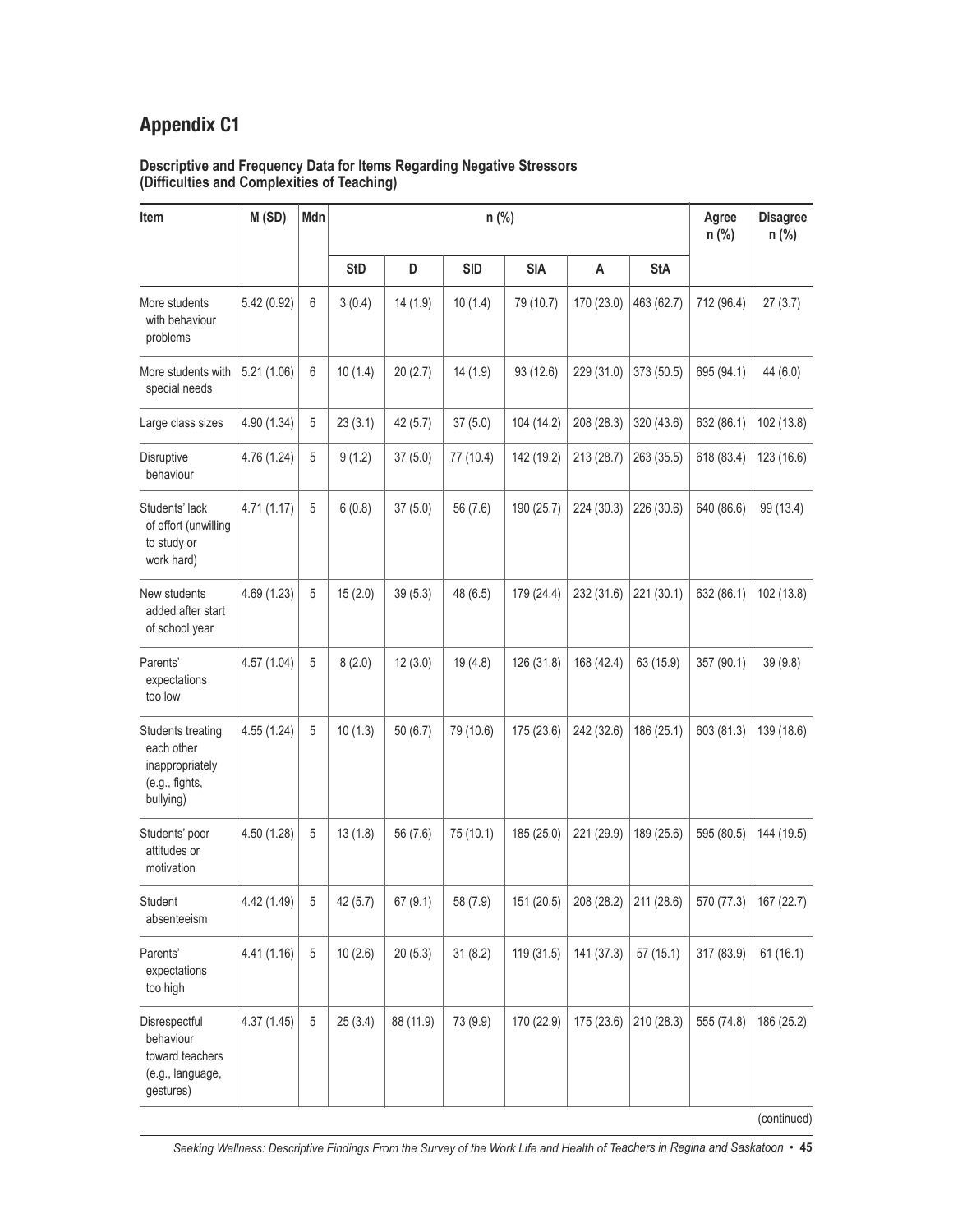Appendix C1, continued

| Item                                                                        | M(SD)       | Mdn |            |                         |            | Agree<br>$n$ (%) | <b>Disagree</b><br>$n$ (%) |            |            |            |
|-----------------------------------------------------------------------------|-------------|-----|------------|-------------------------|------------|------------------|----------------------------|------------|------------|------------|
|                                                                             |             |     | <b>StD</b> | D                       | <b>SID</b> | <b>SIA</b>       | A                          | <b>StA</b> |            |            |
| Students regularly<br>late for class                                        | 4.34 (1.34) | 4   | 20(2.7)    | 75 (10.2)               | 68 (9.3)   | 206 (28.0)       | 201 (27.3)                 | 165 (22.4) | 572 (77.7) | 163 (22.2) |
| Creating personal<br>program plans<br>for students<br>(PPPs, IPPs,<br>IEPs) | 4.31 (1.52) | 5   | 53(7.5)    | 64 (9.0)                | 55(7.8)    | 157(22.1)        | 200 (28.2)                 | 180 (25.4) | 537 (75.7) | 172 (24.3) |
| <b>Too little</b><br>communication<br>with parents                          | 4.30 (1.08) | 4   | 13(2.6)    | 22(4.4)                 | 47 (9.5)   | 183 (37.0)       | 183 (37.0)                 | 47 (9.5)   | 413 (83.5) | 82 (16.5)  |
| Students living in<br>poverty or<br>unstable<br>environments                | 4.28 (1.46) | 5   | 38(5.1)    | 76 (10.3)               | 80 (10.8)  | 166 (22.4)       | 207 (28.0)                 | 173 (23.4) | 546 (73.8) | 194 (26.2) |
| Disciplining<br>students                                                    | 4.22 (1.29) | 4   | 21(3.0)    | 70 (9.8)                | 82 (11.5)  | 204 (28.7)       | 226 (31.8)                 | 108 (15.2) | 538 (75.7) | 173 (24.3) |
| Too much<br>communication<br>with parents                                   | 4.21(1.31)  | 4   | 13(4.6)    | 23(8.2)                 | 26(9.3)    | 88 (31.4)        | 89 (31.8)                  | 41 (14.6)  | 218 (77.8) | 62 (22.1)  |
| Parent teacher<br>conferences                                               | 4.04 (1.42) | 4   | 45(6.2)    | 83 (11.4)               | 84 (11.6)  | 215 (29.7)       | 184 (25.4)                 | 114 (15.7) | 513 (70.8) | 212 (29.2) |
| More ESL<br>students in the<br>classroom                                    | 3.95(1.54)  | 4   | 58 (8.0)   | 114 (15.7)              | 65 (8.9)   | 185 (25.4)       | 177 (24.3)                 | 128 (17.6) | 490 (67.3) | 237 (32.6) |
| Students who<br>violate rules                                               | 3.57(1.58)  | 3   | 96 (13.0)  | 134 (18.2)              | 86 (11.7)  | 178 (24.1)       | 161 (21.8)                 | 83 (11.2)  | 422 (57.1) | 316 (42.9) |
| Verbal abuse from<br>parents                                                | 3.27(1.65)  | 3   |            | 131 (17.7)   169 (22.9) | 85 (11.5)  | 162 (21.9)       | 105 (14.2)                 | 87 (11.8)  | 354 (47.9) | 385 (52.1) |
| Students bullying<br>or threatening<br>teachers                             | 3.11(1.55)  | 3   | 128 (17.4) | 178 (24.2)              | 134 (18.2) | 153 (20.8)       | 73 (9.9)                   | 71 (9.6)   | 297 (40.3) | 440 (59.8) |
| Verbal abuse from<br>students                                               | 2.94(1.63)  | 3   | 175(23.7)  | 186 (25.2)              | 104 (14.1) | 120(16.3)        | 86 (11.7)                  | 67(9.1)    | 273 (37.1) | 465 (63)   |
| Physical assault by<br>students                                             | 2.31 (1.49) | 2   | 298 (40.9) | 174 (23.9)              | 114 (15.6) | 64(8.8)          | 36(4.9)                    | 43 (5.9)   | 143 (19.6) | 586 (80.4) |
| Verbal abuse from<br>colleagues                                             | 2.03(1.43)  | 1   | 382 (51.9) | 162 (22.0)              | 81 (11.0)  | 44 (6.0)         | 31(4.2)                    | 36 (4.9)   | 111(15.1)  | 625 (84.9) |

Note. StD = strongly disagree, D = disagree, SID = slightly disagree, SIA = slightly agree, A = agree, StA = strongly agree. The dashed dividing line within the table represents the change from general agreement with the items to disagreement.

46 • Seeking Wellness: Descriptive Findings From the Survey of the Work Life and Health of Teachers in Regina and Saskatoon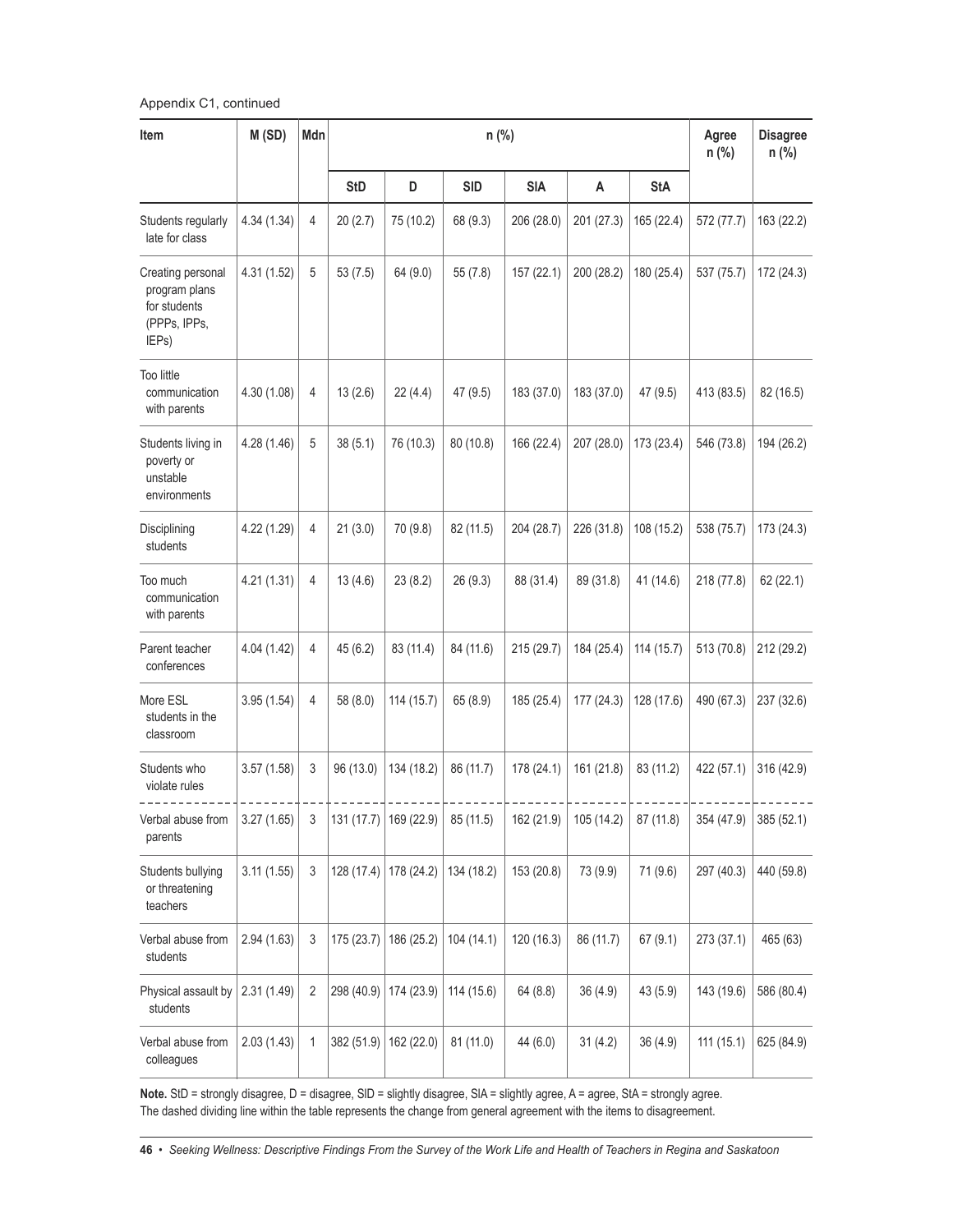#### **Descriptive and Frequency Data for Items Regarding Negative Stressors (Increasing Workload and Expectations Faced by Teachers)**

| Item                                                                             | M(SD)       | Mdn            |            |            |            | Agree<br>n (%) | <b>Disagree</b><br>n (%) |            |            |            |
|----------------------------------------------------------------------------------|-------------|----------------|------------|------------|------------|----------------|--------------------------|------------|------------|------------|
|                                                                                  |             |                | <b>StD</b> | D          | <b>SID</b> | <b>SIA</b>     | A                        | <b>StA</b> |            |            |
| Taking on multiple<br>roles (e.g., social<br>worker, counsellor)                 | 5.45(0.89)  | 6              | 3(0.4)     | 9(1.2)     | 16(2.2)    | 69 (9.2)       | 171 (23.2)               | 469 (63.6) | 709 (96)   | 28 (3.8)   |
| Increasing<br>expectations and<br>responsibilities<br>(from multiple<br>sources) | 5.30(0.89)  | 6              | 4(0.6)     | 4(0.6)     | 18(2.5)    | 93 (12.9)      | 225 (31.3)               | 375 (52.2) | 693 (96.4) | 26(3.7)    |
| Volume of<br>workload (related<br>to teaching)                                   | 5.14(1.01)  | 5              | 6(0.8)     | 11(1.5)    | 29 (4.0)   | 115(15.7)      | 240 (32.7)               | 333 (45.4) | 688 (93.8) | 46 (6.3)   |
| Seasonal reporting<br>pressures                                                  | 5.10(1.06)  | 5              | 7(0.9)     | 17(2.3)    | 30(4.1)    | 121 (16.4)     | 232 (31.4)               | 332 (44.9) | 685 (92.7) | 54(7.3)    |
| Working more<br>hours than<br>paid for                                           | 4.97 (1.27) | 5              | 14(1.9)    | 34(4.6)    | 51(6.9)    | 109 (14.7)     | 185 (25.0)               | 346 (46.8) | 640 (86.5) | 99 (13.4)  |
| Curriculum<br>changes                                                            | 4.89(1.21)  | 5              | 12(1.6)    | 36(4.9)    | 40(5.4)    | 131 (17.7)     | 233 (31.5)               | 287 (38.8) | 651 (88)   | 88 (11.9)  |
| Inadequate pay for<br>hours worked                                               | 4.78 (1.33) | 5              | 20(2.7)    | 38(5.1)    | 66 (8.9)   | 127(17.1)      | 198 (26.7)               | 292 (39.4) | 617 (83.2) | 124 (16.7) |
| Administrative<br>duties (unrelated<br>to teaching)                              | 4.65(1.23)  | 5              | 18(2.4)    | 36 (4.9)   | 59(8.0)    | 162 (21.9)     | 262 (35.5)               | 202 (27.3) | 626 (84.7) | 113(15.3)  |
| Prep for teaching<br>new grades                                                  | 4.58 (1.45) | 5              | 37(5.1)    | 48 (6.6)   | 63(8.7)    | 127 (17.6)     | 206 (28.5)               | 242 (33.5) | 575 (79.6) | 148 (20.4) |
| Time spent marking<br>students' work                                             | 4.50 (1.26) | 5              | 15(2.0)    | 47 (6.4)   | 80 (10.9)  | 182 (24.9)     | 234 (32.0)               | 174 (23.8) | 590 (80.7) | 142 (19.3) |
| Prep time for<br>upcoming school<br>year                                         | 4.37(1.22)  | 4              | 13(1.8)    | 52(7.1)    | 77 (10.5)  | 248 (33.7)     | 200 (27.2)               | 146 (19.8) | 594 (80.7) | 142 (19.4) |
| Teaching split<br>grades                                                         | 4.26 (1.84) | 5              | 112 (16.2) | 53(7.7)    | 31(4.5)    | 83 (12.0)      | 169 (24.5)               | 243 (35.2) | 495 (71.7) | 196 (28.4) |
| Workload<br>interfering with<br>vacation time                                    | 3.87(1.52)  | $\overline{4}$ | 59 (8.0)   | 102 (13.9) | 119 (16.2) | 179 (24.3)     | 151 (20.5)               | 126 (17.1) | 456 (61.9) | 280 (38.1) |

Note. StD = strongly disagree, D = disagree, SID = slightly disagree, SIA = slightly agree, A = agree, StA = strongly agree.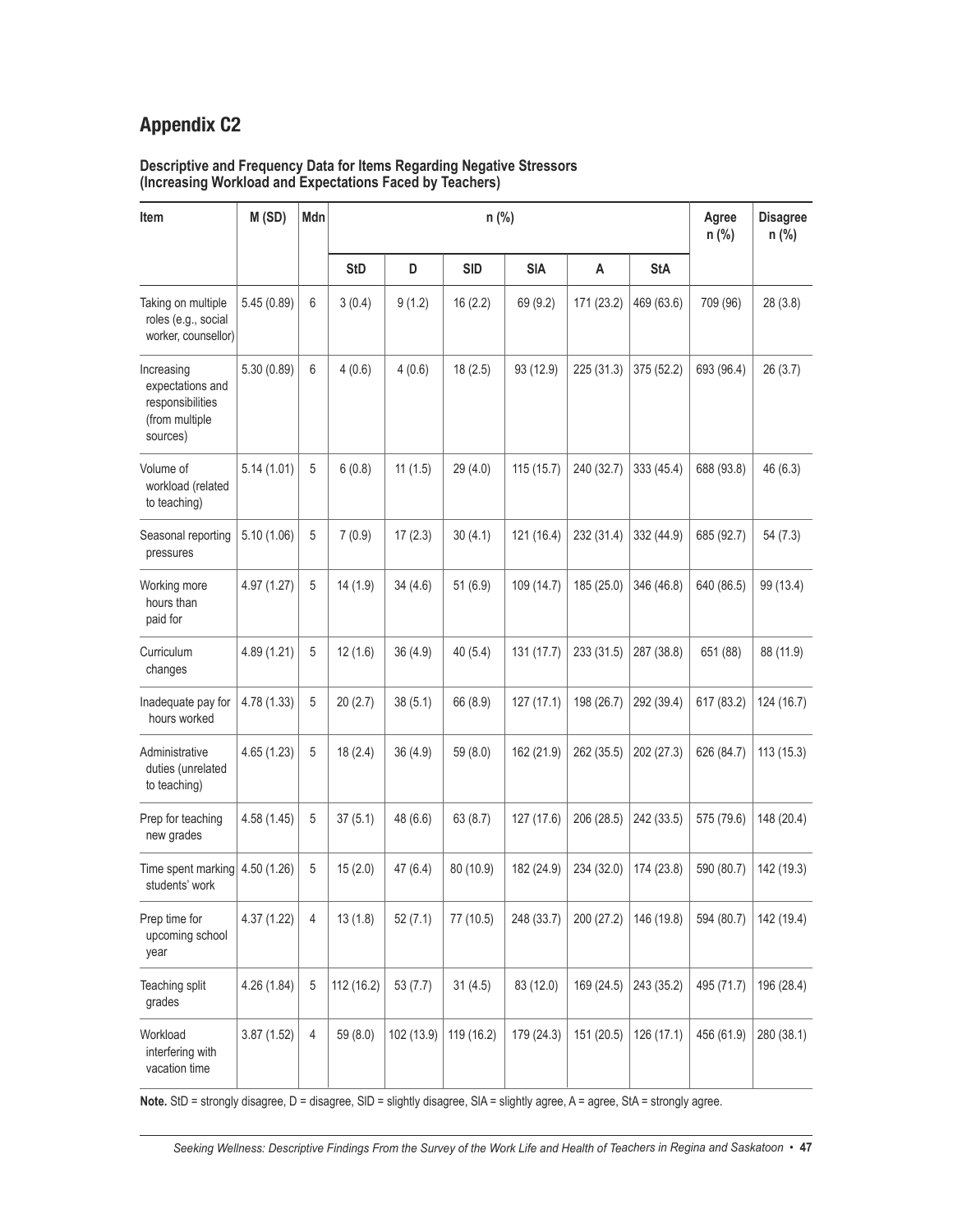| Item                                                       | M(SD)       | Mdn |            |            |            | Agree<br>$n$ (%) | <b>Disagree</b><br>$n$ (%) |            |            |            |
|------------------------------------------------------------|-------------|-----|------------|------------|------------|------------------|----------------------------|------------|------------|------------|
|                                                            |             |     | <b>StD</b> | D          | <b>SID</b> | <b>SIA</b>       | A                          | <b>StA</b> |            |            |
| Insufficient time to<br>do your work                       | 5.08(1.09)  | 5   | 5(0.7)     | 22(3.0)    | 39(5.3)    | 114 (15.4)       | 225 (30.4)                 | 334 (45.2) | 673 (91)   | 66 (9.0)   |
| Using personal<br>finances to buy<br>work materials        | 4.69 (1.44) | 5   | 38(5.1)    | 46 (6.2)   | 46(6.2)    | 127 (17.2)       | 205 (27.7)                 | 278 (37.6) | 610 (82.5) | 130 (17.5) |
| Insufficient<br>resources<br>(e.g., classroom<br>supplies) | 4.63(1.34)  | 5   | 17(2.3)    | 56 (7.6)   | 63(8.5)    | 151 (20.5)       | 209 (28.3)                 | 242 (32.8) | 602 (81.6) | 136 (18.4) |
| Limited staff to<br>assist special<br>needs students       | 3.77(1.54)  | 4   | 66 (9.0)   | 117 (16.0) | 115(15.7)  | 172 (23.5)       | 148 (20.2)                 | 115(15.7)  | 435 (59.4) | 298 (40.7) |
| Limited staff to<br>assist ESL<br>students                 | 3.34(1.62)  | 3   | 119 (16.9) | 134 (19.0) | 113(16.0)  | 143 (20.3)       | 119 (16.9)                 | 77 (10.9)  | 339 (48.1) | 366 (51.9) |
| Limited substitute<br>teacher availability                 | 2.95(1.61)  | 3   | 170 (23.2) | 171 (23.4) | 135 (18.4) | 106 (14.5)       | 83 (11.3)                  | 67(9.2)    | 256 (35.0) | 476 (65.0) |

### **Descriptive and Frequency Data for Items Regarding Negative Stressors (Dissatisfaction with Resources)**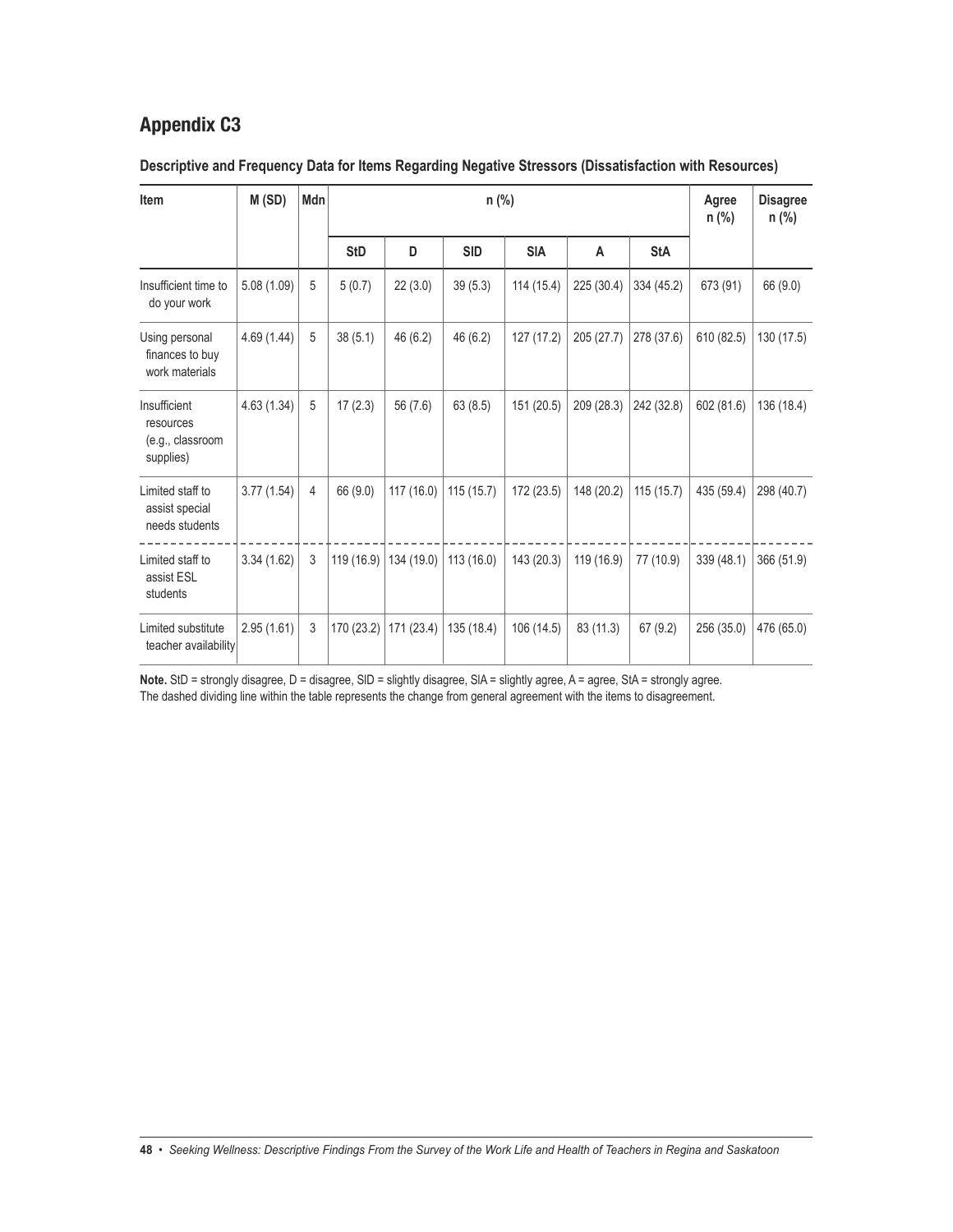### **Frequency Data for Themes of Negative Stressors**

- 1. Workload
	- Overwhelming Workloads (n=400) Large Classrooms/Split Grades (n=185) Lack of Time (n=144) Constant Change in Duties/Responsibilities (142) Lack of Resources (n=121) Multiple Roles (n=80) Lack of Flexibility/Autonomy (n=21) Disciplinary Action (n=14)
- 2. Problems with Students Behavioural Problems/Disrespect (n=274) Meeting Special/Diverse Needs (n=173) Abusive Students/ Confrontation (n=11)
- 3. Problems with Parents
	- Uninvolved/Unsupportive Parents (n=78) Unreasonable/High Expectations (n=55) Abusive Parents/Confrontation (n=36) General Comments Re: Parents (n=20)
- 4. Problems with Administration/Leadership Lack of Support/Bullying/Negativity (n=92) Lack of Recognition/Appreciation (n=34)
- 5. Lack of Compensation/Funding (n=83)

### 6. Legal/Ethical Issues

Social Issues/Abuse Outside of School (n=47) Charges Against Teacher (n=1) Discrimination (n=1) Safety Issues (n=1)

- 7. Problems with Colleagues Lack of Support/Abuse (n=45) Colleagues/Staff in Crisis (n=2)
- 8. Community Perceptions/Expectations (n=15)
- 9. Issues with School Building (n=5)
- 10.Traumatic Events (n=3)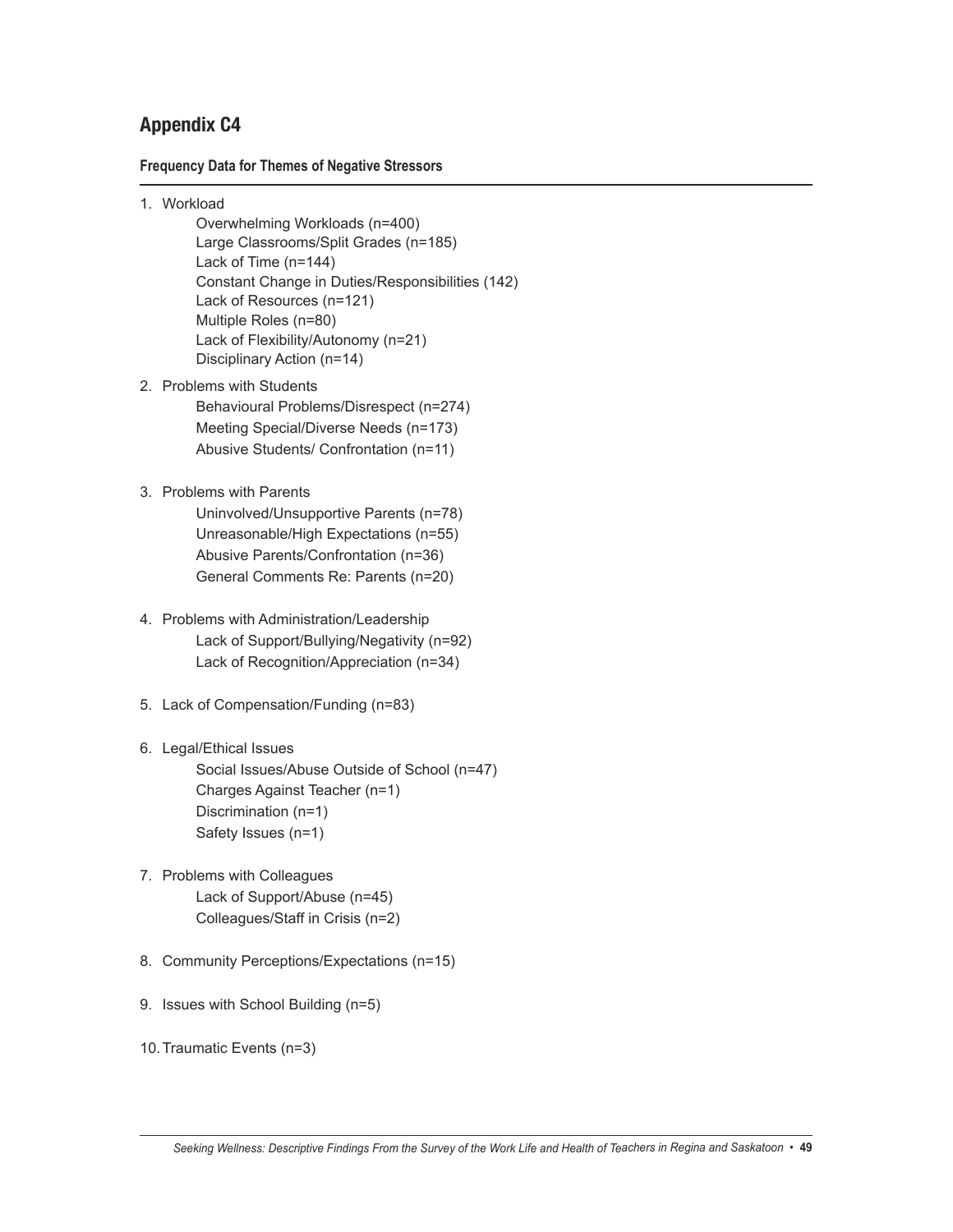### **Frequency Data for Themes of Teachers' Worst Experiences**

- 1. Problems with Parents
	- Verbal Abuse/Criticism/Threats (n=184) Harassment (n=39) Lack of Consequences/Lack of Support (n=27) Physical Abuse/Violence (n=14) Public Intoxication (n=5)
- 2. Problems with Administration/Leadership/System Lack of Support/Disrespect/Indifference (n=131) Forced Job/Duty Change or Adjustment (n=53) Verbal Abuse/Negative Evaluation (n=32) Lack of Discipline of Students/Lack of Consequences (n=22) Lack of Recognition (n=15)

### 3. Problems with Students

Physical Abuse/Violence (n=85) Verbal Abuse/Mental Abuse/Threats (n=81) General Behavioural Issues (n=55) Destruction of Property/Theft (n=27) Alcohol/Drug Abuse (n=3)

### 4. Workload

Lack of Resources (n=45) Integrating Students with Special Needs (n=42) High Demands/Extracurricular/Paperwork (n=29) Large Class Size/Split Grades (n=25) Lack of Time/No Time Off (n=13)

5. Problems with Colleagues

Unsupportive/Unprofessional/Accusatory (n=35) Lack of Sharing of Workload (n=4) Negative Attitudes (n=5)

6. Legal/Ethical Issues

Physical/Sexual Abuse/Sexual Harassment (n=19) Lawsuit/Threats of… (n=9) Charges Against Students (n=6) Social Issues (e.g., unsafe living conditions) (n=20) Discrimination (n=5) Building Problems/Safety Issues (n=1)

7. Traumatic Events (e.g., Accidents/Deaths/Suicide) (n=21)

8. Lack of Compensation/Financial Concerns (n=7)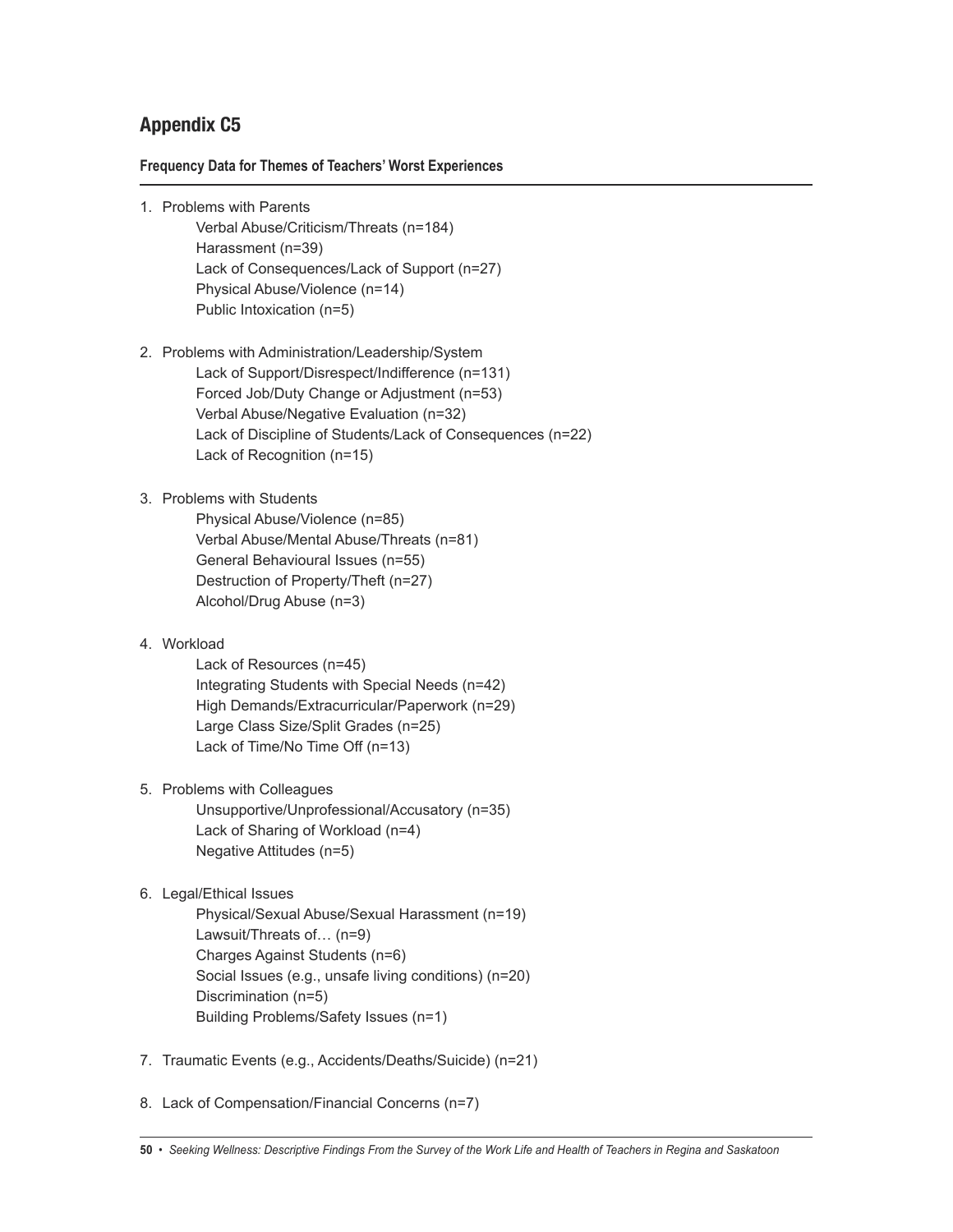#### **Descriptive and Frequency Data for Items Regarding the Negative Impact of Work-Related Stressors on Participants' Personal Lives**

| Item                                                                            | M(SD)      | Mdn |            |            |            | Agree<br>n (%) | <b>Disagree</b><br>$n$ (%) |            |            |            |
|---------------------------------------------------------------------------------|------------|-----|------------|------------|------------|----------------|----------------------------|------------|------------|------------|
|                                                                                 |            |     | <b>StD</b> | D          | <b>SID</b> | <b>SIA</b>     | A                          | <b>StA</b> |            |            |
| Negative impact on $ 4.37(1.43) $<br>my ability to pursue<br>personal interests |            | 5   | 37(5.0)    | 70 (9.4)   | 60(8.1)    | 183 (24.6)     | 208 (27.9)                 | 187 (25.1) | 578 (77.6) | 167 (22.4) |
| Negative impact on  <br>family life                                             | 3.87(1.42) | 4   | 55 (7.4)   | 102 (13.8) | 70 (9.5)   | 257 (34.8)     | 165 (22.3)                 | 90(12.2)   | 512 (69.3) | 227 (30.7) |
| Negative impact on<br>relationship with<br>spouse or partner                    | 3.65(1.47) | 4   | 77 (10.7)  | 116 (16.1) | 69 (10.0)  | 252 (35.0)     | 133 (18.5)                 | 72 (10.0)  | 457 (63.6) | 262 (36.4) |
| Negative impact on  <br>relationship with<br>friends                            | 3.49(1.53) | 4   | 92(12.4)   | 139 (18.7) | 107 (14.4) | 196 (26.3)     | 136 (18.3)                 | 74 (10.0)  | 406 (54.6) | 338 (45.4) |

Note. StD = strongly disagree, D = disagree, SID = slightly disagree, SIA = slightly agree, A = agree, StA = strongly agree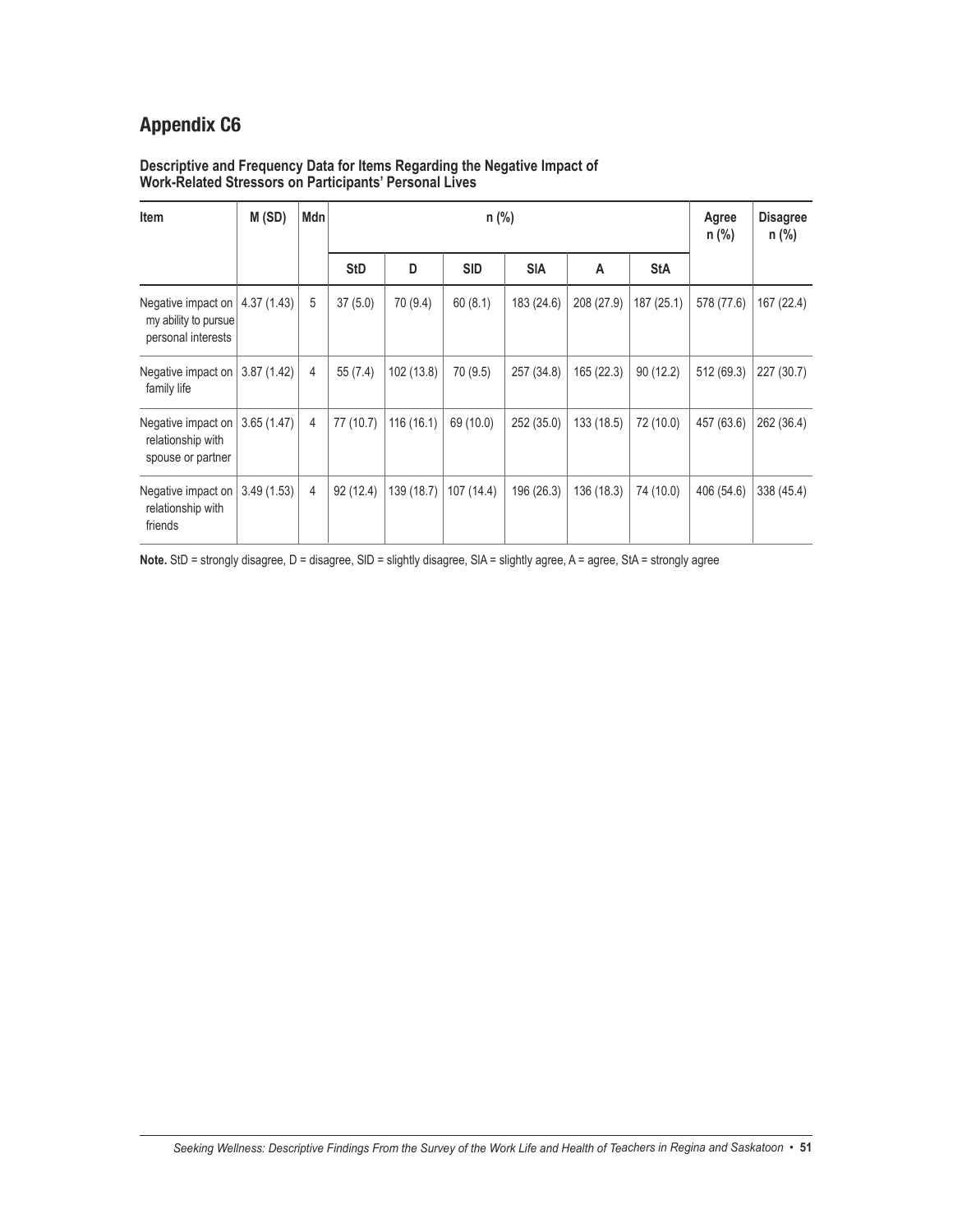| Descriptive and Frequency Data for Items Regarding Positive Aspects of Teaching |  |  |
|---------------------------------------------------------------------------------|--|--|
|                                                                                 |  |  |

| Item                                                              | M(SD)       | Mdn |            |         |            | Agree<br>$n$ (%) | <b>Disagree</b><br>$n$ (%) |            |            |          |
|-------------------------------------------------------------------|-------------|-----|------------|---------|------------|------------------|----------------------------|------------|------------|----------|
|                                                                   |             |     | <b>StD</b> | D       | <b>SID</b> | <b>SIA</b>       | A                          | <b>StA</b> |            |          |
| Seeing students<br>learn/grow                                     | 5.83(0.46)  | 6   | 2(0.3)     | 0(0.0)  | 1(0.1)     | 3(0.4)           | 105(14.1)                  | 632 (85.1) | 740 (99.6) | 3(0.4)   |
| Working with<br>students                                          | 5.71 (0.56) | 6   | 2(0.3)     | 0(0.0)  | 1(0.1)     | 16(2.2)          | 172 (23.1)                 | 552 (74.3) | 740 (99.6) | 3(0.4)   |
| Work is important<br>to society<br>(educating future<br>citizens) | 5.57(0.73)  | 6   | 3(0.4)     | 4(0.5)  | 6(0.8)     | 34(4.6)          | 198 (26.7)                 | 496 (66.9) | 728 (98.2) | 13(1.7)  |
| Memorable and<br>rewarding<br>experiences                         | 5.56(0.68)  | 6   | 1(0.1)     | 3(0.4)  | 1(0.1)     | 47(6.3)          | 213 (28.6)                 | 478 (64.2) | 738 (99.1) | 5(0.6)   |
| Unexpected<br>success of<br>challenging<br>students               | 5.55(0.70)  | 6   | 3(0.4)     | 3(0.4)  | 2(0.3)     | 35(4.7)          | 228 (30.8)                 | 470 (63.4) | 733 (98.9) | 8(1.1)   |
| Excitement of<br>classroom                                        | 5.40(0.77)  | 6   | 2(0.3)     | 3(0.4)  | 6(0.8)     | 73 (9.9)         | 258 (35.1)                 | 394 (53.5) | 725 (98.5) | 11(1.5)  |
| Working with<br>diverse<br>populations                            | 5.01(1.08)  | 5   | 9(1.2)     | 21(2.8) | 27(3.6)    | 134 (18.1)       | 257 (34.6)                 | 294 (39.6) | 685 (92.3) | 57(7.6)  |
| Opportunities for<br>professional<br>development                  | 4.77 (1.05) | 5   | 5(0.7)     | 22(3.0) | 45(6.1)    | 192 (25.9)       | 280 (37.8)                 | 197 (26.6) | 669 (90.3) | 72 (9.8) |

Note. StD = strongly disagree, D = disagree, SID = slightly disagree, SIA = slightly agree, A = agree, StA = strongly agree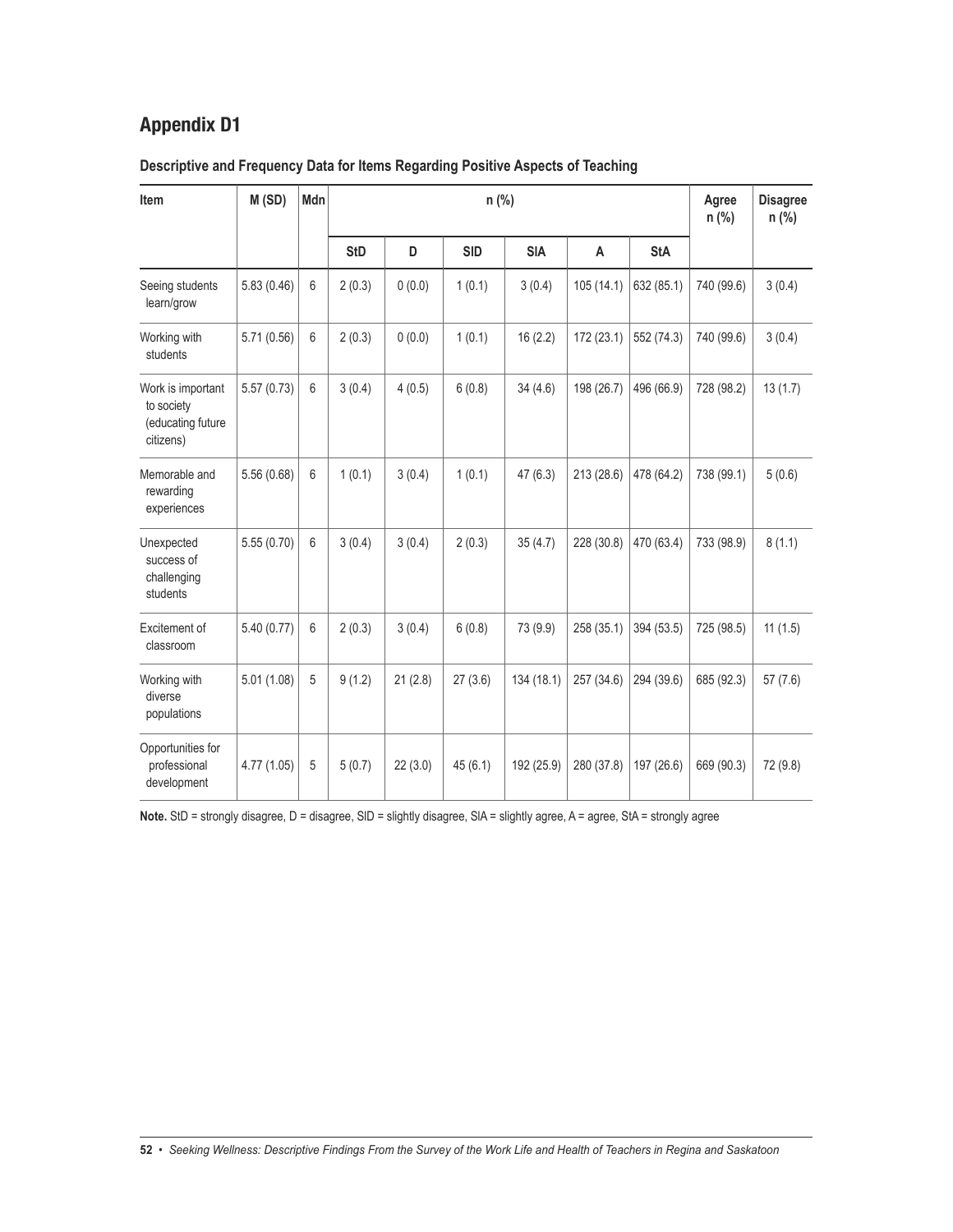**Frequency Data for Themes of Positive Aspects of Teaching**

- 1. Student Success/Making a Difference (n=548)
- 2. Connecting with Students/Role Model (n=335)
- 3. Job Satisfaction/Passion for Teaching (n=216)
- 4. Collegial Interactions/Collaboration (n=180)
- 5. Professional Development/Personal Growth (n=90)
- 6. Job Variety/Diversity/Novelty (n=88)
- 7. Validation/Acknowledgement (n=75)
- 8. Holidays/Job Security/Benefits/Salary (n=67)
- 9. Autonomy/Job Freedom/Flexibility (n=56)
- 10.Supportive Parents/Families (n=38)
- 11. Extracurricular Involvement (n=37)
- 12.Supportive Administration (n=14)
- 13.Small Class Size (n=3)
- 14.Unusual Responses (n=12)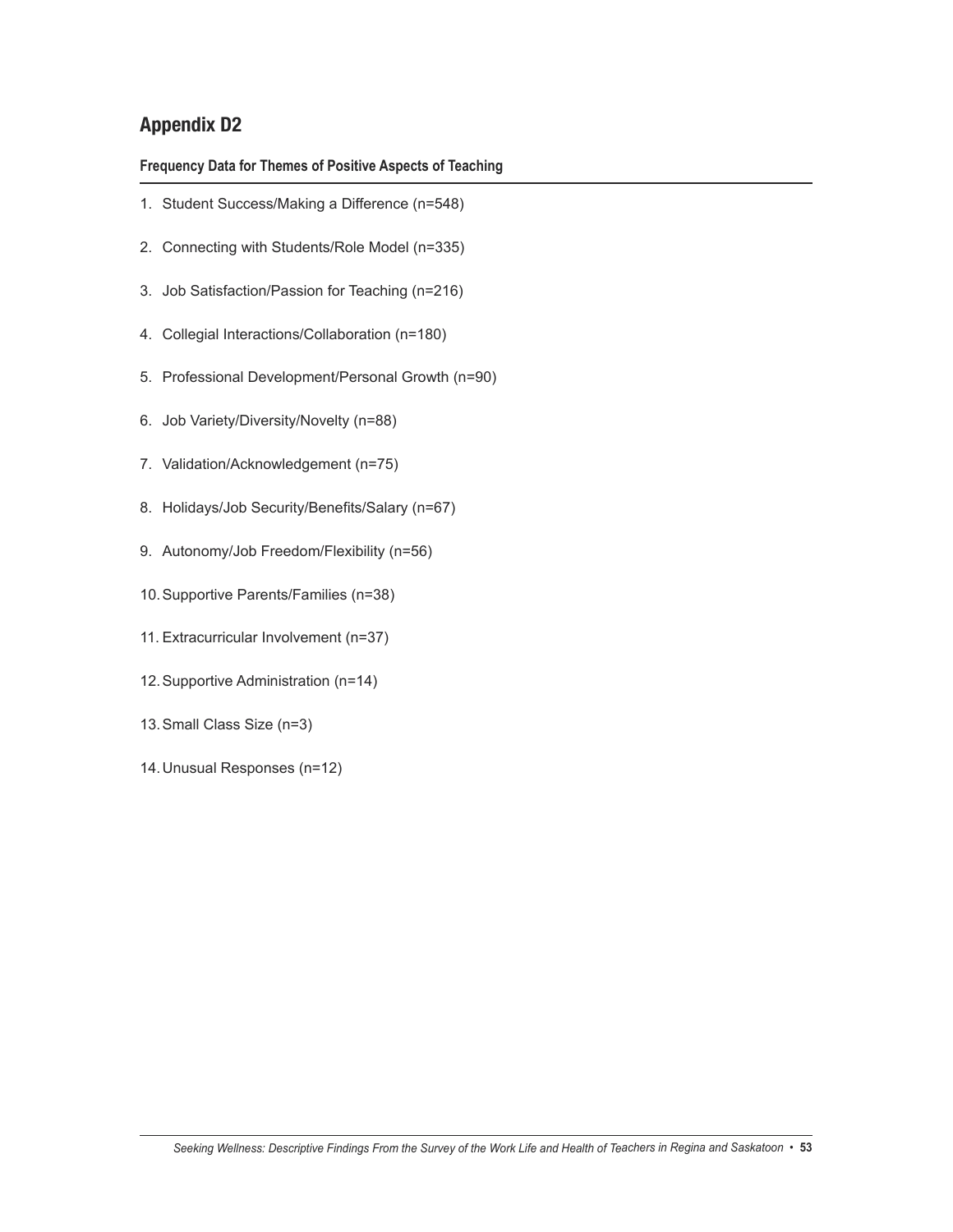**Frequency Data for Participants' Best Experiences as a Teacher**

- 1. Being Recognized/Validated/Remembered (n=354)
- 2. Making a Difference/Success of Students (n=247)
- 3. Goal Attainment/Personal Success/Growth (n=45)
- 4. Connecting with Students (n=36)
- 5. Significant Events/Extracurricular Events (n=32)
- 6. Collegial Connections/Teamwork (n=20)
- 7. Preferences Acknowledged/Preferred Job (n=18)
- 8. Unusual/Interesting Responses (n=15)
- 9. Building Relationships with Families (n=6)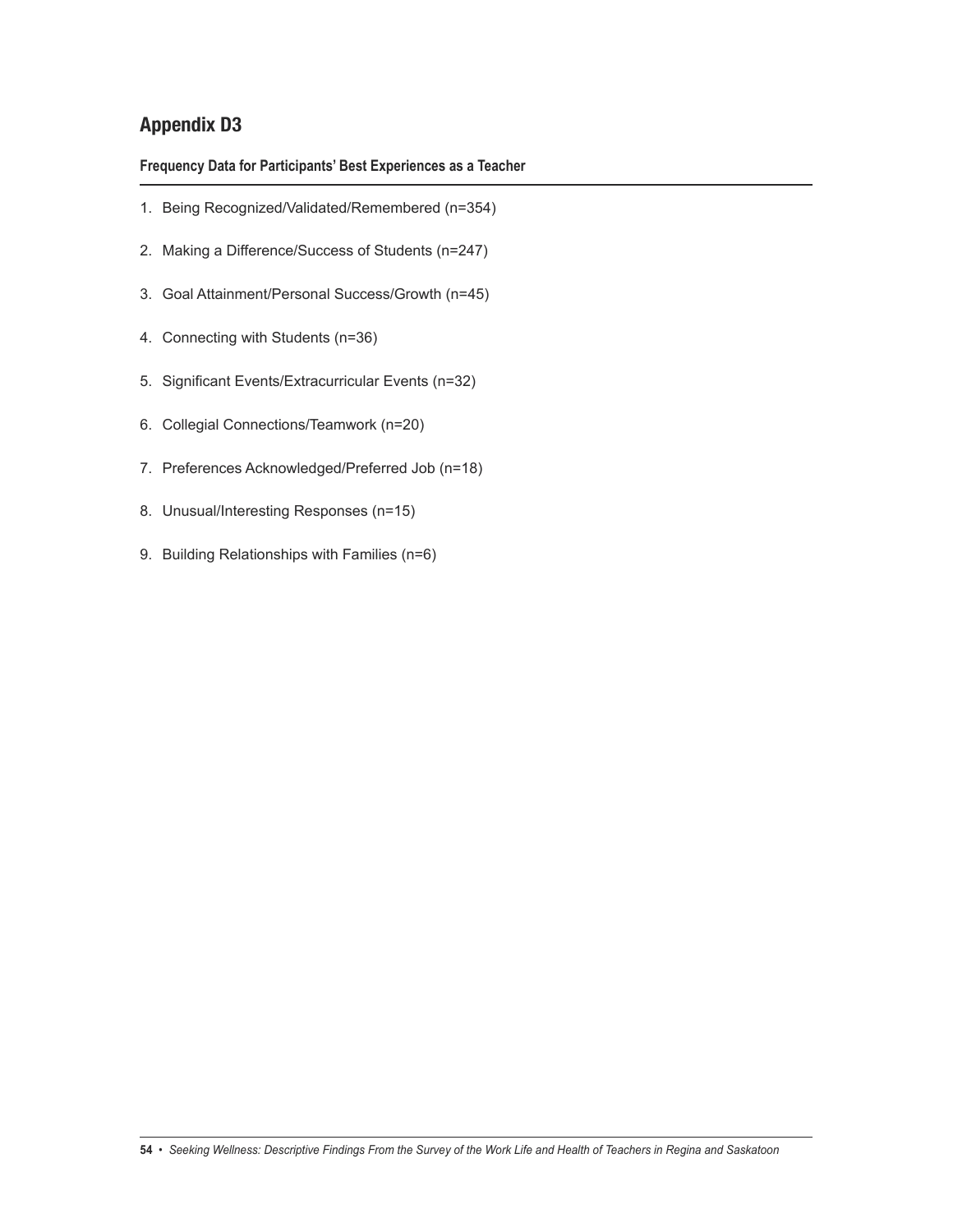| Item                                                                                 | M(SD)       | Mdn |            |            |            | Agree<br>$n$ (%) | <b>Disagree</b><br>$n$ (%) |            |            |            |
|--------------------------------------------------------------------------------------|-------------|-----|------------|------------|------------|------------------|----------------------------|------------|------------|------------|
|                                                                                      |             |     | <b>StD</b> | D          | <b>SID</b> | <b>SIA</b>       | A                          | <b>StA</b> |            |            |
| Passion for<br>teaching                                                              | 5.35(0.80)  | 6   | 1(0.1)     | 5(0.7)     | 6(0.8)     | 91(12.4)         | 249 (34.0)                 | 380 (51.9) | 720 (98.3) | 12(1.6)    |
| Look forward to<br>going to work                                                     | 4.71 (1.06) | 5   | 9(1.2)     | 25(3.4)    | 48 (6.5)   | 172 (23.2)       | 326 (44.0)                 | 161 (21.7) | 659 (88.9) | 82 (11.1)  |
| I am satisfied with<br>my job                                                        | 4.60(1.10)  | 5   | 7(0.9)     | 46 (6.2)   | 43(5.8)    | 182 (24.5)       | 328 (44.2)                 | 136 (18.3) | 646 (87.0) | 96 (12.9)  |
| Would choose<br>teaching<br>profession again                                         | 4.50(1.52)  | 5   | 43(5.8)    | 66 (8.9)   | 57(7.7)    | 133 (17.9)       | 192 (25.9)                 | 250 (33.7) | 575 (77.5) | 166 (22.4) |
| If aware of a viable<br>career alternative,<br>would pursue it<br>and leave teaching | 3.39(1.64)  | 4   | 123(16.5)  | 149 (20.0) | 91(12.2)   | 169 (22.7)       | 123 (16.5)                 | 90(12.1)   | 382 (51.3) | 363 (48.7) |

## **Descriptive and Frequency Data for Items Regarding Satisfaction with Career and Current Position**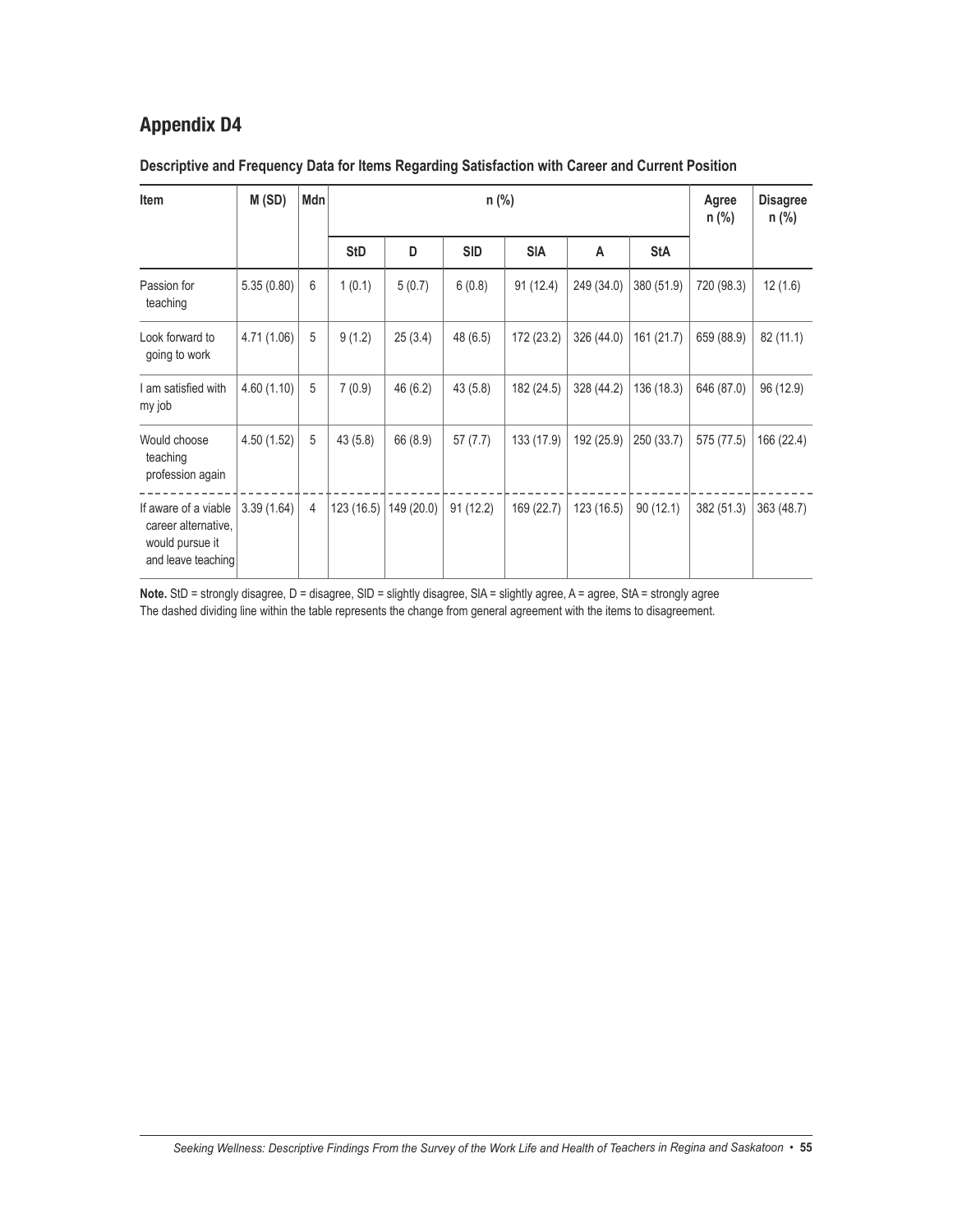| <b>Dimension of Burnout</b> | <b>Number of Participants (%)</b> |  |
|-----------------------------|-----------------------------------|--|
| <b>Emotional Exhaustion</b> |                                   |  |
| Low                         | 186 (25.3)                        |  |
| Moderate                    | 234 (31.8)                        |  |
| High                        | 315 (42.9)                        |  |
| Depersonalization           |                                   |  |
| Low                         | 550 (75.5)                        |  |
| Moderate                    | 122 (16.8)                        |  |
| High                        | 56 (7.7)                          |  |
| Personal Accomplishment     |                                   |  |
| Low                         | 474 (67.4)                        |  |
| Moderate                    | 138 (19.6)                        |  |
| High                        | 91 (12.9)                         |  |

**Frequency Data for Degree of Impairment Within Each Dimension of Burnout**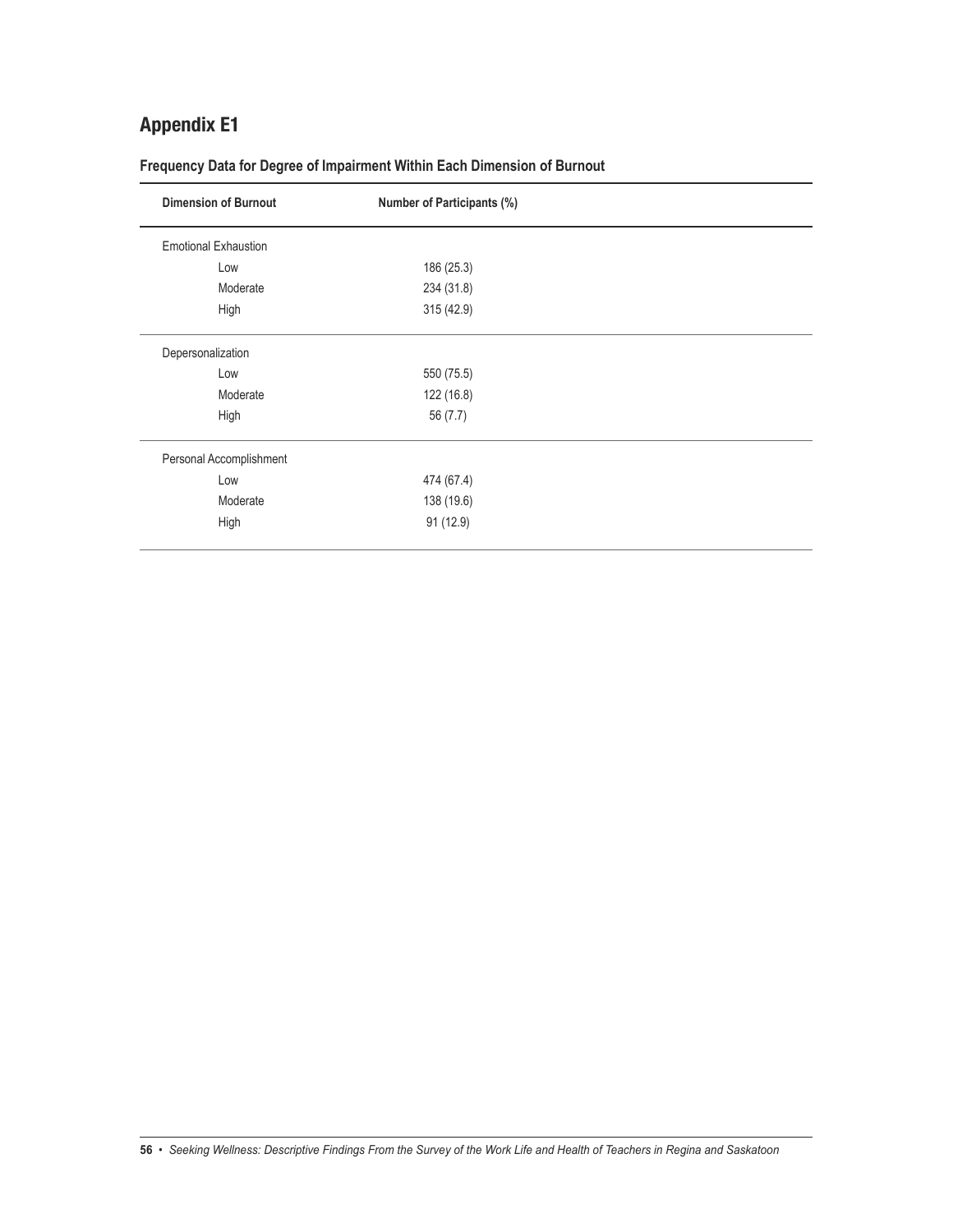| <b>Subscale</b>             | M     | <b>Summary Scale</b> | M     |
|-----------------------------|-------|----------------------|-------|
| <b>Physical Functioning</b> | 53.02 |                      |       |
| Role-Physical               | 47.96 |                      |       |
| <b>Bodily Pain</b>          | 49.14 | Physical Health      | 51.36 |
| General Health              | 48.84 |                      |       |
| Vitality                    | 46.07 |                      |       |
| Social Functioning          | 44.93 | Mental Health        | 44.14 |
| Role-Emotional              | 45.05 |                      |       |
| <b>Mental Health</b>        | 47.75 |                      |       |

**Mean T-scores for the Eight Subscales and Two Summary Scales of the SF-36 v-2**

**Note.** Reminder: the standard deviation for T-scores is 10.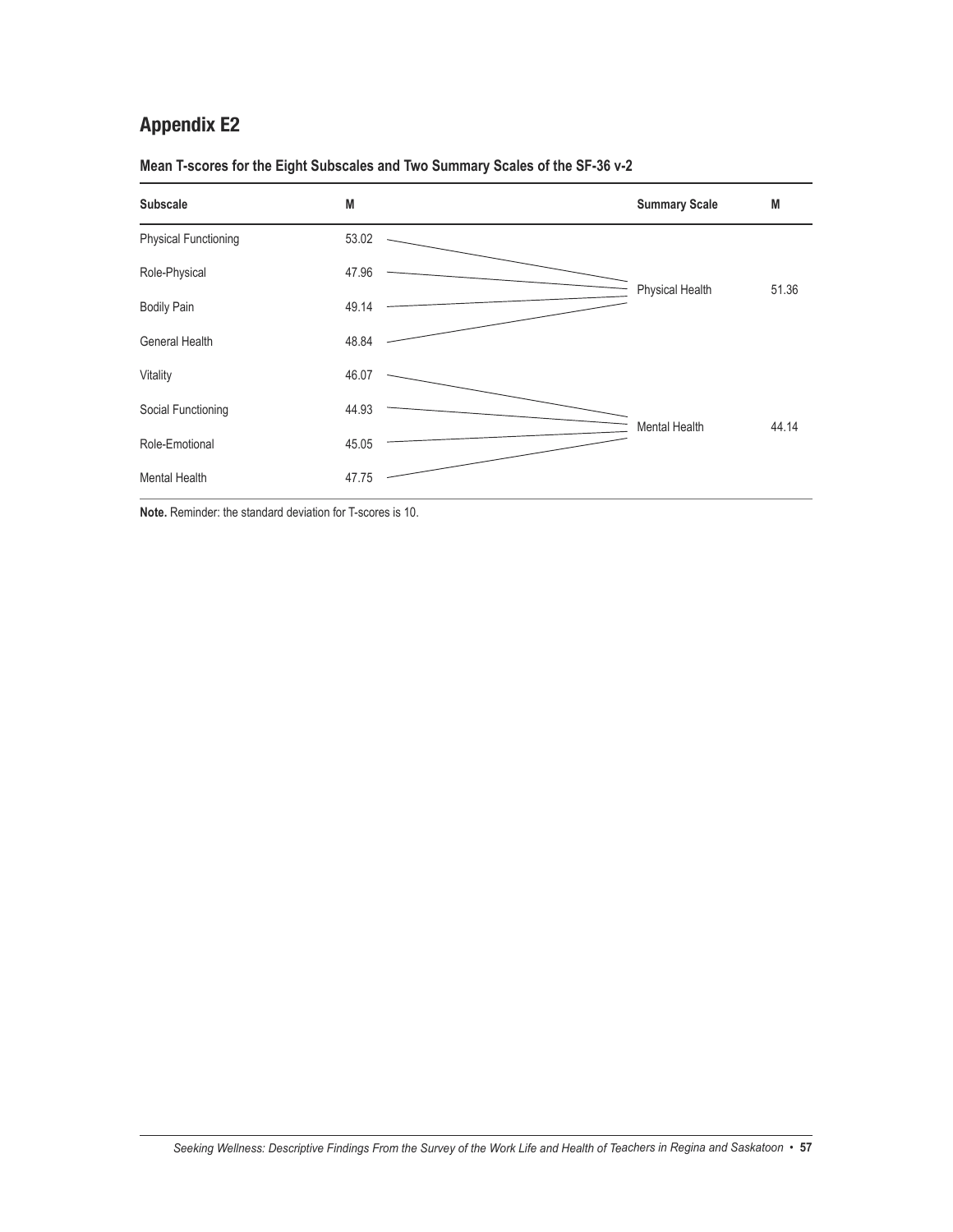### **Somatic Complaints**

| 604 (82.3)<br>1.27(0.70)<br>3.17(1.37)<br>A cold or the flu<br>130 (17.7)<br>3<br>1<br>3<br>Difficulty falling asleep at night<br>579 (78.7)<br>157 (21.3)<br>3.25(1.62)<br>3<br>3.53(1.39)<br>3<br><b>Headaches</b><br>560 (76.8)<br>169 (23.2)<br>2.78 (1.39)<br>3.58(1.40)<br>4<br>A sore throat<br>546 (75.0)<br>182 (25.0)<br>1.42(0.90)<br>1<br>3.00(1.33)<br>3<br>2.95(1.72)<br>3<br>3<br>Back pain<br>463 (63.3)<br>268 (36.7)<br>3.53(1.35)<br><b>Tearfulness</b><br>356 (48.6)<br>376 (51.4)<br>2.28(1.36)<br>2<br>2.95(1.43)<br>3<br>Tightening of my muscles<br>342 (46.6)<br>392 (53.4)<br>3.53(1.70)<br>3<br>3.58(1.39)<br>4<br>Sinusitis (inflammation of<br>3<br>332 (45.2)<br>403 (54.8)<br>1.87(1.50)<br>1<br>3.56(1.44)<br>the sinuses)<br>Bowel difficulties (constipation<br>3.01(1.70)<br>3<br>3.33(1.49)<br>3<br>329 (44.7)<br>407 (55.3)<br>or diarrhea)<br>3<br>A loss of my voice<br>294 (40.0)<br>441 (60.0)<br>1.42(0.96)<br>$\mathbf{1}$<br>3.37(1.63)<br>Abdominal pain (pain in<br>267 (36.3)<br>3<br>469 (63.7)<br>2.45(1.57)<br>2<br>3.20 (1.29)<br>the stomach or gut)<br>Acid in my stomach<br>228 (31.1)<br>$\overline{2}$<br>3<br>506 (68.9)<br>2.63(1.62)<br>3.08(1.48)<br>My heart beating too fast<br>223 (30.3)<br>2.22(1.46)<br>2<br>2.85(1.33)<br>3<br>514 (69.7)<br><b>Dizziness</b><br>216 (29.3)<br>520 (70.7)<br>2.01(1.37)<br>1<br>2.54(1.35)<br>$\overline{2}$<br>$\overline{2}$<br>203 (27.6)<br>1.85(1.27)<br>1<br>2.70(1.39)<br>Nausea<br>532 (72.4)<br>2.66(1.83)<br>A ringing sensation in my ear<br>182 (24.9)<br>2<br>2.58(1.44)<br>$\overline{2}$<br>550 (75.1)<br>3<br>Arthritis<br>171 (23.3)<br>563 (76.7)<br>3.92(1.84)<br>4<br>3.42 (1.37)<br>163 (22.2)<br>2.19(1.61)<br>$\sqrt{2}$<br>Difficulty breathing<br>1<br>2.47(1.34)<br>571 (77.8)<br>3<br>Nightmares<br>157 (21.3)<br>579 (78.7)<br>1.96 (1.23)<br>1<br>3.12(1.40)<br>$\ensuremath{\mathsf{3}}$<br>An injury from a<br>1.67(1.50)<br>$\mathbf{1}$<br>156 (21.3)<br>576 (78.7)<br>3.47(1.61)<br>non-occupational cause<br>$\overline{2}$<br>$\sqrt{2}$<br>A loss of appetite<br>149 (20.3)<br>586 (79.7)<br>2.40(1.52)<br>2.60 (1.39)<br>Hemorrhoids<br>$\overline{2}$<br>3<br>132 (18.0)<br>602 (82.0)<br>2.23(1.61)<br>2.80(1.56) | <b>Somatic Complaint</b> | Yes<br>$n \ (\%)$ | <b>No</b><br>$n$ (%) | Frequency<br>M (SD)<br>Mdn | Strength<br>M(SD) | Mdn |
|--------------------------------------------------------------------------------------------------------------------------------------------------------------------------------------------------------------------------------------------------------------------------------------------------------------------------------------------------------------------------------------------------------------------------------------------------------------------------------------------------------------------------------------------------------------------------------------------------------------------------------------------------------------------------------------------------------------------------------------------------------------------------------------------------------------------------------------------------------------------------------------------------------------------------------------------------------------------------------------------------------------------------------------------------------------------------------------------------------------------------------------------------------------------------------------------------------------------------------------------------------------------------------------------------------------------------------------------------------------------------------------------------------------------------------------------------------------------------------------------------------------------------------------------------------------------------------------------------------------------------------------------------------------------------------------------------------------------------------------------------------------------------------------------------------------------------------------------------------------------------------------------------------------------------------------------------------------------------------------------------------------------------------------------------------------------------------------------------------------------------------------------------------------------------------------------------------------------------------------------------------------|--------------------------|-------------------|----------------------|----------------------------|-------------------|-----|
|                                                                                                                                                                                                                                                                                                                                                                                                                                                                                                                                                                                                                                                                                                                                                                                                                                                                                                                                                                                                                                                                                                                                                                                                                                                                                                                                                                                                                                                                                                                                                                                                                                                                                                                                                                                                                                                                                                                                                                                                                                                                                                                                                                                                                                                              |                          |                   |                      |                            |                   |     |
|                                                                                                                                                                                                                                                                                                                                                                                                                                                                                                                                                                                                                                                                                                                                                                                                                                                                                                                                                                                                                                                                                                                                                                                                                                                                                                                                                                                                                                                                                                                                                                                                                                                                                                                                                                                                                                                                                                                                                                                                                                                                                                                                                                                                                                                              |                          |                   |                      |                            |                   |     |
|                                                                                                                                                                                                                                                                                                                                                                                                                                                                                                                                                                                                                                                                                                                                                                                                                                                                                                                                                                                                                                                                                                                                                                                                                                                                                                                                                                                                                                                                                                                                                                                                                                                                                                                                                                                                                                                                                                                                                                                                                                                                                                                                                                                                                                                              |                          |                   |                      |                            |                   |     |
|                                                                                                                                                                                                                                                                                                                                                                                                                                                                                                                                                                                                                                                                                                                                                                                                                                                                                                                                                                                                                                                                                                                                                                                                                                                                                                                                                                                                                                                                                                                                                                                                                                                                                                                                                                                                                                                                                                                                                                                                                                                                                                                                                                                                                                                              |                          |                   |                      |                            |                   |     |
|                                                                                                                                                                                                                                                                                                                                                                                                                                                                                                                                                                                                                                                                                                                                                                                                                                                                                                                                                                                                                                                                                                                                                                                                                                                                                                                                                                                                                                                                                                                                                                                                                                                                                                                                                                                                                                                                                                                                                                                                                                                                                                                                                                                                                                                              |                          |                   |                      |                            |                   |     |
|                                                                                                                                                                                                                                                                                                                                                                                                                                                                                                                                                                                                                                                                                                                                                                                                                                                                                                                                                                                                                                                                                                                                                                                                                                                                                                                                                                                                                                                                                                                                                                                                                                                                                                                                                                                                                                                                                                                                                                                                                                                                                                                                                                                                                                                              |                          |                   |                      |                            |                   |     |
|                                                                                                                                                                                                                                                                                                                                                                                                                                                                                                                                                                                                                                                                                                                                                                                                                                                                                                                                                                                                                                                                                                                                                                                                                                                                                                                                                                                                                                                                                                                                                                                                                                                                                                                                                                                                                                                                                                                                                                                                                                                                                                                                                                                                                                                              |                          |                   |                      |                            |                   |     |
|                                                                                                                                                                                                                                                                                                                                                                                                                                                                                                                                                                                                                                                                                                                                                                                                                                                                                                                                                                                                                                                                                                                                                                                                                                                                                                                                                                                                                                                                                                                                                                                                                                                                                                                                                                                                                                                                                                                                                                                                                                                                                                                                                                                                                                                              |                          |                   |                      |                            |                   |     |
|                                                                                                                                                                                                                                                                                                                                                                                                                                                                                                                                                                                                                                                                                                                                                                                                                                                                                                                                                                                                                                                                                                                                                                                                                                                                                                                                                                                                                                                                                                                                                                                                                                                                                                                                                                                                                                                                                                                                                                                                                                                                                                                                                                                                                                                              |                          |                   |                      |                            |                   |     |
|                                                                                                                                                                                                                                                                                                                                                                                                                                                                                                                                                                                                                                                                                                                                                                                                                                                                                                                                                                                                                                                                                                                                                                                                                                                                                                                                                                                                                                                                                                                                                                                                                                                                                                                                                                                                                                                                                                                                                                                                                                                                                                                                                                                                                                                              |                          |                   |                      |                            |                   |     |
|                                                                                                                                                                                                                                                                                                                                                                                                                                                                                                                                                                                                                                                                                                                                                                                                                                                                                                                                                                                                                                                                                                                                                                                                                                                                                                                                                                                                                                                                                                                                                                                                                                                                                                                                                                                                                                                                                                                                                                                                                                                                                                                                                                                                                                                              |                          |                   |                      |                            |                   |     |
|                                                                                                                                                                                                                                                                                                                                                                                                                                                                                                                                                                                                                                                                                                                                                                                                                                                                                                                                                                                                                                                                                                                                                                                                                                                                                                                                                                                                                                                                                                                                                                                                                                                                                                                                                                                                                                                                                                                                                                                                                                                                                                                                                                                                                                                              |                          |                   |                      |                            |                   |     |
|                                                                                                                                                                                                                                                                                                                                                                                                                                                                                                                                                                                                                                                                                                                                                                                                                                                                                                                                                                                                                                                                                                                                                                                                                                                                                                                                                                                                                                                                                                                                                                                                                                                                                                                                                                                                                                                                                                                                                                                                                                                                                                                                                                                                                                                              |                          |                   |                      |                            |                   |     |
|                                                                                                                                                                                                                                                                                                                                                                                                                                                                                                                                                                                                                                                                                                                                                                                                                                                                                                                                                                                                                                                                                                                                                                                                                                                                                                                                                                                                                                                                                                                                                                                                                                                                                                                                                                                                                                                                                                                                                                                                                                                                                                                                                                                                                                                              |                          |                   |                      |                            |                   |     |
|                                                                                                                                                                                                                                                                                                                                                                                                                                                                                                                                                                                                                                                                                                                                                                                                                                                                                                                                                                                                                                                                                                                                                                                                                                                                                                                                                                                                                                                                                                                                                                                                                                                                                                                                                                                                                                                                                                                                                                                                                                                                                                                                                                                                                                                              |                          |                   |                      |                            |                   |     |
|                                                                                                                                                                                                                                                                                                                                                                                                                                                                                                                                                                                                                                                                                                                                                                                                                                                                                                                                                                                                                                                                                                                                                                                                                                                                                                                                                                                                                                                                                                                                                                                                                                                                                                                                                                                                                                                                                                                                                                                                                                                                                                                                                                                                                                                              |                          |                   |                      |                            |                   |     |
|                                                                                                                                                                                                                                                                                                                                                                                                                                                                                                                                                                                                                                                                                                                                                                                                                                                                                                                                                                                                                                                                                                                                                                                                                                                                                                                                                                                                                                                                                                                                                                                                                                                                                                                                                                                                                                                                                                                                                                                                                                                                                                                                                                                                                                                              |                          |                   |                      |                            |                   |     |
|                                                                                                                                                                                                                                                                                                                                                                                                                                                                                                                                                                                                                                                                                                                                                                                                                                                                                                                                                                                                                                                                                                                                                                                                                                                                                                                                                                                                                                                                                                                                                                                                                                                                                                                                                                                                                                                                                                                                                                                                                                                                                                                                                                                                                                                              |                          |                   |                      |                            |                   |     |
|                                                                                                                                                                                                                                                                                                                                                                                                                                                                                                                                                                                                                                                                                                                                                                                                                                                                                                                                                                                                                                                                                                                                                                                                                                                                                                                                                                                                                                                                                                                                                                                                                                                                                                                                                                                                                                                                                                                                                                                                                                                                                                                                                                                                                                                              |                          |                   |                      |                            |                   |     |
|                                                                                                                                                                                                                                                                                                                                                                                                                                                                                                                                                                                                                                                                                                                                                                                                                                                                                                                                                                                                                                                                                                                                                                                                                                                                                                                                                                                                                                                                                                                                                                                                                                                                                                                                                                                                                                                                                                                                                                                                                                                                                                                                                                                                                                                              |                          |                   |                      |                            |                   |     |
|                                                                                                                                                                                                                                                                                                                                                                                                                                                                                                                                                                                                                                                                                                                                                                                                                                                                                                                                                                                                                                                                                                                                                                                                                                                                                                                                                                                                                                                                                                                                                                                                                                                                                                                                                                                                                                                                                                                                                                                                                                                                                                                                                                                                                                                              |                          |                   |                      |                            |                   |     |
|                                                                                                                                                                                                                                                                                                                                                                                                                                                                                                                                                                                                                                                                                                                                                                                                                                                                                                                                                                                                                                                                                                                                                                                                                                                                                                                                                                                                                                                                                                                                                                                                                                                                                                                                                                                                                                                                                                                                                                                                                                                                                                                                                                                                                                                              |                          |                   |                      |                            |                   |     |

(Continued)

58 • Seeking Wellness: Descriptive Findings From the Survey of the Work Life and Health of Teachers in Regina and Saskatoon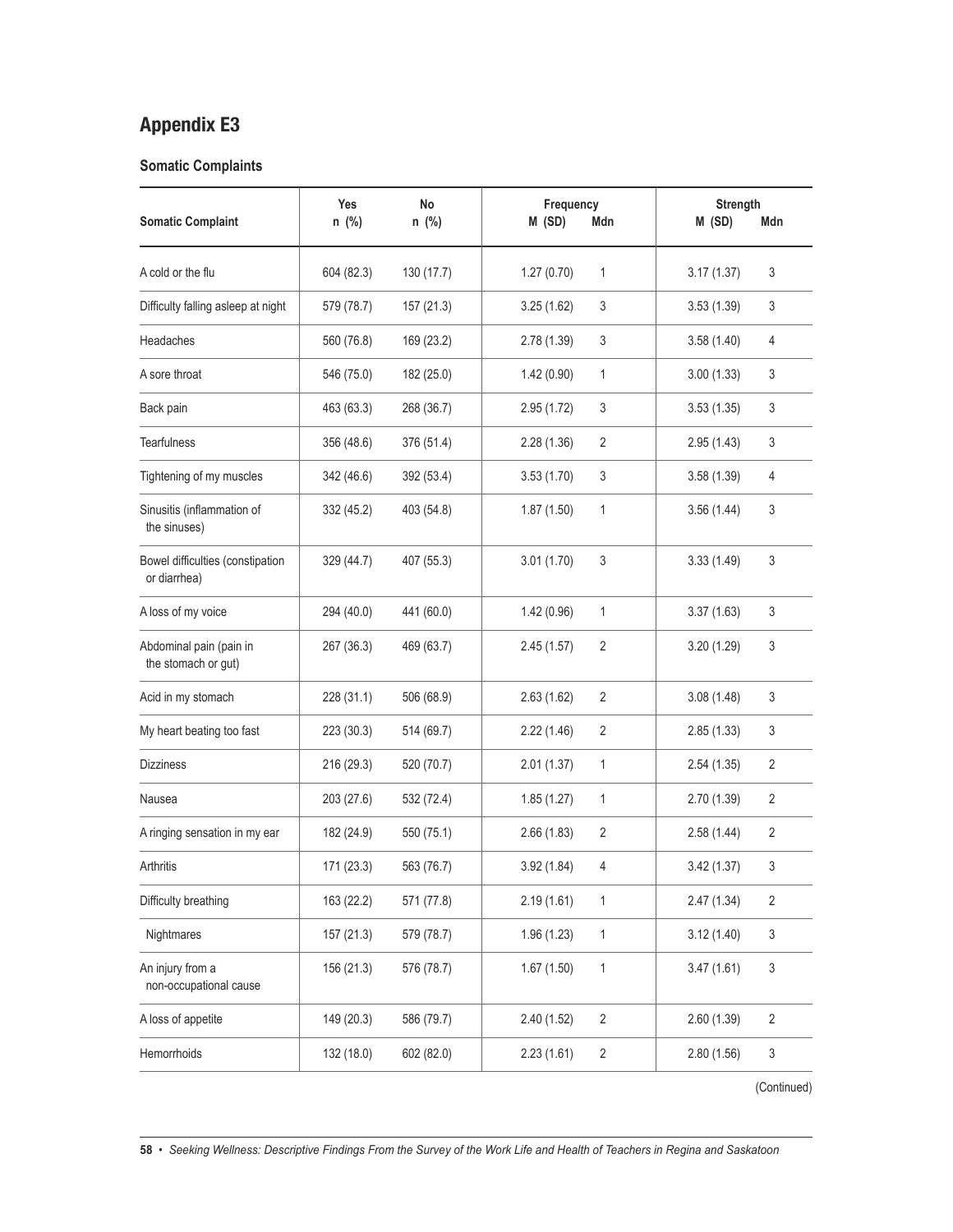### Appendix E3, continued

| <b>Somatic Complaint</b>                         | Yes<br>n (%) | No<br>n (%) | Frequency<br>M (SD)<br>Mdn | Strength<br>M (SD)<br>Mdn    |
|--------------------------------------------------|--------------|-------------|----------------------------|------------------------------|
| <b>Blurred</b> vision                            | 129 (17.7)   | 601 (82.3)  | 2<br>2.66(1.66)            | 3<br>2.87(1.30)              |
| Eczema                                           | 115(15.7)    | 616 (84.3)  | 2<br>2.79(2.04)            | 3<br>2.88(1.50)              |
| Trembling hands                                  | 91 (12.4)    | 642 (87.6)  | 2<br>2.91(1.98)            | $\overline{2}$<br>2.64(1.36) |
| A sty (pink eye; conjunctivitis)                 | 81(11.0)     | 654 (89.0)  | 1.14(0.67)<br>1            | $\mathsf 3$<br>2.76(1.69)    |
| Psoriasis (scaly red patches<br>on the skin)     | 76 (10.4)    | 658 (89.6)  | 1<br>2.24(1.72)            | 3<br>2.84(1.54)              |
| Asthma                                           | 75 (10.2)    | 661 (89.8)  | 2<br>2.62(1.85)            | $\mathsf 3$<br>3.39(1.34)    |
| Hives                                            | 72 (9.8)     | 660 (90.2)  | $\mathbf{1}$<br>1.57(1.17) | $\overline{2}$<br>2.68(1.42) |
| A weight loss (without dieting<br>or exercising) | 67(9.1)      | 666 (90.9)  | 1<br>1.86(1.43)            | $\mathsf 3$<br>2.67(1.33)    |
| <b>Bursitis</b>                                  | 54 (7.4)     | 679 (92.6)  | 3<br>3.35(2.11)            | 3<br>3.42(1.41)              |
| Gout                                             | 16(2.2)      | 717 (97.8)  | 1<br>1.47(1.06)            | $\overline{4}$<br>3.87(1.77) |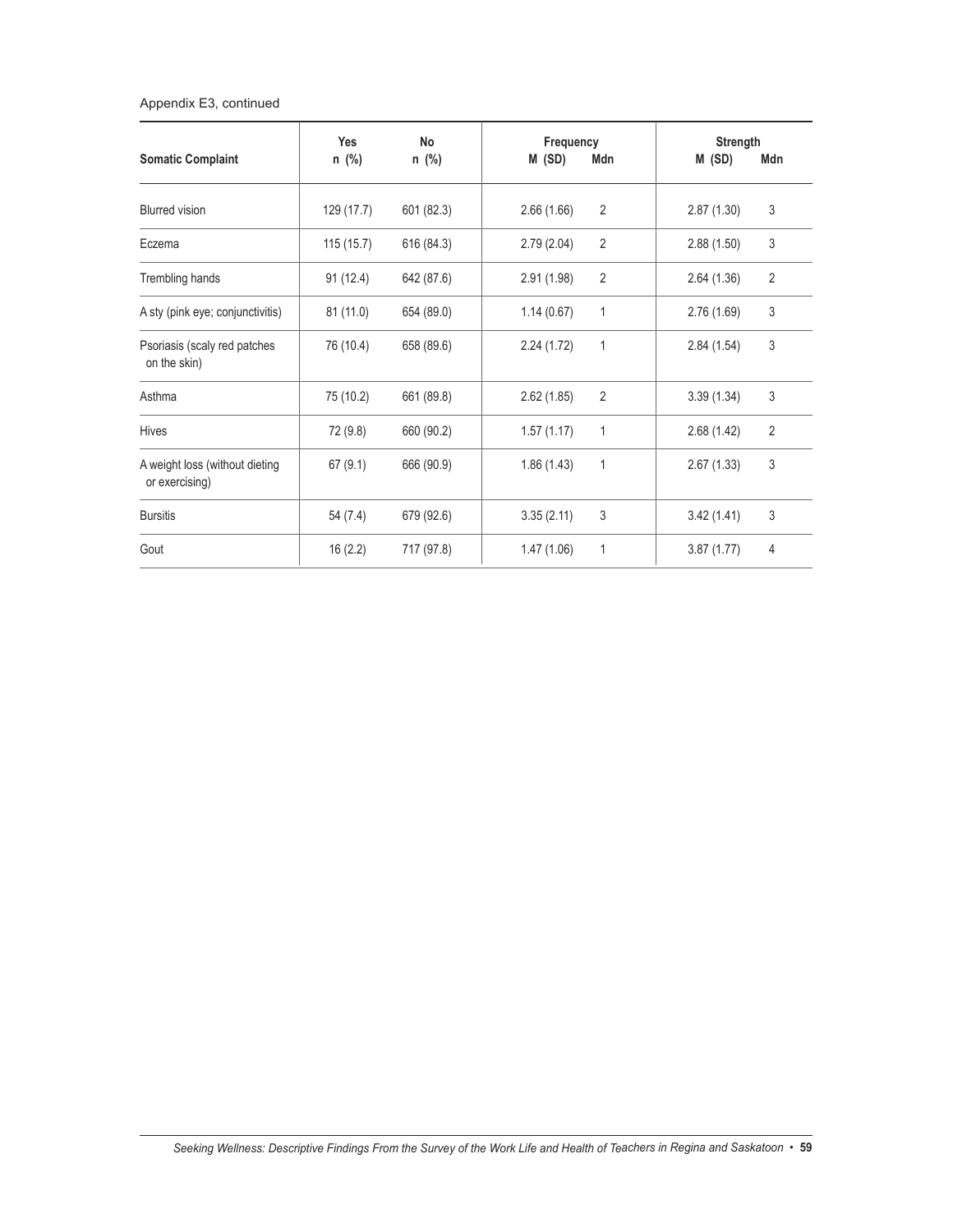#### **Diagnosed Illnesses**

| <b>Illness</b>                                                    |               | Diagnosed by a Physician? | <b>Emerged Before or After</b><br><b>Start of Teaching Career?</b> |                 |  |
|-------------------------------------------------------------------|---------------|---------------------------|--------------------------------------------------------------------|-----------------|--|
|                                                                   | Yes<br>n (%)1 | No<br>n (%)1              | <b>Before</b><br>n (%)2                                            | After<br>n (%)2 |  |
| migraine headaches                                                | 221 (30.6)    | 502 (69.4)                | 87 (39.4)                                                          | 134 (60.6)      |  |
| depression or some other mood disorder                            | 177 (24.9)    | 534 (75.1)                | 39 (22.0)                                                          | 138 (78.0)      |  |
| gastroenteritis or any illness related<br>to the digestive system | 127 (17.4)    | 603 (82.6)                | 25(19.7)                                                           | 102 (80.3)      |  |
| a benign growth or tumour                                         | 100 (13.8)    | 626 (86.2)                | 14 (14.0)                                                          | 86 (86.0)       |  |
| hypertension (high blood pressure)                                | 97 (13.2)     | 635 (86.7)                | 9(9.3)                                                             | 88 (90.7)       |  |
| ulcers                                                            | 61(8.4)       | 668 (91.6)                | 27 (44.3)                                                          | 34 (55.7)       |  |
| hypotension (low blood pressure)                                  | 49 (6.7)      | 679 (93.3)                | 27(55.1)                                                           | 22 (44.9)       |  |
| a gall bladder disorder or disease                                | 44 (6.1)      | 679 (93.9)                | 8(18.2)                                                            | 36 (81.8)       |  |
| a cardiovascular disorder                                         | 29(4.0)       | 700 (96.0)                | 10(34.5)                                                           | 19 (65.5)       |  |
| a kidney disorder or kidney disease                               | 24(3.3)       | 705 (96.7)                | 9(37.5)                                                            | 15 (62.5)       |  |
| a malignant growth or tumour                                      | 20(2.8)       | 707 (97.2)                | 5(25.0)                                                            | 15(75.0)        |  |
| colitis                                                           | 15(2.1)       | 712 (97.9)                | 3(20.0)                                                            | 12 (80.0)       |  |

**Note.** 1 = These percentages are calculated based on the total number of valid responses from the entire sample. 2 = These percentages are based on the total number of participants who responded "yes" in the column labelled, "Diagnosed by a Physician?"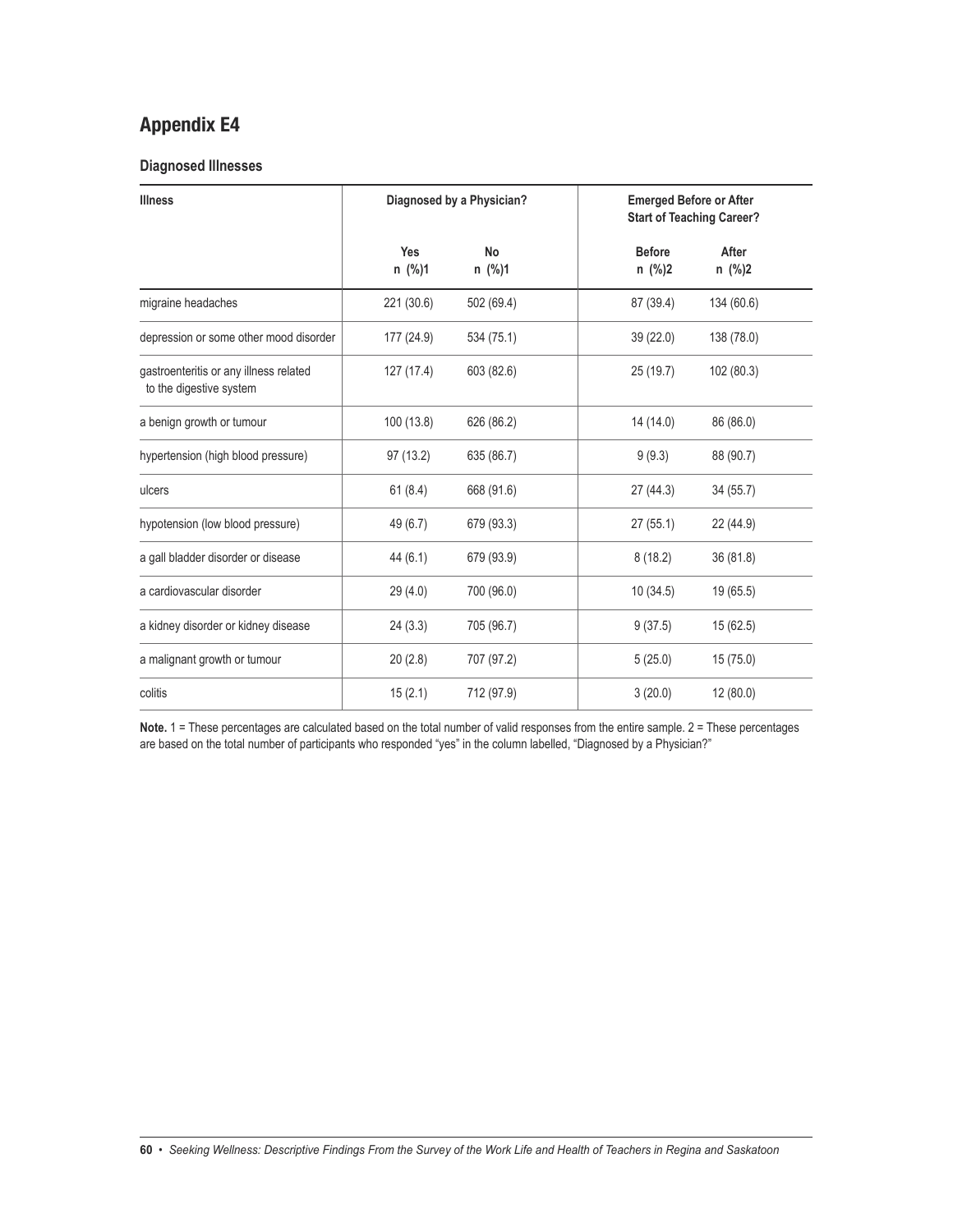### **Other Diagnosed Illnesses Ranked According to the ICD-10 Major Diagnostic Categories**

| <b>Major Diagnostic Category</b>                                                                                           | Frequency (n) |
|----------------------------------------------------------------------------------------------------------------------------|---------------|
| Diseases of the musculoskeletal system and connective tissue (e.g., back pain, sciatica, fibromyalgia, arthritis)          | 59            |
| Endocrine, nutritional and metabolic diseases (e.g., diabetes, high cholesterol, thyroid disorders)                        | 52            |
| Diseases of the respiratory system (e.g., asthma, laryngitis, bronchitis, sinusitis, rhinitis)                             | 43            |
| Injury, poisoning and certain other consequences of external causes (e.g., allergies, trauma to various body parts)        | 37            |
| Diseases of the digestive system (e.g., irritable bowel syndrome, acid reflux, hernias)                                    | 30            |
| Mental and behavioural disorders (e.g., problems with anxiety, depression, and sleep)                                      | 20            |
| Diseases of the nervous system (e.g., multiple sclerosis, epilepsy, carpal tunnel syndrome, migraines, sleep apnoea)       | 19            |
| Symptoms, signs and abnormal clinical and laboratory findings, (e.g., headaches, chronic fatigue) not elsewhere classified | 13            |
| Diseases of the circulatory system (e.g., irregular heartbeat, stroke, circulatory problems)                               | 12            |
| Diseases of the genitourinary system (e.g., kidney stones, fertility problems, menopause)                                  | 12            |
| Diseases of the skin and subcutaneous tissue (e.g., psoriasis, eczema)                                                     | 11            |
| Diseases of the eye and adnexa (e.g., eye strain, glaucoma)                                                                | 8             |
| Factors influencing health status and contact with health services (e.g., pregnancy, polio)                                | 7             |
| Neoplasms (e.g., various types of cancer)                                                                                  | 5             |
| Diseases of the blood and blood-forming organs and certain disorders (e.g., anaemia) involving the immune mechanism        | 5             |
| Diseases of the ear and mastoid process (e.g., deafness, hearing loss)                                                     | 4             |
| Certain infectious and parasitic diseases (i.e., cold sores, mononucleosis, shingles)                                      | 3             |

Note. The diagnostic categories are rank-ordered according to their relative frequency (illnesses occurring more frequently occur at the top of the list). ICD-10 diagnostic categories with a frequency of zero are omitted.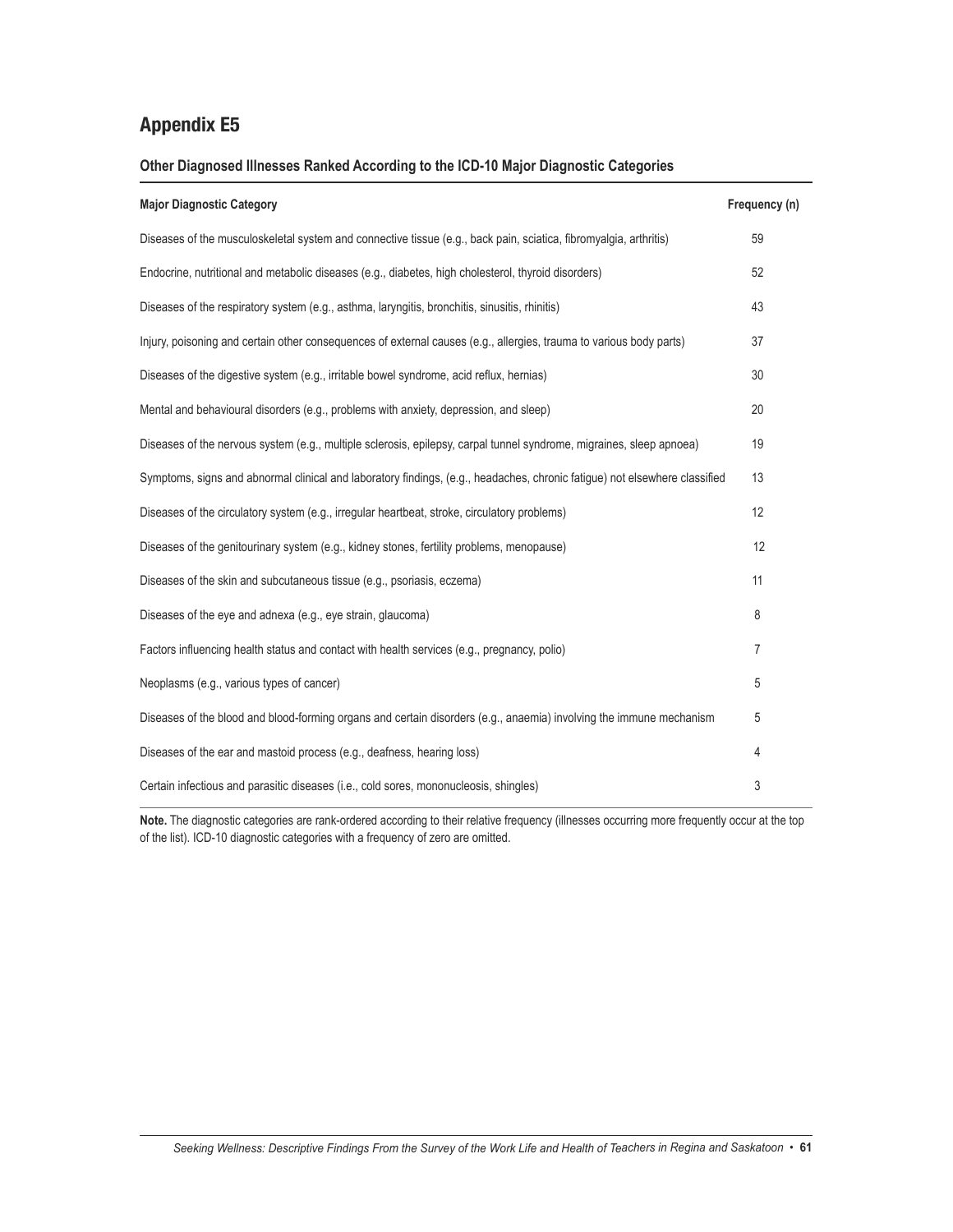### **Aggregate of Illnesses Ranked According to the ICD-10 Major Diagnostic Categories**

| <b>Major Diagnostic Category</b>                                                                                           | Frequency (n)    |
|----------------------------------------------------------------------------------------------------------------------------|------------------|
| Diseases of the digestive system (e.g., ulcers, irritable bowel syndrome, acid reflux, hernias)                            | 277              |
| Diseases of the nervous system (e.g., migraines, multiple sclerosis, epilepsy, carpal tunnel syndrome, sleep apnoea)       | 2401             |
| Mental and behavioural disorders (e.g., problems with anxiety, depression, and sleep)                                      | 197              |
| Diseases of the circulatory system (e.g., hypertension, irregular heartbeat, stroke, circulatory problems)                 | 187              |
| Neoplasms (i.e., benign and malignant tumours)                                                                             | 125 <sup>2</sup> |
| Diseases of the musculoskeletal system and connective tissue (e.g., back pain, sciatica, fibromyalgia, arthritis)          | 59               |
| Endocrine, nutritional and metabolic diseases (e.g., diabetes, high cholesterol, thyroid disorders)                        | 52               |
| Diseases of the respiratory system (e.g., asthma, laryngitis, bronchitis, sinusitis, rhinitis)                             | 43               |
| Injury, poisoning and certain other consequences of external causes (e.g., allergies, trauma to various body parts)        | 37               |
| Diseases of the genitourinary system (e.g., kidney stones, fertility problems, menopause)                                  | 36               |
| Symptoms, signs and abnormal clinical and laboratory findings, (e.g., headaches, chronic fatigue) not elsewhere classified | 13               |
| Diseases of the skin and subcutaneous tissue (e.g., psoriasis, eczema)                                                     | 11               |
| Diseases of the eye and adnexa (e.g., eye strain, glaucoma)                                                                | 8                |
| Factors influencing health status and contact with health services (e.g., pregnancy, polio)                                | 7                |
| Diseases of the blood and blood-forming organs and certain disorders (e.g., anaemia) involving the immune mechanism        | 5                |
| Diseases of the ear and mastoid process (e.g., deafness, hearing loss)                                                     | 4                |
| Certain infectious and parasitic diseases (i.e., cold sores, mononucleosis, shingles)                                      | 3                |

**Note.** The diagnostic categories are rank-ordered according to their relative frequency (illnesses occurring more frequently occur at the top of the list). ICD-10 diagnostic categories with a frequency of zero are omitted.

<sup>1</sup> The majority of the cases reported in this category were migraine headaches ( $n = 221$ ).

 $2$  The vast majority of cases reported in this category were benign growths or tumours (n = 100), whereas 25 cases were identified as malignant.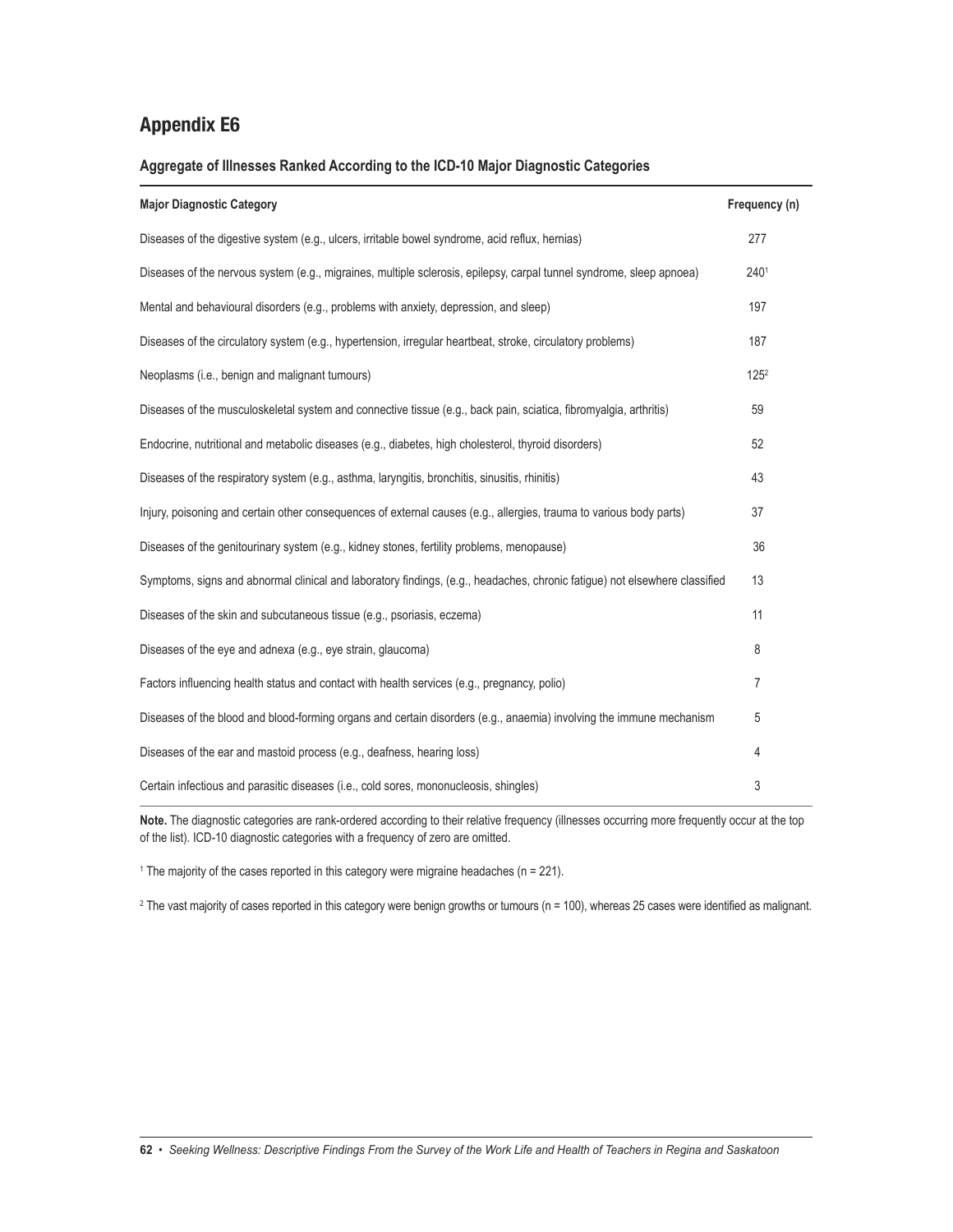### **Impact of Work-Related Stress on Health**

| Item                                                 | M(SD)      | Mdn            |            |            | Agree<br>n (%) | <b>Disagree</b><br>$n$ (%) |            |            |            |            |
|------------------------------------------------------|------------|----------------|------------|------------|----------------|----------------------------|------------|------------|------------|------------|
|                                                      |            |                | <b>StD</b> | D          | <b>SID</b>     | <b>SIA</b>                 | A          | <b>StA</b> |            |            |
| Often work when ill                                  | 4.61(1.44) | 5              | 48(6.5)    | 41(5.5)    | 29(3.9)        | 152 (20.6)                 | 234 (32.1) | 235 (31.8) | 621 (84.0) | 118(16.0)  |
| Become ill due to<br>work-related<br>stress          | 3.64(1.75) | 4              | 139 (18.7) | 104 (14.0) | 44 (5.9)       | 179 (24.1)                 | 151 (20.4) | 125(16.8)  | 455 (61.3) | 287 (38.7) |
| Taken time off<br>work due to<br>work-related stress | 2.86(1.85) | $\overline{2}$ | 279 (37.6) | 115 (15.5) | 57(7.7)        | 106(14.3)                  | 90(12.1)   | 95(12.8)   | 291 (39.2) | 451 (60.8) |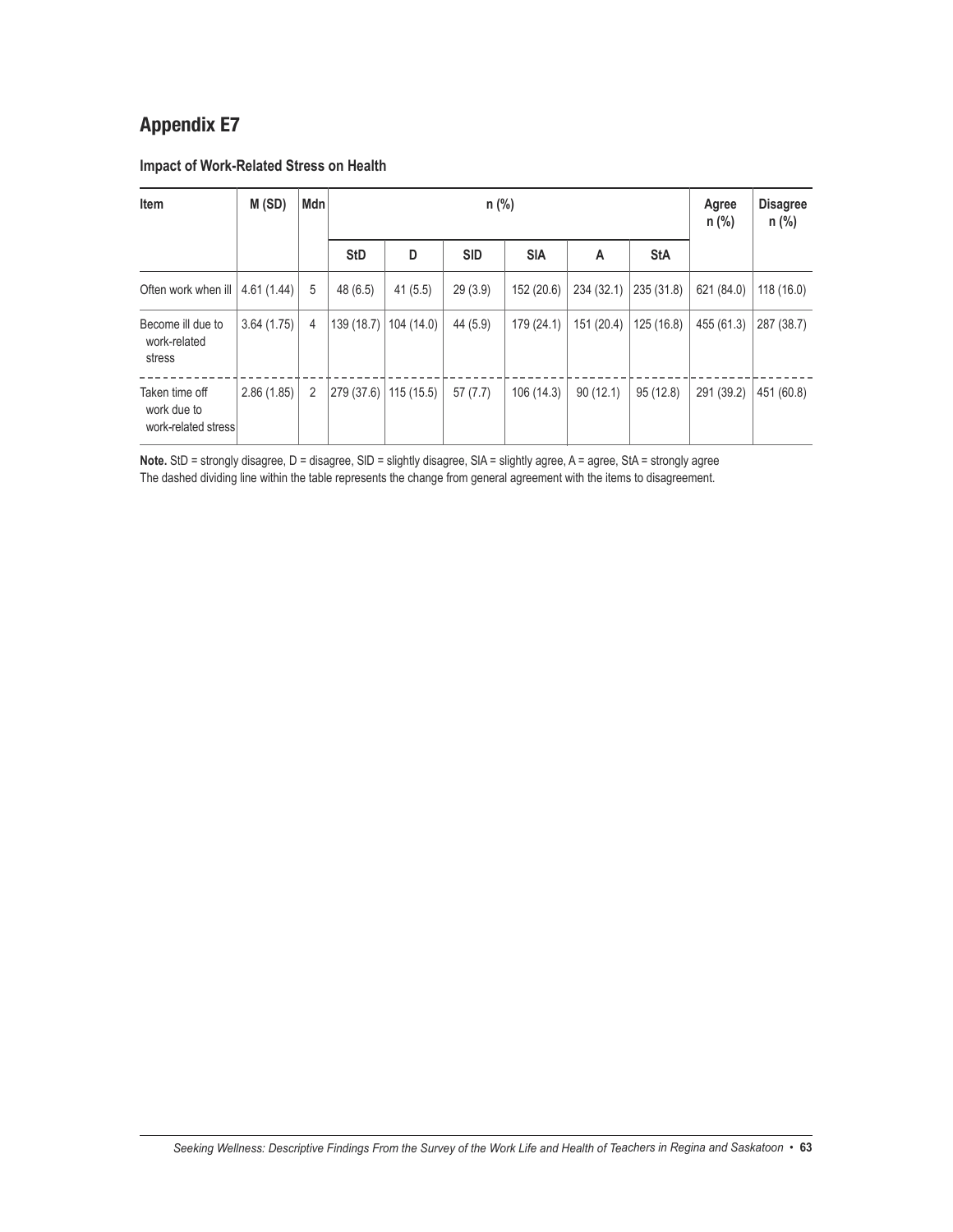**Work-Related Illnesses Ranked According to the ICD-10 Major Diagnostic Categories**

| <b>Major Diagnostic Category</b>                                                                                      | Frequency (n)  |
|-----------------------------------------------------------------------------------------------------------------------|----------------|
| Mental and behavioural disorders (e.g., mood, anxiety, and sleep problems)                                            | 97             |
| Diseases of the digestive system (e.g., irritable bowel syndrome, ulcers, stomach acidity)                            | 31             |
| Diseases of the circulatory system (e.g., hypertension)                                                               | 30             |
| Diseases of the musculoskeletal system and connective tissue (e.g., neck and back pain, fibromyalgia)                 | 27             |
| Factors influencing health status and contact with health services (e.g., stress and burnout)                         | 27             |
| Diseases of the respiratory system (e.g., asthma, pneumonia, laryngitis, problems with vocal chords)                  | 23             |
| Injury, poisoning and certain other consequences of external causes (e.g., allergies, work-related injuries)          | 16             |
| Diseases of the nervous system (e.g., migraines, tension headaches)                                                   | 11             |
| Symptoms, signs and abnormal clinical and laboratory findings, (e.g., chronic fatigue) not elsewhere classified       | 10             |
| Endocrine, nutritional and metabolic diseases (e.g., high cholesterol, diabetes)                                      | 9              |
| Certain infectious and parasitic diseases (i.e., colds, flu, mononucleosis)                                           | 4              |
| Diseases of the genitourinary system (e.g., kidney stones, bladder problems)                                          | 4              |
| Neoplasms (e.g., breast cancer)                                                                                       | 2              |
| Diseases of the blood and blood-forming organs and certain disorders (e.g., neoplasms) involving the immune mechanism | $\overline{2}$ |
| Diseases of the eye and adnexa (e.g., subjective visual disturbances)                                                 | 2              |
| Diseases of the skin and subcutaneous tissue (i.e., eczema, psoriasis)                                                | 2              |
| Diseases of the ear and mastoid process (e.g., ear infection)                                                         | 1              |

**Note.** The diagnostic categories are arranged hierarchically according to their relative frequency. Diagnostic categories with a frequency of zero are omitted.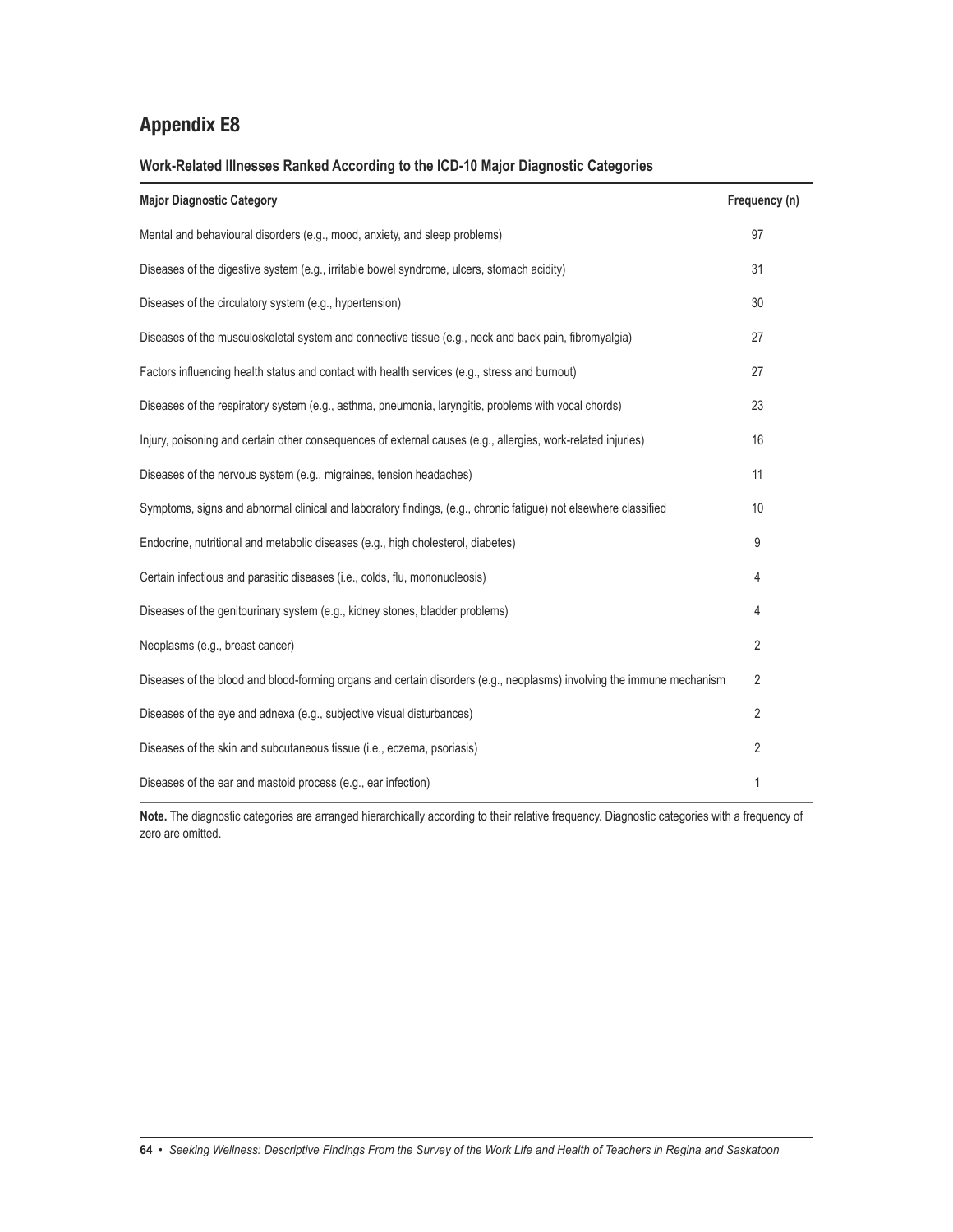# **Appendix F**

|                        |      |      | <b>TCM (Commitment to Organization/School)</b> | <b>Occupational Commitment Scale</b> |      |                 |  |
|------------------------|------|------|------------------------------------------------|--------------------------------------|------|-----------------|--|
| <b>Subscale</b>        | M    | (SD) | Reliability (a)                                | M                                    | (SD) | Reliability (a) |  |
| Affective commitment   | 4.93 | 1.29 | .83                                            | 5.78                                 | 0.96 | .80             |  |
| Normative commitment   | 3.92 | 1.29 | .78                                            | 3.41                                 | 1.35 | .83             |  |
| Continuance commitment | 3.61 | 1.34 | .78                                            | 5.27                                 | 1.28 | .82             |  |

**Descriptive Data and Reliabilities for the Three Subscales of Measures of Work-Related Commitment**

**Note.** Both measures are based on the work of Meyer, Allen, & Smith (1993). A "total" commitment score was not calculated based on the recommendation of Meyer and Allen (2004).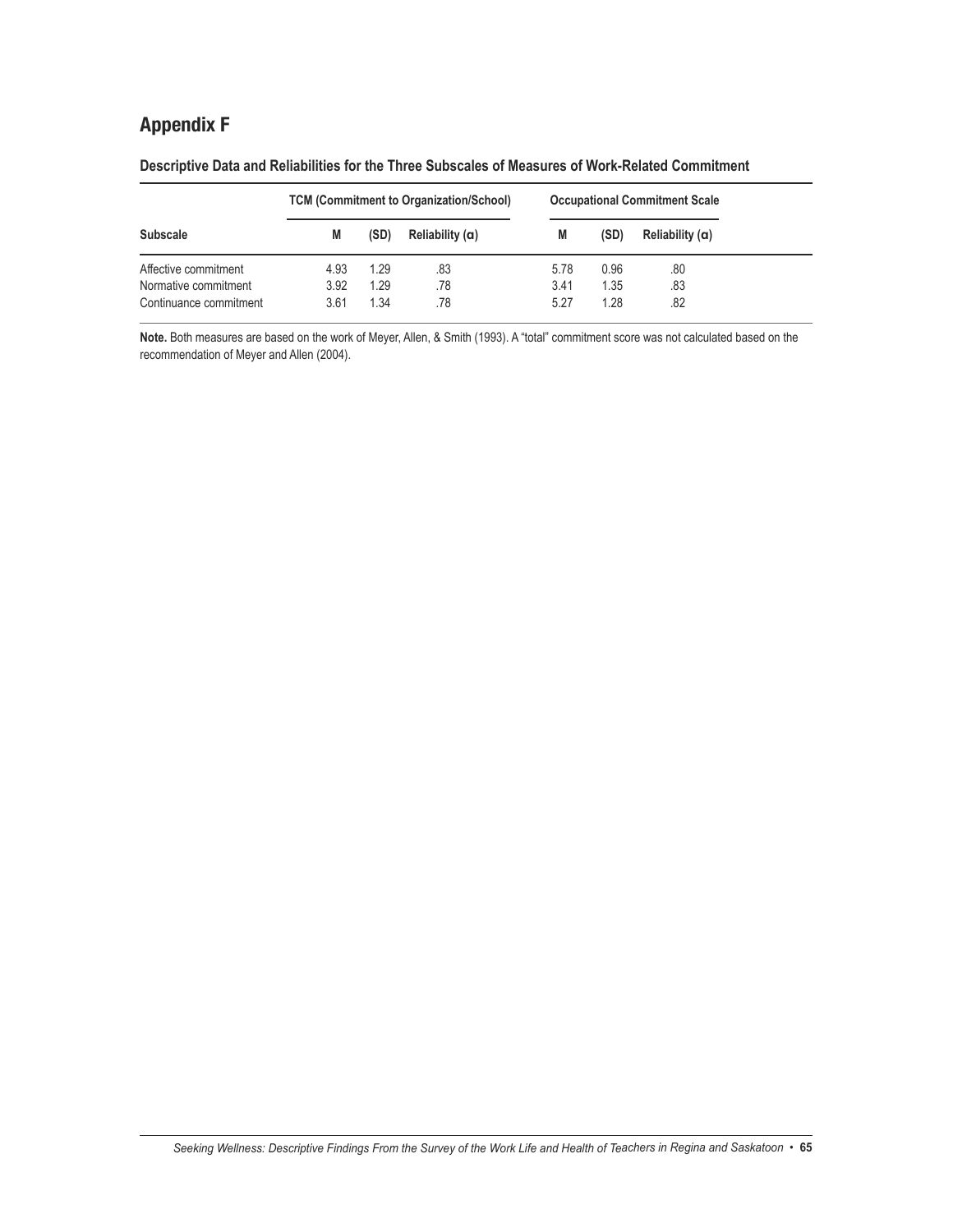# **Appendix G**

### **Intentions Regarding Retirement**

| Item                                           | M(SD)      | Mdn |            |            | Agree<br>n (%) | <b>Disagree</b><br>$n$ (%) |            |            |            |            |
|------------------------------------------------|------------|-----|------------|------------|----------------|----------------------------|------------|------------|------------|------------|
|                                                |            |     | <b>StD</b> | D          | <b>SID</b>     | <b>SIA</b>                 | A          | <b>StA</b> |            |            |
| I intend to retire<br>early                    | 2.92(1.74) | 2   | 192 (26.7) | 200(27.8)  | 60(8.3)        | 85(11.8)                   | 106 (14.7) | 77 (10.7)  | 268 (37.2) | 452 (62.8) |
| I have made<br>preparations<br>to retire early | 2.66(1.68) | 2   | 245(34.1)  | 193 (26.9) | 39(5.4)        | 99 (13.8)                  | 88 (12.3)  | 54(7.5)    | 241 (33.6) | 477 (66.4) |
| am committed to<br>retire early                | 2.52(1.62) | 2   | 261 (36.5) | 194 (27.1) | 53(7.3)        | 91(12.7)                   | 68 (9.5)   | 48 (6.7)   | 207 (29.0) | 508 (71.0) |